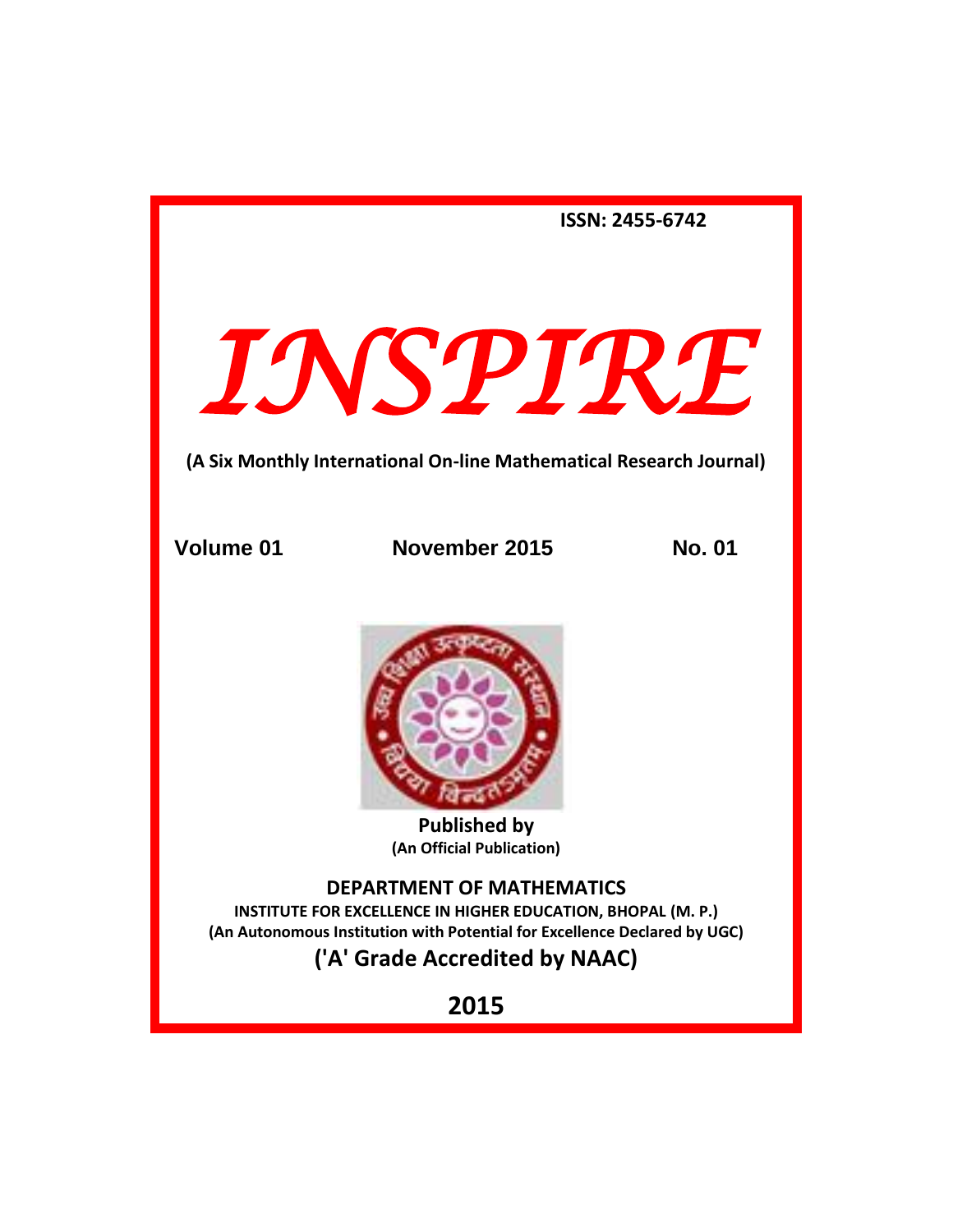#### **Chief Patron**

*Commissioner, Higher Education of Madhya Pradesh, Bhopal (M.P.)*

#### **Patron**

*Dr. M. L. Nath, Director, Institute for Excellence in Higher Education, Bhopal (M. P.)*

#### **Editor**

#### **Dr. Namita Shrivastava**

*Department of Mathematics, Institute for Excellence in Higher Education, Bhopal (M. P.)*

> **Associate Editor Dr. D. S. Solanki**

#### *Department of Mathematics, Institute for Excellence in Higher Education, Bhopal (M. P.)*

#### **Editorial Board:**

Dr. Manoj Shukla, Dr. P. L. Sanodia, Dr. A. S. Saluja, Dr. S. S. Shrivastava, Dr. M. S. Chouhan, Dr. S. K. Dwivedi, Department of Mathematics, IEHE, Bhopal (M. P.).

#### **Screening Committee:**

Dr. A. K. Pathak, OSD, Higher Education Department, Bhopal (M. P.), Dr. Anil Rajpoot, Govt. P. G. College, Sihore (M. P.), Dr. S. S. Rajpoot, Govt. P. G. College, Itarsi. Dr. M. S. Rathore, Govt. College, Ashta (M. P.), Dr. Sujoy Das, MANIT, Bhopal, Dr. Deepak Singh, NITTTR, Bhopal, Dr. S. K. Bhatt, Govt. Science College, Raipur (C.G.), Dr. S. K. Nigam, Govt. P. G. College, Satna (M. P.), Dr. D. P. Shukla, Govt. Science College, Rewa (M. P.), Dr. K. S. Bhatia, Govt. Home Science College, Jabalpur (M. P.), Dr. L. S. Singh, Avadh University, Faizabad (U. P.), Dr. Pankaj Shrivastava, MNNIT, Allahabad (U. P.).

#### **Advisory Board:**

Prof. V. P. Saxena, Ex. Vice Chancellor, Jiwaji University, Gwalior., Prof. M. A. Pthan, Aligarh Muslim University, Aligarh (U. P.), Prof. H. S. P. Shrivastava, Prof. R. C. Singh Chandel, Prof. R. P. Agrawal, Texas A & M University-Kingsville, Texas, Prof. Erdal Karapinar, ATILIM University, TURKEY.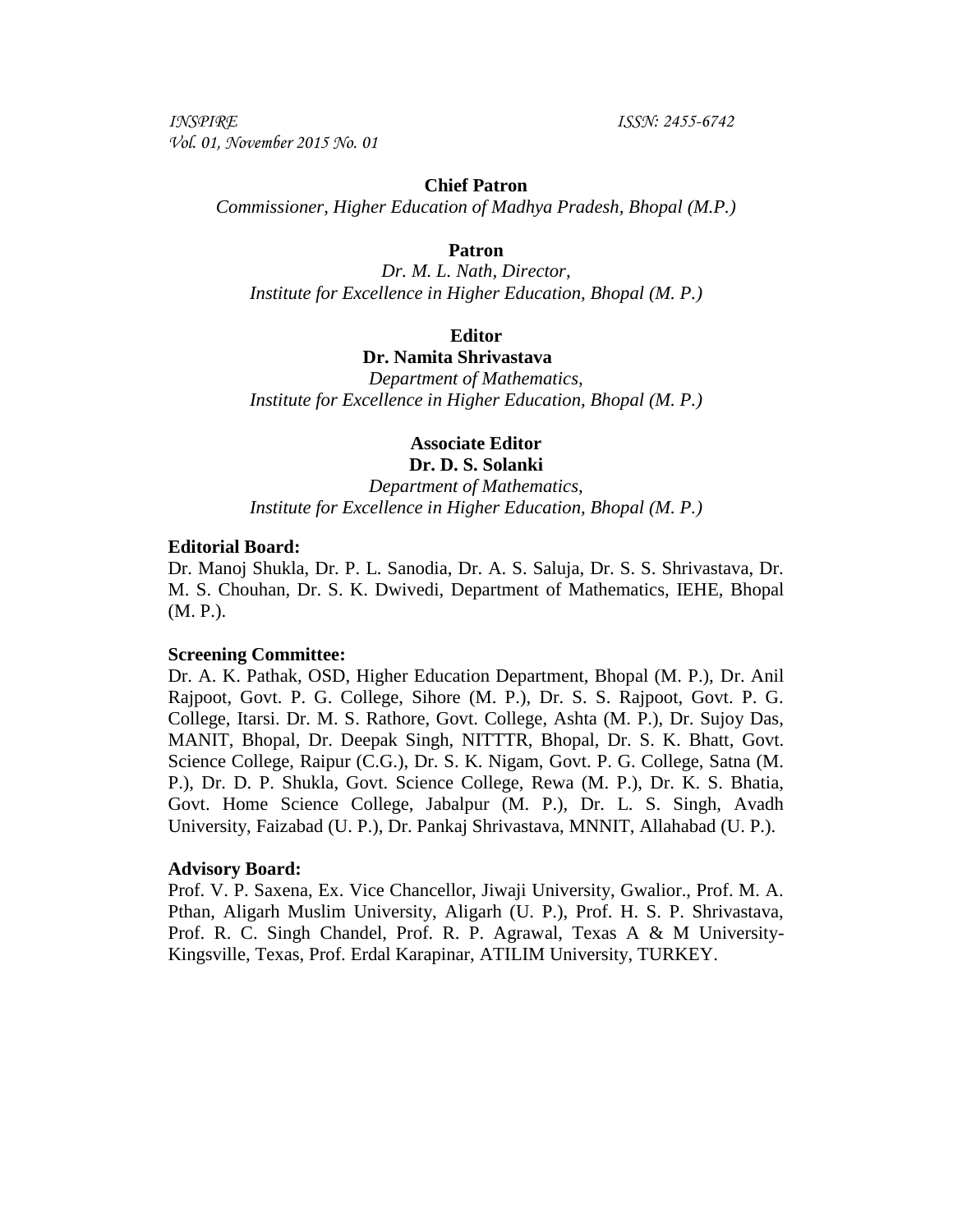# *This Volume of INSPIRE is being dedicated to Aryabhatt: Master Astronomer and Mathematician*

Aryabhatt was born in 476 CE (Common Era) in Kusumpur (Bihar). Aryabhatt's intellectual brilliance remapped the boundaries of mathematics and astronomy. In 499 CE, at the age of 23, he wrote a text on astronomy and an unparallel treatise on mathematics called "Aryabhatiyam." Aryabhatt formulated the process of calculating the motion of planets and the time of eclipses. Aryabhatt was the first to proclaim that the earth is round, it rotates on its axis, orbits the sun and is suspended in space – 1000 years before Copernicus published his heliocentric theory. He is also acknowledged for calculating p (Pi) to four decimal places: 3.1416 and the sine table in trigonometry. Centuries later, in 825 CE, the Arab mathematician, Mohammed Ibna Musa credited the value of Pi to the Indians, "This value has been given by the Hindus." And above all, his most spectacular contribution was the concept of zero without which modern computer technology would have been non-existent. Aryabhatt was a colossus in the field of mathematics.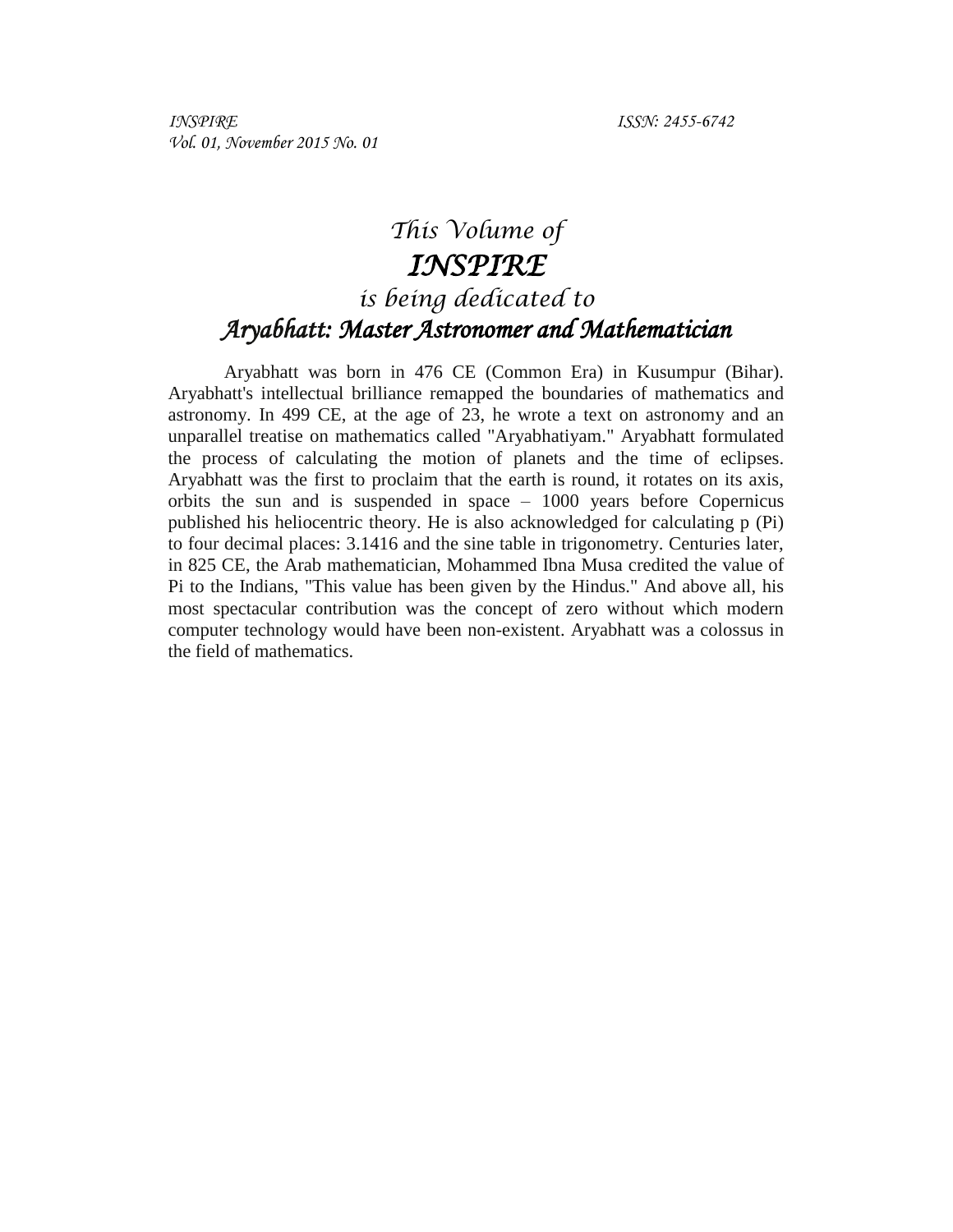# *FOREWORD*

The present volume of *INSPIRE* contains the various research papers of Faculty and Research Scholars of Department of Mathematics, INSTITUTE FOR EXCELLENCE IN HIGHER EDUCATION, BHOPAL (M. P.).

For me it is the realization of a dream which some of us have been nurturing for long and has now taken a concrete shape through the frantic efforts and good wishes of our dedicated band of research workers in our country, in the important area of mathematics.

The editor deserves to be congratulated for this very successful venture. The subject matter has been nicely and systematically presented and is expected to be of use to the workers.

> (Dr. M. L. Nath) Director & Patron IEHE, Bhopal (M. P.)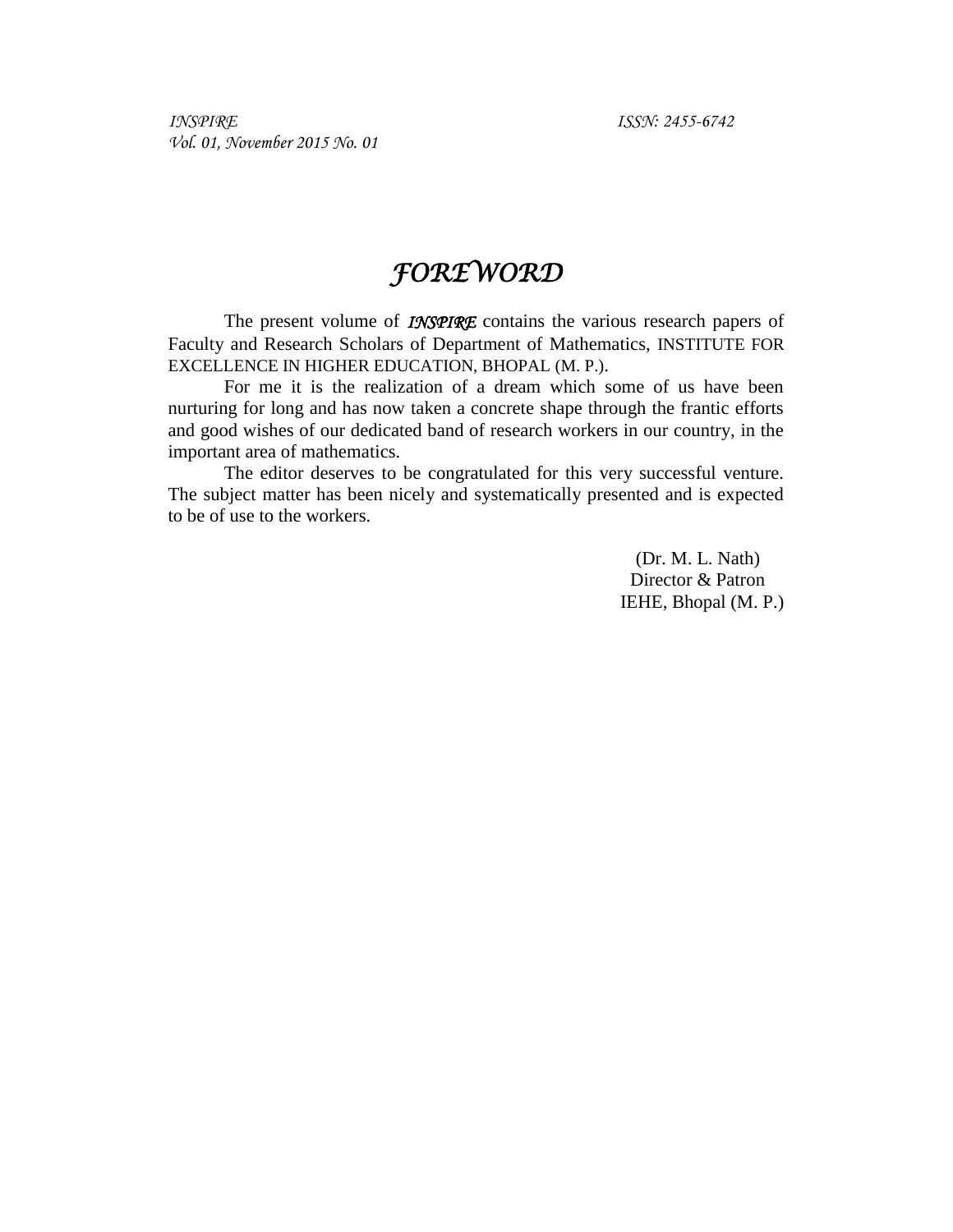| <b>SN</b> | <b>CONTENTS</b>                                              | РP        |
|-----------|--------------------------------------------------------------|-----------|
|           | Generalized H-function of two variables, Hermite Polynomials |           |
|           | and Time-Dependent Schrodinger Equation                      | $01 - 04$ |
|           | Heeramani Tiwari, Dr. Manoj Kumar Shukla                     |           |
|           | I-function and Electrostatic Potential in Spherical Regions  | $05-08$   |
|           | Anil Kumar Mishra, Dr. Manoj Kumar Shukla                    |           |
|           | Semicompatibility and Fixed Point Theorems Inintuitionistic  |           |
| 3         | <b>Fuzzy Metric Space using Implicit Relation</b>            | $09 - 23$ |
|           | Bharat Singh, Dr. M.S. Chauhan                               |           |
| 4         | Angular Displacement in a Shaft Involving H-function         | $24 - 27$ |
|           | Mahphooj Beg, Dr. S. S. Srivastava                           |           |
| 5         | Problem related to Cooling of a Sphere Involving I-function  | 28-31     |
|           | Shanti Swaroop Dubey, Dr. S. S. Srivastava                   |           |
|           | Application of G-function in the study of Time-Domain        |           |
| 6         | Synthesis problem                                            | $32 - 36$ |
|           | Ku. Smita Nigam, Dr. S. S. Srivastava                        |           |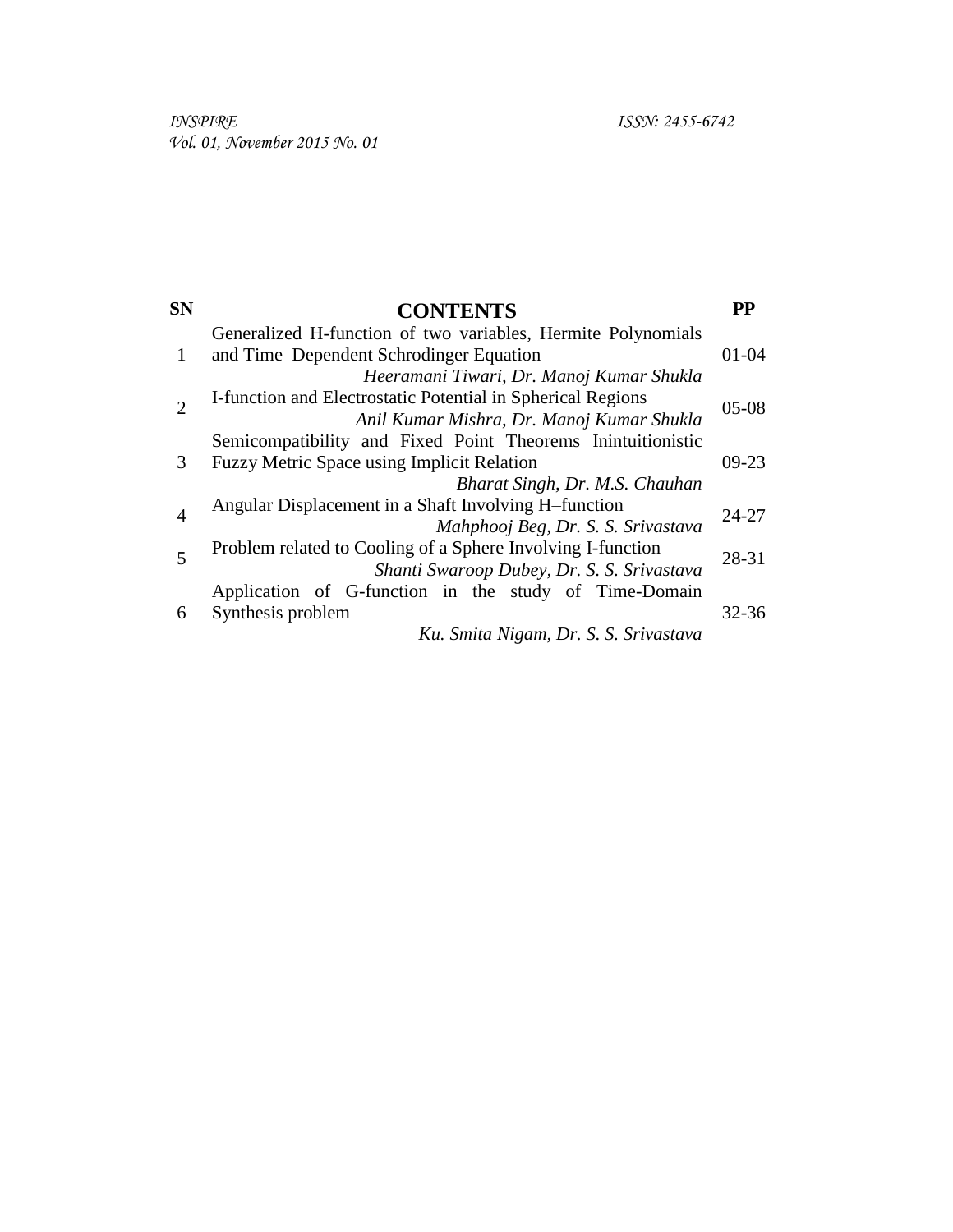# **GENERALIZED H-FUNCTION OF TWO VARIABLES, HERMITE POLYNOMIALS AND TIME–DEPENDENT SCHRODINGER EQUATION**

By

**Heeramani Tiwari**  Department of Mathematics Bhilai Institute of Technology, Raipur (CG) & **Dr. Manoj Kumar Shukla**

> Department of Mathematics IEHE, Bhopal (M. P.)

#### ABSTRAT

The aim of this paper is to derive the solution of special one-dimensional time dependent Schrodinger equation involving Hermite polynomials and Generalized H-function of two variables.

#### **1. Introduction**

One of the fundamental problems in quantum mechanics is to find solution of Schrodinger equation for different forms of potentials. The Schrodinger equation and more general formulation of quantum mechanics have been set up as a result of the failure of classical physics of predict correctly the result of experiments on microscopic systems; they must be verified by testing their predictions of the properties of systems, where classical mechanics has failed and also where it has succeeded. In fact the whole of atomic physics, solid state physics, chemistry and some other branches of applied sciences obey the principals of quantum mechanics or satisfy differential equations similar to the Schrodinger equations, and the same is almost certainly true of nuclear and particle physics, although the, understanding of very high–energy phenomena, where relativistic effects are important, requires a further generalization of theory.

The Generalized H-Function of two Variables is define by Shrivastava [5], and we will represent here in the following manner

$$
H_{p_1, q_1; p_2, q_2; p_3, q_3}^{m_1, m_2, n_2; m_3} \left[ \begin{array}{c} x \\ y \end{array} \right] \left[ \begin{array}{c} (a_j; \alpha_j, A_j)_{1, p_1}: (c_j, \gamma_j)_{1, p_2}: (e_j, E_j)_{1, p_3} \\ (b_j; \beta_j, B_j)_{1, q_1}: (d_j, \delta_j)_{1, q_2}: (f_j, F_j)_{1, q_3} \end{array} \right]
$$

$$
= \frac{-1}{\sum_{i=1}^{n} \int_{L_1} \int_{L_2} \phi_1(\xi, \eta) \theta_2(\xi) \theta_3(\eta) x^{\xi} y^{\eta} d\xi d\eta, \qquad (1.1)
$$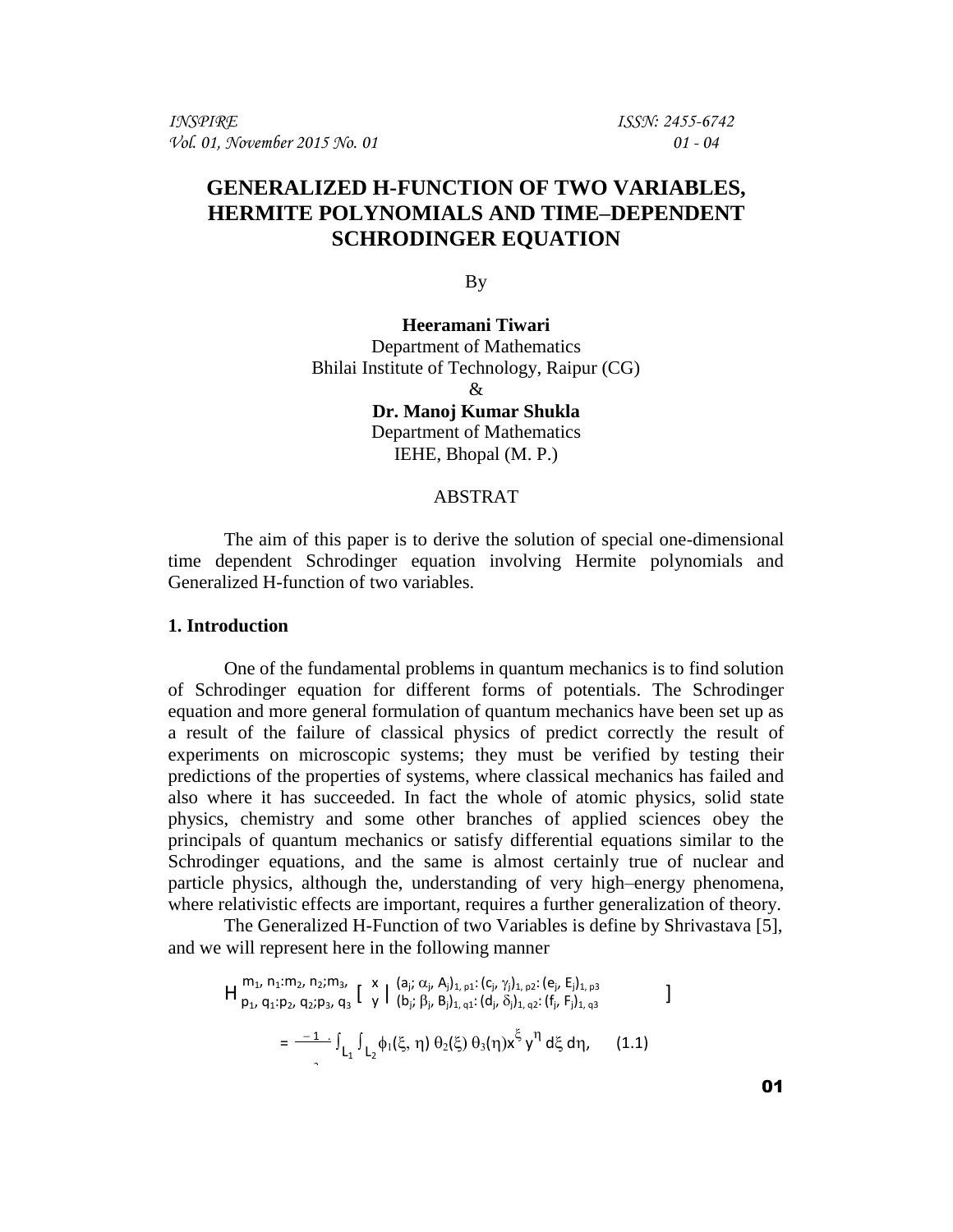where

$$
\phi_{1} (\xi, \eta) = \frac{\prod_{j=1}^{n_{1}} \Gamma(1-a_{j} + \alpha_{j}\xi + A_{j}\eta) \prod_{j=1}^{m_{1}} \Gamma(b_{j} - \beta_{j}\xi + B_{j}\eta)}{\prod_{j=1}^{n_{1}} \Gamma(a_{j} - \alpha_{j}\xi - A_{j}\eta) \prod_{j=1}^{n_{1}} \Gamma(1-b_{j} + \beta_{j}\xi + B_{j}\eta)}
$$
\n
$$
j = n_{1} + 1 \qquad j = 1
$$
\n
$$
\theta_{2} (\xi) = \frac{\prod_{j=1}^{m_{2}} \Gamma(d_{j} - \delta_{j}\xi) \prod_{j=1}^{n_{2}} \Gamma(1-c_{j} + \gamma_{j}\xi)}{\prod_{j=1}^{m_{2}} \Gamma(1-d_{j} + \delta_{j}\xi) \prod \Gamma(c_{j} - \gamma_{j}\xi)}
$$
\n
$$
j = m_{2} + 1 \qquad j = n_{2} + 1
$$
\n
$$
\theta_{3} (\eta) = \frac{\prod_{j=1}^{m_{3}} \Gamma(f_{j} - F_{j}\eta) \prod_{j=1}^{n_{3}} \Gamma(1-e_{j} + E_{j}\eta)}{\prod_{j=1}^{m_{3}} \Gamma(1-f_{j} + F_{j}\eta) \prod \Gamma(e_{j} - E_{j}\eta)}
$$
\n
$$
j = m_{3} + 1 \qquad j = n_{3} + 1
$$
\n
$$
\phi_{3} (\eta) = \frac{\prod_{j=1}^{m_{3}} \Gamma(1-f_{j} + F_{j}\eta) \prod \Gamma(e_{j} - E_{j}\eta)}{\prod_{j=1}^{m_{3}} \prod_{j=1}^{m_{3}} \Gamma(1-f_{j} + F_{j}\eta) \prod \Gamma(e_{j} - E_{j}\eta)}
$$

# **2. Integral**

Making an appeal of  $[1, p.1, (1.2)]$ , we can obtain the following integrals:  $\infty$  $\int_{-\infty}$   $x^{2p} e^{-x^2} H_{2v}(x) H[z x^{2h}, y] dx$ = 2<sup>2</sup> H [ | ] (2.1) m1, n1: m2, n2 + 2; m3,  $\infty$  $\int_{-\infty}$   $x^{2p+1} e^{-x^2} H_{2v+1}(x) H[z x^{2h}, y] dx$ = 2<sup>2</sup>H [ | ] (2.2) m1, n1: m2, n2 + 2; m3, 2  $p_1$ ,  $q_1:p_2 + 2$ ,  $q_2 + 1$ ; $p_3$ ,  $q_3$  $Z_1$  .........:  $(1/2 - \rho, h)$  ,  $(-\rho, h)$  , ……: .......... y l ...........:: ...................., ( v –p, h ): ......... 2  $p_1$ ,  $q_1$ : $p_2$  + 2,  $q_2$  + 1; $p_3$ ,  $q_3$ z ..........: /2 h) , (- , h ) , ……: .......... y 1 ...........: ...................., ( v –ρ, h ): ........J

valid under the conditions, which are given in section 1.

# **3. The Special Schrodinger Equation**

We consider the problem of a particle in the potential  $V(x)$  given by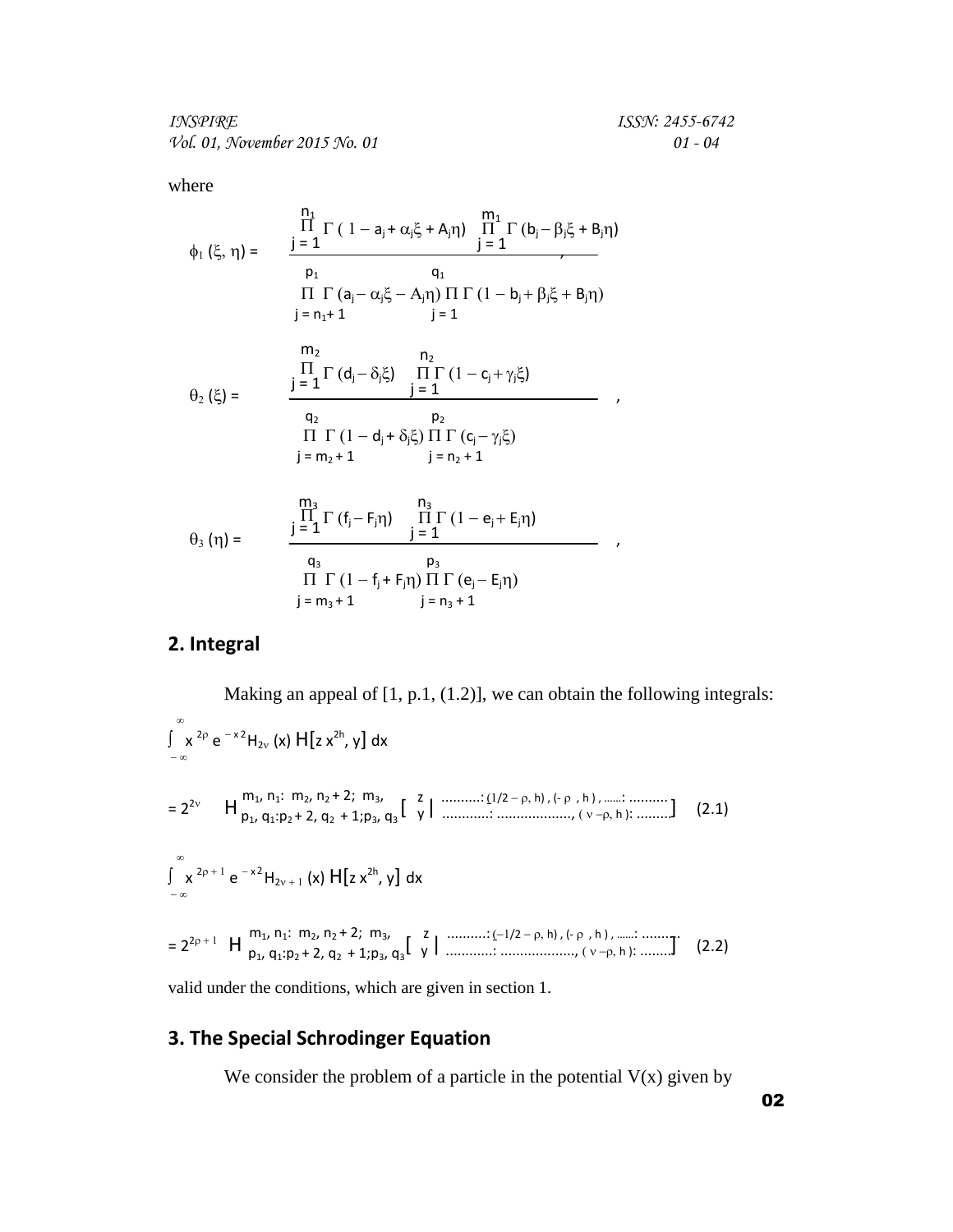*INSPIRE ISSN: 2455-6742 Vol.* 01, November 2015 No. 01 01 - 04  $h^2/(2m)^3 r^2$ 

$$
V(x) = [h2 / (2m)] x2
$$
 (3.1)

The time dependent Schrodinger equation [4,p.16, (2.10)] for this system can therefore ,be written in the form.

$$
\frac{\partial u}{\partial t} = \frac{-h}{2im} \frac{\partial^2 u}{\partial x^2} + \frac{h}{2im} (x^2 u)
$$
(3.2)  
\nSetting K = - h/(2im) into (3.2), we have  
\n
$$
\frac{\partial u}{\partial t} = K \frac{\partial^2 u}{\partial x^2} - Kx^2 u,
$$
(3.3)  
\nprovided u(x,t) tend to 0 for large values of t and |x|  $\rightarrow \infty$ . we also assume that  
\nu(x, 0) = u(x).  
\nThe solution of (3.2) is given by Bajpai [2, p. 168, (3.1), (3.2)], as under:  
\n
$$
u(x,t) = \sum_{n=0}^{\infty} A_n e^{-k(2n+1)t - x^2/2} \text{ He}_n (\sqrt{2} x),
$$
(3.3)

where He<sub>n</sub> (x) are Chebyshev Hermite polynomials [3, p.166 -168] (X) d

$$
u(x,t) = \sum_{n=0}^{\infty} B_n e^{-k(2n+1)t - x^2/2} H_n(x),
$$
 (3.5)

where  $H_n(x)$  are Hermite polynomials.

also 
$$
A_n = 1/(n! \sqrt{\pi}) \int_{-\infty}^{\infty} u(x) e^{-x^2/2} \text{He}_n(\sqrt{2}x) dx
$$
 (3.6)

$$
B_n = 1/(2^n n! \sqrt{2}) \int_{-\infty}^{\infty} u(x) e^{-x^2/2} H_n(x) dx
$$
 (3.7)

# **4. Solution in Terms of H-function of Two Variables**

The solution of (3.5) leads to the following solutions:

$$
u_1(x, t) = \sum_{n=0}^{\infty} B_{2n} e^{-k(4n+1)t - x^2/2} H_{2n}(x),
$$
 (4.1)

where

$$
B_{2n} = 1/[2^{2n}(2n)! \sqrt{\pi}) \int_{-\infty}^{\infty} u_1(x) e^{-x^2/2} H_{2n}(x) dx
$$
 (4.2)

$$
u_2(x, t) = \sum_{n=0}^{\infty} B_{2n+1} e^{-k(4n+3)t - x^2/2} H_{2n+1}(x) dx
$$
 (4.3)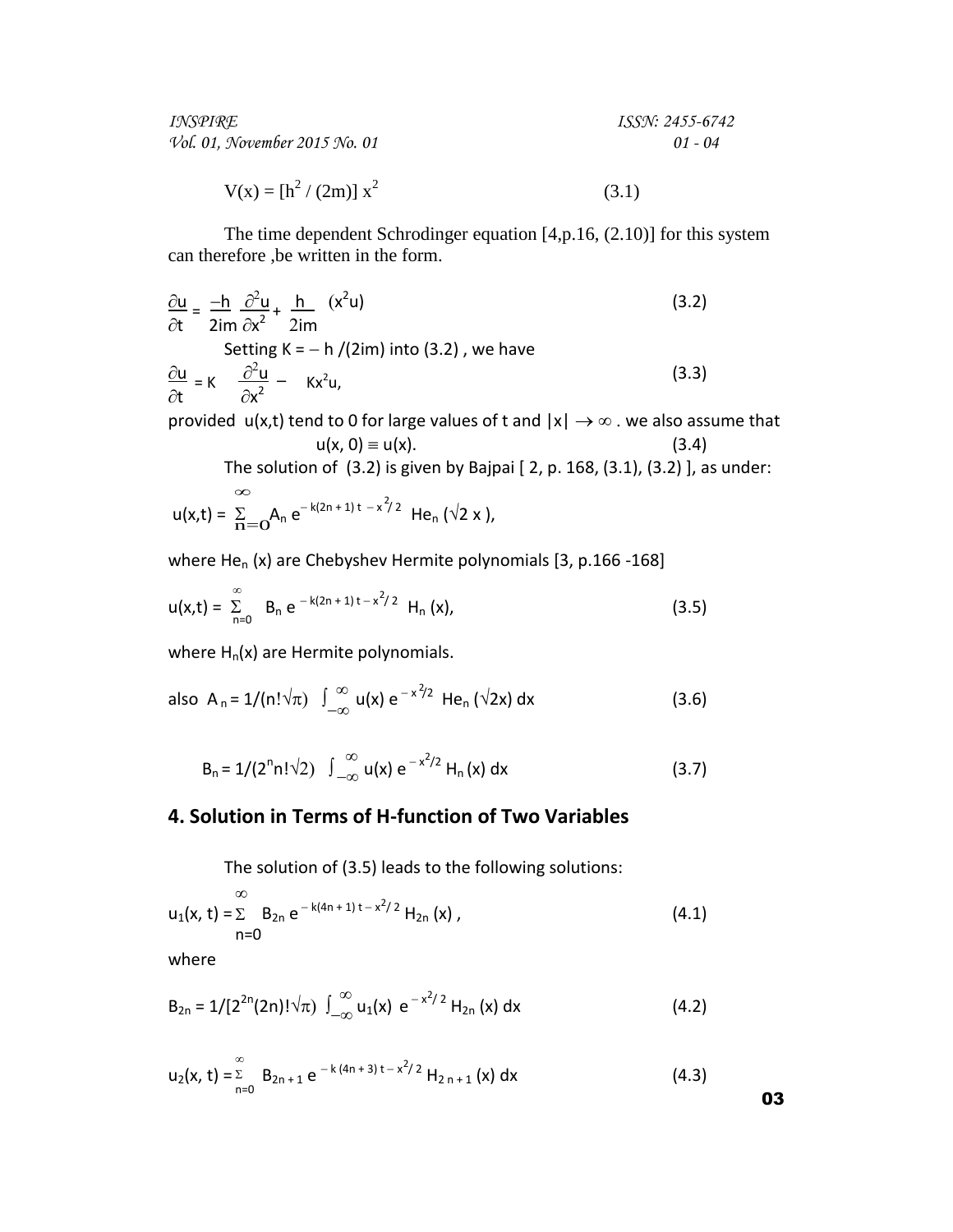#### where

 $B_{2n+1} = 1/[2^{2n+1}(2n+1)! \sqrt{\pi}] \int_{-\infty}^{\infty} u_2(x) e^{-x^2/2} H_{2n+1}(x) dx$  (4.4)  $-\infty$ 2

If we substitute  

$$
u_1(x) = x^{2p} e^{-x^2/2}
$$
 H[z x<sup>2h</sup>, y] (4.5)

and  $u_2(x) = x^{2p+1} e^{-x^2/2} H[z x^{2h}, y]$  (4.6)

in  $(4.2)$  and  $(4.4)$  respectively and use the integrals  $(2.1)$  and  $(2.2)$ , then the solutions corresponding to (4.1) and (4.3) are given by.

u1(x, t) = 1/(1/(2n)!] e k(4n + 1) t x / 2 H [ | ] H2n(x) (4.7) n=1 2 m1, n1: m2, n2 + 2; m3, pn13 , q1:p2 + 2, q2 + 1;p3, q<sup>3</sup> z ..........: /2 h) , (- , h ) , ……: .......... y ............: ..................., h ): .........

valid under the conditions of (2.1).

u2(x, t) = 1/(1/(2n + 1)!] e k(4n + 3) t x / 2 H [ | ] H2n + 1(x) (4.8) n=1 2 m1, n1: m2, n2 + 2; m3, pn13 , q1:p2 + 2, q2 + 1;p3, q<sup>3</sup> z ..........: /2 h) , (- , h ) , ……: .......... y ............: ..................., h ): .........

valid under the conditions of (2.2).

#### **REFERENCES**

1. Bajpai, S. D.: An integral involving Fox's H- Function and heat conduction, the mathematics education, Vol. III, No.1, March 1968, p.1-4.

2. Bajpai, S. D.: Fox's H-Function, Hermite Polynomials and time dependent Schrodinger equation, J. Indian Acad. Math. Vol.15 No.2 1993, p. 167-173.

3. Kendall, M. and Stuart, A.: The advanced theory of Statistics, Vol.1 ( $4<sup>th</sup>$  Edn.) Charles Griffin and Co. Ltd. London , 1977.

4. Rac, A. I. M.: Quantum Mechanics, McGraw-Hill book Co. London, 1981.

5. Shrivastava, H. S. P.: Indore Univ. Res. J. Sci. 1978, 5(1-2).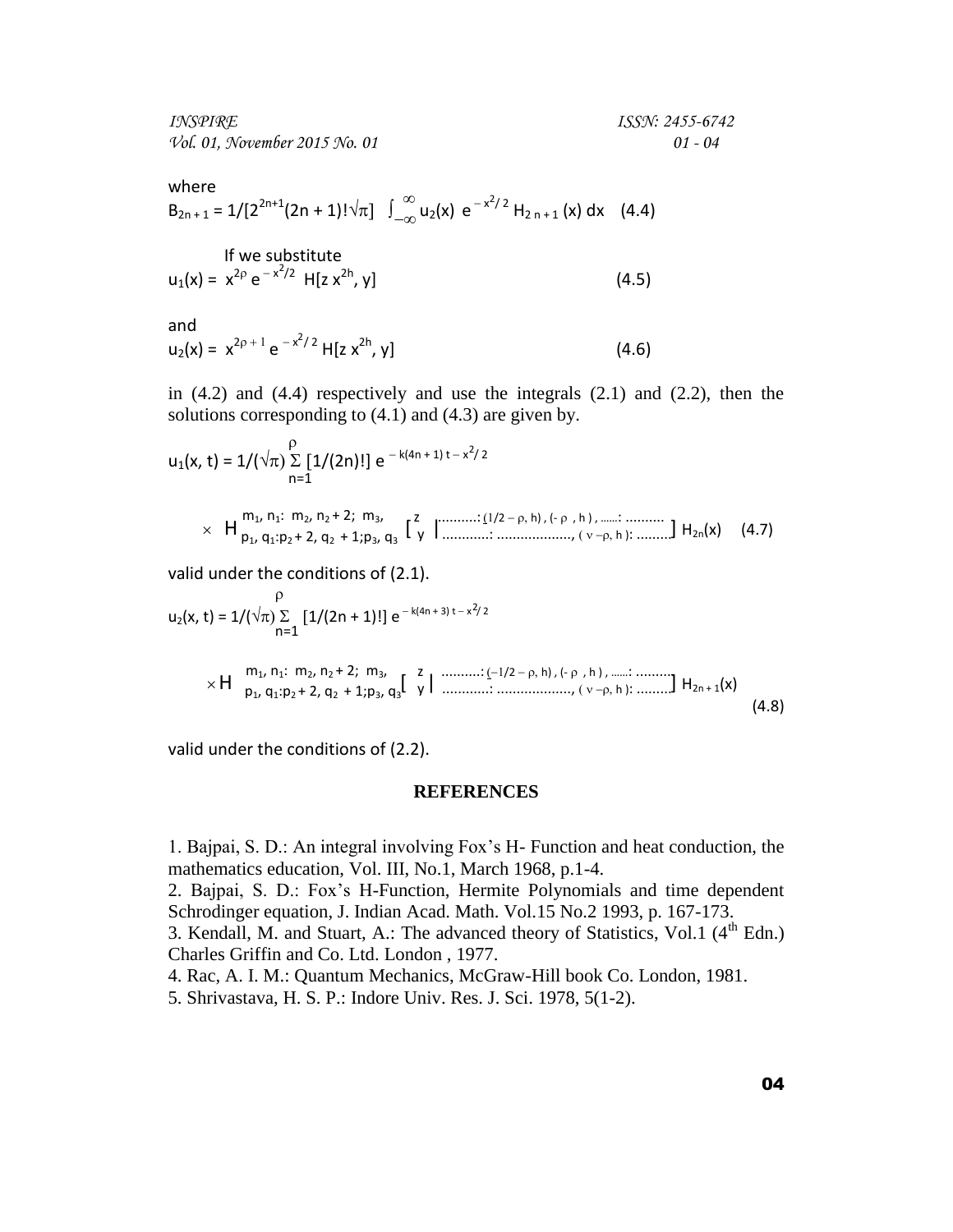# **I-FUNCTION AND ELECTROSTATIC POTENTIAL IN SPHERICAL REGIONS**

By

**Anil Kumar Mishra** Department of Mathematics Bhilai Institute of Technology, Raipur (CG) & **Dr. Manoj Kumar Shukla** Department of Mathematics

IEHE, Bhopal (M. P.)

# **Abstract**

In this paper first we evaluate an integral involving I-function of one variable and then we make its application to solve a boundary value problem related to electrostatic potential in spherical regions.

#### **1. Introduction:**

The I-function of one variable is defined by Saxena [1, p.366-375] and we will represent here in the following manner:

$$
\begin{array}{cc} I \begin{array}{c} m, n \\ p_i, q_i \end{array} \begin{array}{c} \left[ (a_j, \alpha_j)_{1, n} \right], \left[ (a_{j i}, \alpha_{j i})_{n+1}, p_i \right] \\ \left[ (b_j, \beta_j)_{1, m} \right], \left[ (b_{j i}, \beta_{j i})_{m+1}, q_i \right] \end{array} \begin{array}{c} \end{array} = \begin{array}{c} (1/2 \pi i) \int \begin{array}{c} \theta(s) \, x^s \, ds \\ \end{array} \end{array} \tag{1}
$$

where  $i = \sqrt{(-1)}$ ,

$$
\theta (s) = \frac{\prod\limits_{j=1}^{m} \Gamma(b_j - \beta_j s)}{\sum\limits_{i=1}^{r} \left( \frac{q_i}{\prod\limits_{j=m+1}^{r} (1 - b_{ji} + \beta_{ji} s)} \frac{p_i}{\prod\limits_{j=n+1}^{r} (a_{ji} - \alpha_{ji} s)} \right)}
$$

integral is convergent, when (B>0, A  $\leq$  0), where

$$
B = \sum_{j=1}^{n} \alpha_j - \sum_{j=n+1}^{pi} \alpha_{ji} + \sum_{j=1}^{n} \beta_j - \sum_{j=m+1}^{qi} \beta_{ji},
$$
 (2)

$$
A = \sum_{j=1}^{pi} \alpha_{ji} - \sum_{j=1}^{qi} \beta_{ji} , \qquad (3)
$$

 $|\arg x| < \frac{1}{2}$  B $\pi, \forall i \in (1, 2, ..., r).$  (4)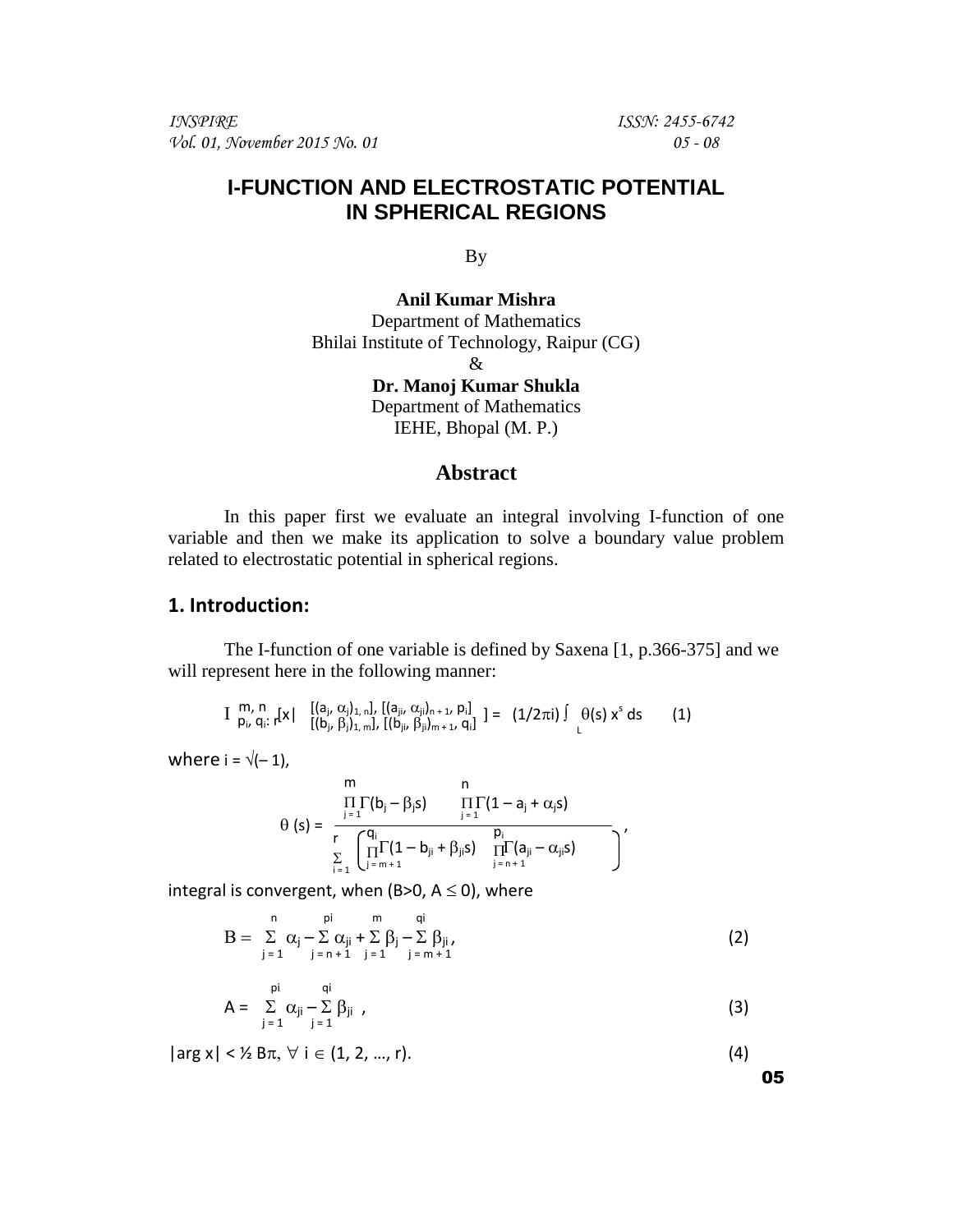| INSPIRE                       | <i>ISSN: 2455-6742</i> |
|-------------------------------|------------------------|
| Vol. 01, November 2015 No. 01 | 05 - 08                |

#### **2. Result Required:**

The following result are required in our present investigation:

From Erdelyi [2]:  
\n
$$
\int_{-1}^{1} (1+x)^{(\lambda-1)} P_{\nu}(x) dx = \frac{2^{\lambda} [\Gamma(\lambda)]^{2}}{\Gamma(\lambda + \nu + 1) \Gamma(\lambda - \nu)},
$$
\n(5)

 $Re(\lambda) > 0;$ 

# **3. Integral:**

The integral to be established is:

$$
\int_{-1}^{1} (1+x)^{\alpha-1} P_{l}(x) I_{p_{i}, q_{i}: r}^{m, n} [z (1+x)^{\lambda}] dx
$$
  
=  $2^{\alpha} I_{p_{i}+2, q_{i}+2: r}^{m, n+2} [z 2^{\lambda}]_{m, (-\alpha-1, \lambda), (1+1-\alpha, \lambda)}^{(1-\alpha, \lambda)} J_{l}$  (6)

provided that Re( $\alpha$ ) > 0,  $\lambda \ge 0$ , ( $\alpha - l$ ) is not a negative integer and |arg z| <  $\frac{1}{2} \pi B$ , where B is given in (2).

To prove (6), replace the I-function by its equivalent contour integral as given in (1), change the order of integration which is valid under the given condition, evaluate the inner integral with the help of (5) and finally interpret it with  $(1)$ , to get  $(6)$ .

#### **4. Problem on Electrostatic Potential in Spherical Regions:**

Let us now consider the harmonic function V representing the electrostatic potential in the domain r < c such that V assumes a prescribed value F( $\theta$ ) on the spherical surface r = c, where r,  $\phi$  and  $\theta$  are the special polar coordinates and V is independent or  $\phi$ . Thus V satisfies Laplace equation

$$
r \frac{\partial^2}{\partial r^2} (rV) + \frac{1}{\sin \theta} \frac{\partial}{\partial \theta} (\sin \theta \frac{\partial V}{\partial \theta}) = 0
$$
 (7)

in the domain  $r < c$ ,  $0 < \theta < \pi$  and under the condition

 $\lim V = F(\theta)$ ,  $(0 < \theta < \pi, r = c)$ , (8)  $r \rightarrow 0$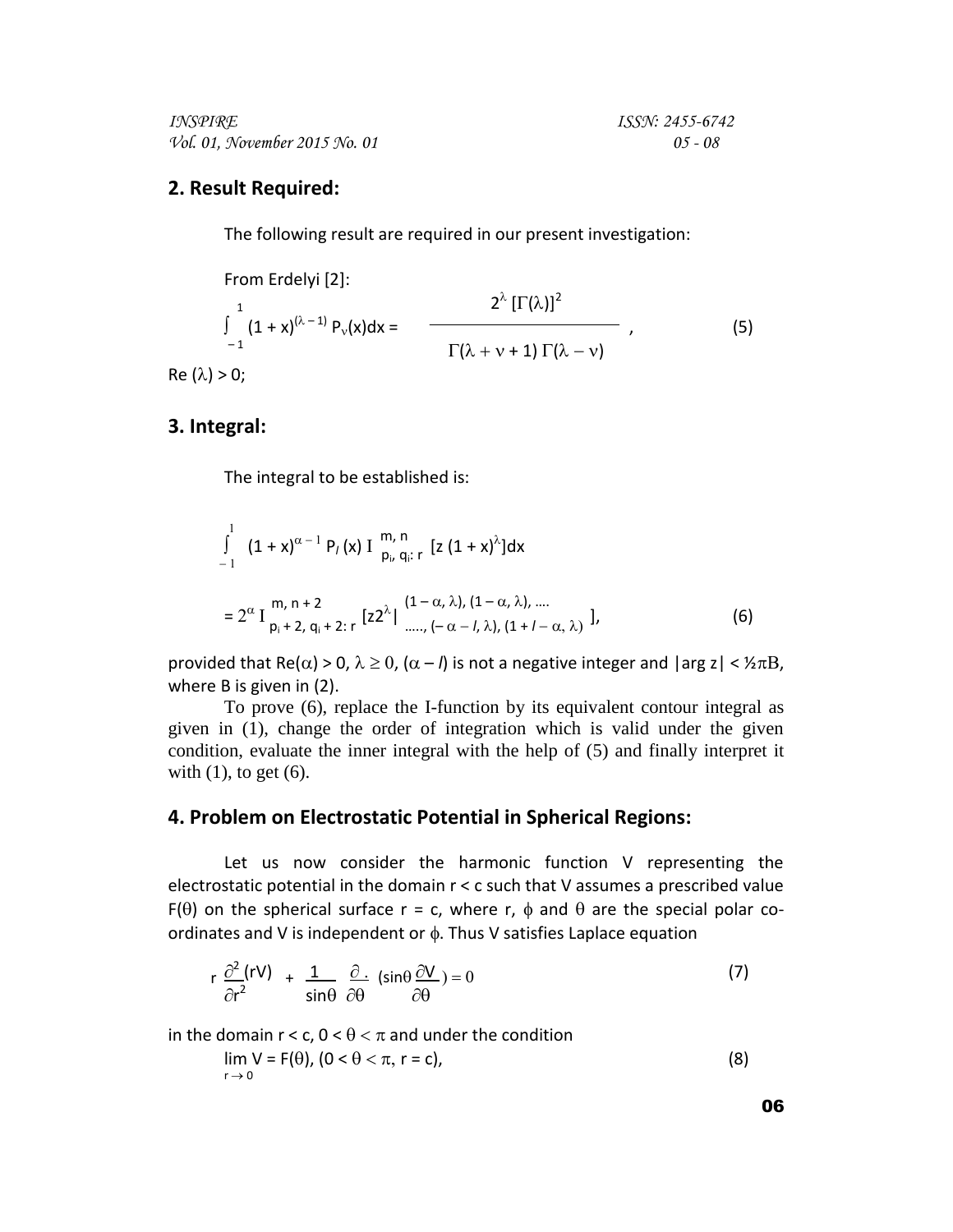| INSPIRE                       | ISSN: 2455-6742 |
|-------------------------------|-----------------|
| Vol. 01, November 2015 No. 01 | 05 - 08         |

where V and its partial derivatives of first and second orders are assumed to be continuous through the interior of the sphere:

 $0 \le r < c, 0 \le \theta < \pi.$  (9)

Physically the function V may represent steady temperature in a solid sphere  $r \leq c$ , where surface temperature depends only on  $\theta$ ; i.e. the surface temperature is uniform over each circle  $\theta = \theta_0$ , r = c. Here V also denotes electrostatic potential in the space  $r < c$  free of charge, for  $V = F(\theta)$  on the boundary  $r = c$ .

If we take cos  $\theta = x$  ( $0 \le \theta < \pi$ ), the equation (7) reduces to

$$
r \frac{\partial^2}{\partial r^2} (rV) + \frac{\partial}{\partial x} (1 - x^2) \frac{\partial V}{\partial x} = 0, \quad r < c, -1 < x < 1.
$$
 (10)

If further we take  $F(\theta) = f(\cos \theta) = f(x)$ , then  $V(r, x)$  satisfies the transformed equation (10) with the boundary condition

$$
\lim_{r \to c} V(r, x) = f(x), (r < c, -1 < x < 1), \tag{11}
$$

where V is continuous every where interior to the sphere and bounded when 0  $\leq r \leq r_0$  < c.

Here in (11), we may take

$$
f(x) = (1 + x)^{\alpha - 1} I_{p_i, q_i: r}^{m, n} [z (1 + x)^{\lambda}],
$$
 (12)

where Re ( $\alpha$ ) > 0,  $\lambda \ge 0$  and |arg z| < ½  $\pi$ B, where B is given in (2) and f(x), f '(x) are assumed to be sectionally continuous over the interval  $(-1, 1)$ .

$$
\lim_{r \to \infty} W(r, x) = 0, \tag{13}
$$

where W is the harmonic function in the unbounded domain  $r > c$ , exterior to the spherical surface and rV is bounded for large value of r and for all  $x$  ( $-1 \le x \le 1$ ).

### **Solution of the Problem:**

**Case I:** Solution for  $V(r, x)$  when  $r < c$  (Interior to the sphere) In this case solution of the problem is given by

$$
V(r, x) = \sum_{S=0}^{\infty} R_s (r/c)^s P_s(x) (r < c).
$$
 (14)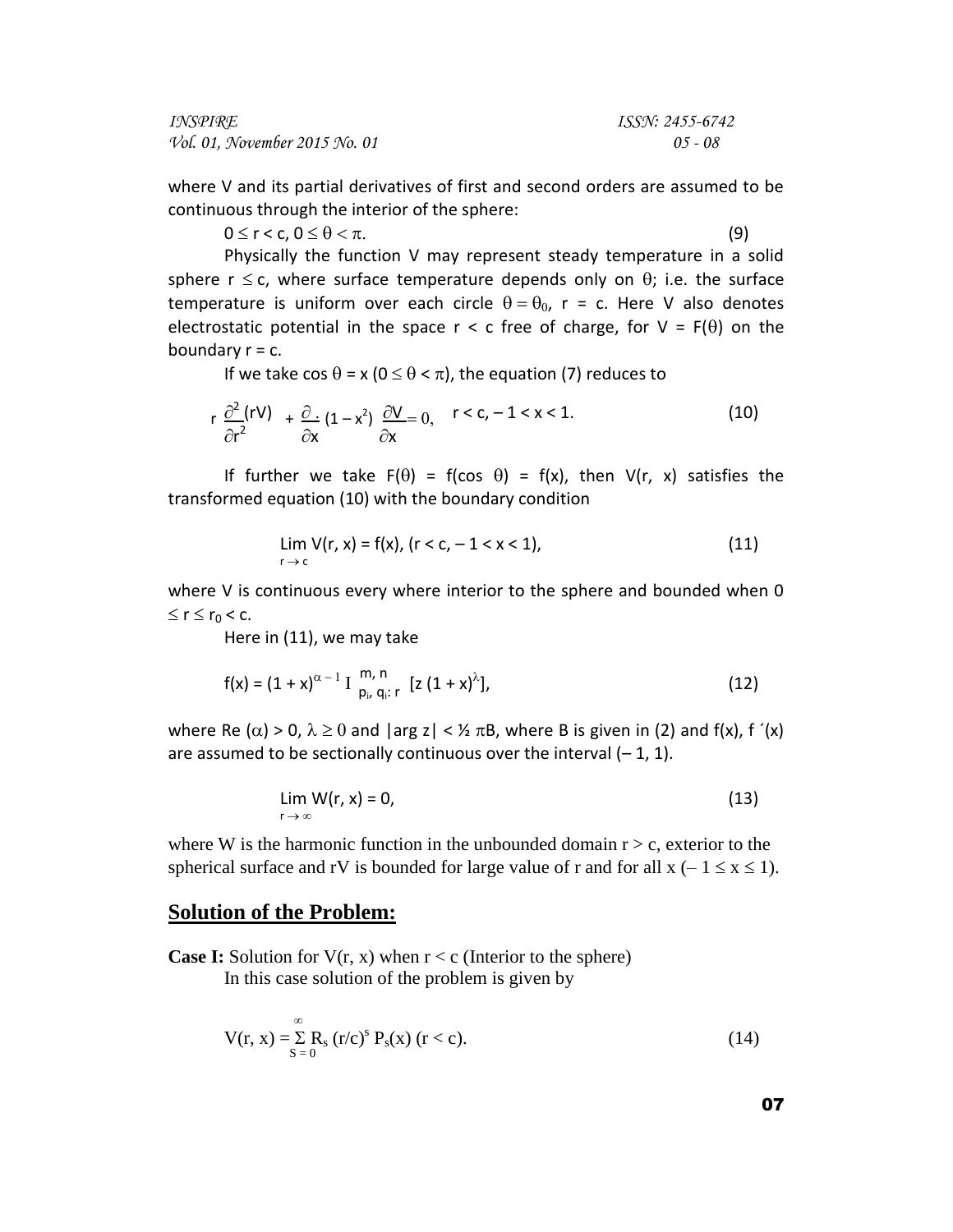*INSPIRE ISSN: 2455-6742 Vol. 01, November 2015 No. 01 05 - 08*

Making an appeal of (11), the above relation (14) reduces to

$$
f(x) = \sum_{S=0}^{\infty} R_S P_S(x).
$$
 (15)

Now making an appeal to orthogonal property of Legendre polynomials Erdelyi  $[2, p.277 (13)]$  and integral  $(6)$ , from  $(12)$  and  $(15)$  we obtain

$$
R_{l} = (2l + 1) 2^{\alpha - 1} I \quad \mathop{m, n + 2 \atop p_{i} + 2, q_{i} + 2} \nolimits; r \left[ z 2^{\lambda} \right] \quad \mathop{m, n + 2 \atop \cdots, (-\alpha - l, \lambda), (1 - \alpha, \lambda), \ \cdots} \nolimits, \quad l \tag{16}
$$

provided that all the conditions of (6) are satisfied.

Making an appeal to (16), from (14) we obtain the required relation

$$
V(r, x) = 2^{\alpha - 1} \sum_{s=0}^{\infty} (2s + 1) I_{p_i + 2, q_i + 2: r}^{m, n + 2} [z 2^{\lambda}]_{..., (-\alpha - s, \lambda), (1 - \alpha, \lambda), .......}
$$
  
. 
$$
(r/c)^{s} P_s(x),
$$
 (17)

where all the conditions of (6) are satisfied.

**Case II:** Solution for W(r, x) when  $r \ge c$  (Exterior to the spherical surface)

We consider the following solution of the problem similar to Churchill [3, p.219, eqn. (12)]:

$$
W(r, x) = \sum_{S=0}^{\infty} R_s (r/c)^{s+1} P_s(x), (r \ge c).
$$
 (18)

In this case solution of the problem is given by

$$
W(r, x) = 2^{\alpha - 1} \sum_{s=0}^{\infty} (2s + 1) I \frac{m, n + 2}{p_i + 2, q_i + 2: r} [z 2^{\lambda}] \frac{(1 - \alpha, \lambda), (1 - \alpha, \lambda), \dots}{\dots, (-\alpha - s, \lambda), (1 + s - \alpha, \lambda)} I
$$
  
. 
$$
(r/c)^{s + 1} P_s(x),
$$
 (19)

where all the conditions of (6) are satisfied.

### **References**

- 1. Saxena, V. P.: Formal solution of certain new pair of dual integral equation involving H–function, proc. Nat Acad . Sci . India, 52 A (1982), p. 366 – 375.
- 2. Erdelyi, A. Tables of Integral Transform, Vol.II, McGraw-Hill, New York (1953).
- 3. Churchill, R. V.: Fourier Series and Boundary Value Problem. McGraw-Hill, New York, (1961).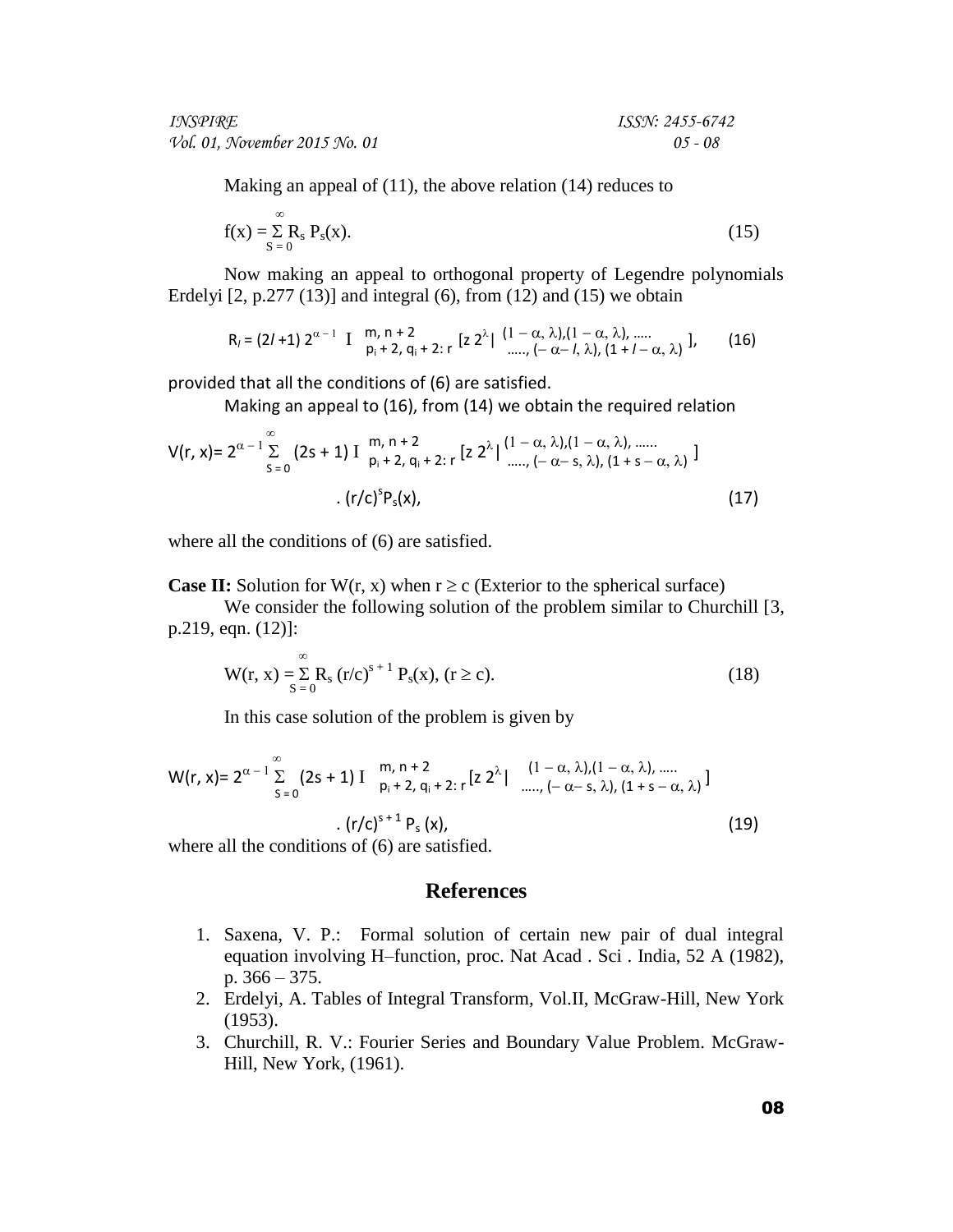# **SEMICOMPATIBILITY AND FIXED POINT THEOREMS ININTUITIONISTIC FUZZY METRIC SPACE USING IMPLICIT RELATION**

By

**Bharat Singh**  Department of Mathematics SOC. and E. IPS. Academy Indore (M P) India & **Dr. M. S. Chauhan**

Department of Mathematics IEHE, Bhopal (M. P.)

# **Abstract**

The concept of semi compatibility has been introduced in intuitionistic fuzzy metric space and it has been applied to prove results on existence of unique common fixed point of four self mappings satisfying an implicit relation. Recently, poppa has employed a similar but not the same implicit relation to obtain a fixed point theorem for d-complete topological spaces all the results of this paper are new and will generalized the Result of Bijendra singh and Shishir jain [26].

#### **1. Introduction**

The concept of fuzzy sets was introduced by zadeh [13] following the concept of fuzzy sets, fuzzy metric spaces have been introduced by kramosil and michlek [9] and George and veeramani [6] modified the notion of fuzzy metric space with the help of continuous t-norms.

As a generalization of fuzzy sets , Atanassov [14] introduced and studied the concept of intuitionistic fuzzy sets park[11] using the idea of intuitionistic fuzzy sets defined the notion of intuionistic fuzzy metric spaces with the help of continuous t-norm and continuous t co-norm as a generalization of fuzzy metric space due to George & veeramani [6] had showed that every metric induces an intuitionistic fuzzy metric every fuzzy metric space is an intuitionistic fuzzy metric space and found a necessary and sufficient condition for an intuitionistic fuzzy metric space to be complete choudhary[15] introduced mutually contractive sequence of self maps and proved a fixed point theorem kramosil & michlek [9] introduced the notion of Cauchy sequences in an intuitionistic fuzzy metric space and proved the well known fixed point theorem of Banach [4].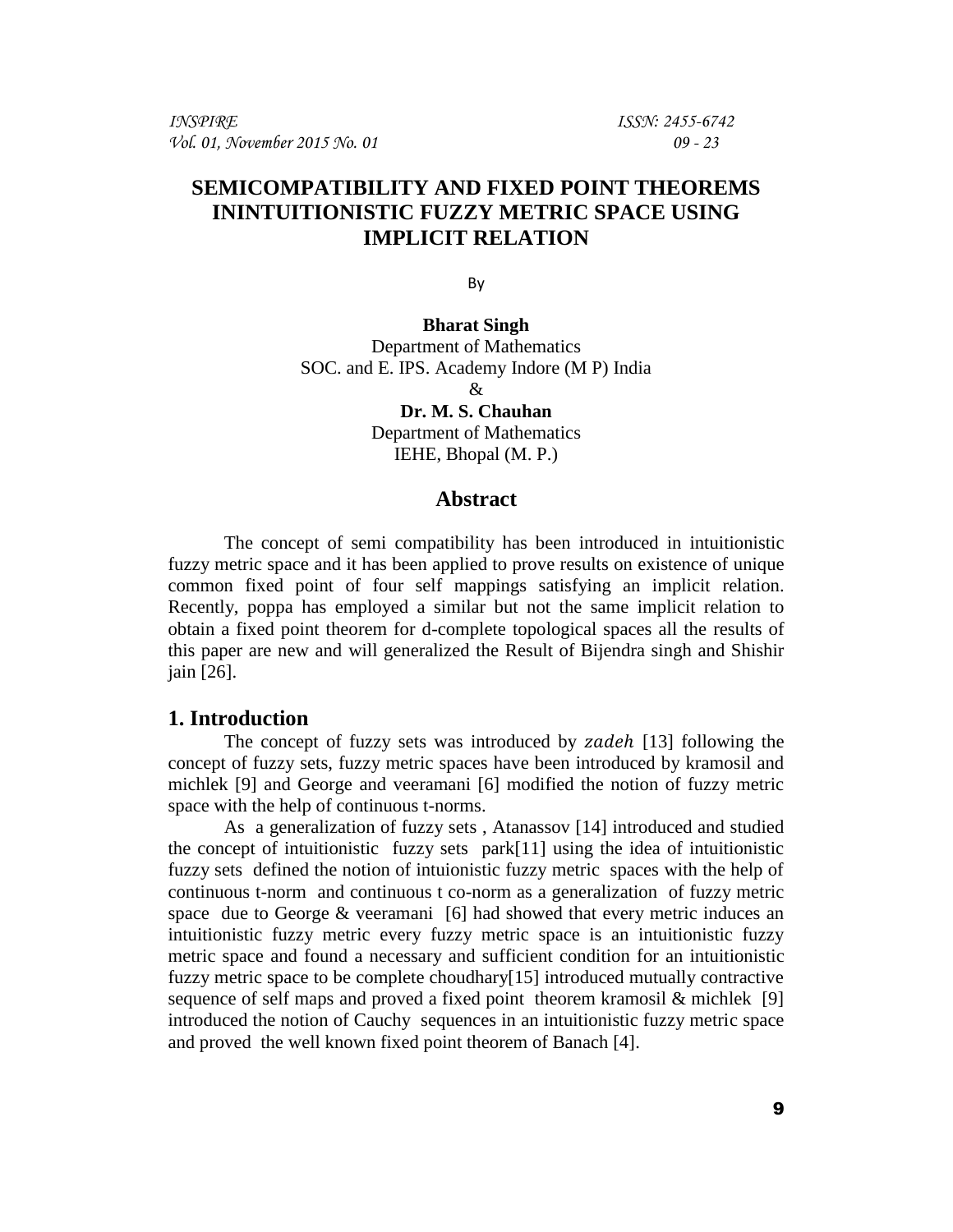| INSPIRE                       | <i>ISSN: 2455-6742</i> |
|-------------------------------|------------------------|
| Vol. 01, November 2015 No. 01 | $09 - 23$              |

Turkoglu et al [12] gave the generalization of jungek's common fixed point theorem [19] to intuitionistic fuzzy metric spaces, they first formulate the definition of weakly commuting and R- weakly commuting mapping in intuitionistic fuzzy metric spaces and proved proved the intuitionistic fuzzy version of pant's theorem[20].

So we define a semi compatible pair of self maps in intuitionistic fuzzy metric space. Saliga [29] and Sharma et.al [30] proved some interesting fixed point results using implicit real functions and semi compatibility in d-complete topological spaces. Recently Poppa in [28] used the family  $F_4$  of implicit real function to find the fixed points of two pairs of semi compatible maps in dcomplete topological space. here,  $F_4$  denote the family of all real continuous functions  $F: (\mathbb{R}^4) \to \mathbb{R}$  satisfying the following properties.

 $(F_1)$  There exists  $h \ge 1$  such that for every  $u \ge 0, v \ge 0$  with  $F(u, v, u, v) \ge 0$ or  $F(u, v, v, u)$  we have  $u \ge hv$ 

 $(F_2)F(u, u, 0, 0) < 0$ , For all  $u > 0$ 

Here we will introduce an implicit relation in IFM-space and prove some results using semi-compatibility .Our Result will generalizes the results [26] and [27].

# **2. Preliminaries**

**Definition 2.1 [7]** A binary operation  $\ast [ 0,1] \times [ 0,1] \rightarrow [0,1]$  is a continuous t norm if it satisfies the following condition

- $2.1.1$   $*$  is commutative and associative
- 2.1.2  $*$  is continuous

Address of corresponding author

2.1.3  $a * 1 = a$  for all  $a \in [0,1]$ 

2.1.4  $a * b \leq c * d$  whenever  $a \leq c$  and  $b \leq d$  for all  $a, b, c, d \in [0,1]$ 

**Definition 2.2** [7] A binary operation  $\Diamond$ :  $[0,1] \times [0,1] \rightarrow [0,1]$  is continuous tconorm if ◊ is satisfying the following condition

2.2.1  $\Diamond$  is commutative and associate

2.2.2 <u>**Q**</u> is continuous

2.2.3  $a \, \theta \, 0 = a$  for all  $a \in [0,1]$ 

2.2.4  $a \& b \leq c \& d$  Whenever  $a \leq c$  and  $b \leq d$  for all  $a, b, c, d \in [0,1]$ 

**Definition 2.3 [4]** the 3-tuple  $(X, M, *)$  is called a fuzzy metric space (FM-space) if X is an arbitrary set  $*$  is a continuous t-norm and M is a fuzzy set in  $X^2 \times [0, \infty]$ satisfying the following conditions for all  $x, y, z \in X$  and  $t, s > 0$ .

2.3.1  $M(x, y, 0) > 0$ 

2.3.2  $M(x, y, t) = 1, \forall t > 0$  if  $f x = y$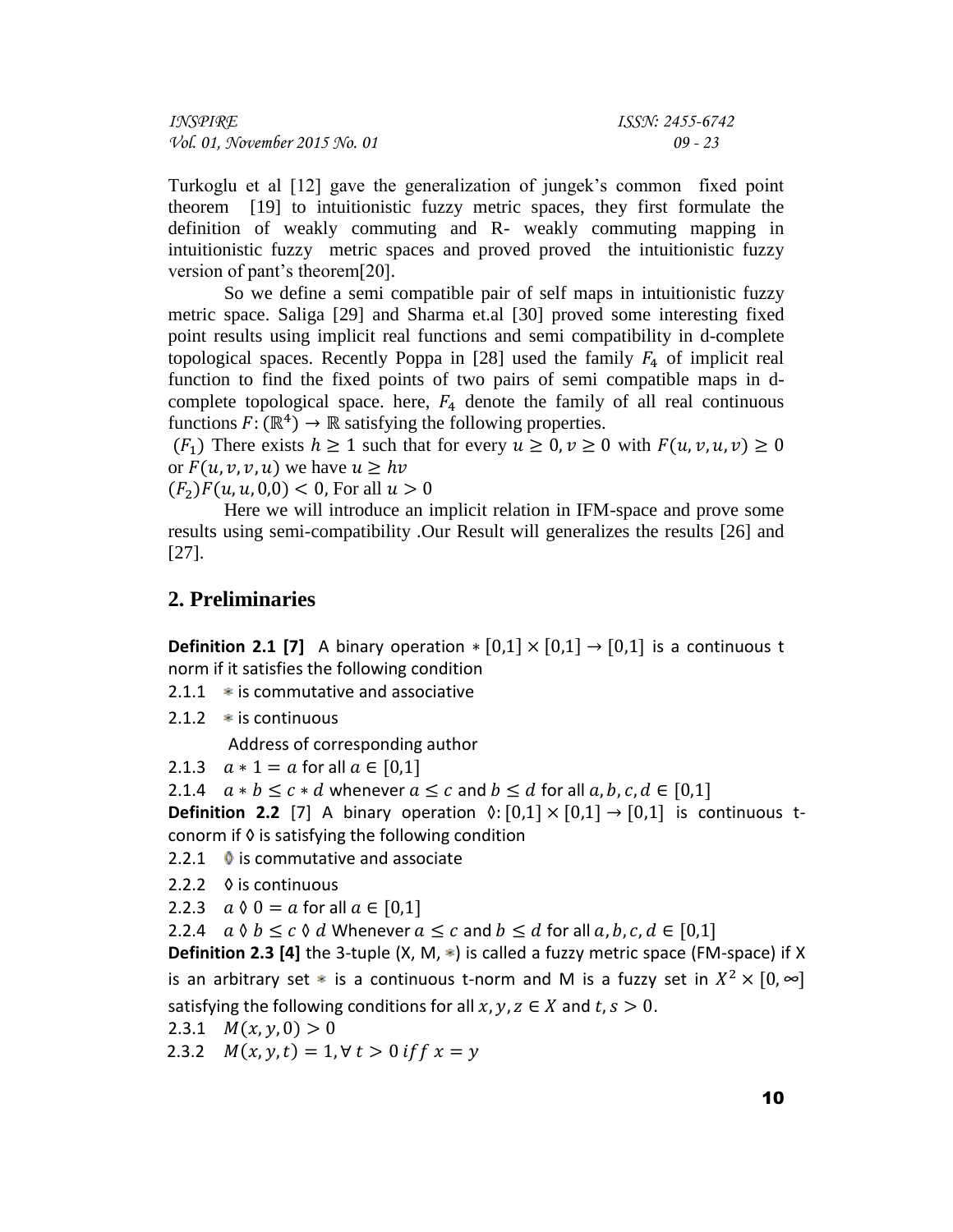2.3.3  $M(x, y, t) = M(y, x, t)$ ,

2.3.4  $M(x, y, t) * M(y, z, s) \leq M(x, z, t + s)$ 

2.3.5  $M(x, y, ...)$ :  $[0, \infty] \to [0, 1]$  is continuous.

**Remark 2.4** since  $*$  is continuous, it follows from (2.3.4) that the limit of a sequence in FM-space is uniquely determined

**Definition 2.5** [16] A five -tuple  $(X, M, N, *, \mathcal{O})$  is said to be an intuitionistic fuzzy metric space if X is an arbitrary set  $*$  is a continuous t – norm,  $\lozenge$  is a continuous tconorm and M, N are fuzzy sets on  $X^2\times (0,\infty)$  satisfying the following conditions for all  $x, y, z \in X, s, t > 0$ 

- 2.4.1  $M(x, y, t) + N(x, y, t) \le 1$
- 2.4.2  $M(x, y, t) > 0$
- 2.4.3  $M(x, y, t) = M(y, x, t)$
- 2.4.4  $M(x, y, t) * M(y, z, s) \leq M(x, z, t + s)$
- 2.4.5  $M(x, y, .): (0, \infty) \to (0, 1)$  is continuous

$$
2.4.6 \quad N(x, y, t) > 0
$$

2.4.7  $N(x, y, t) = N(y, x, t)$ 

2.4.8  $N(x, y, t) \mathcal{N}(y, z, s) \geq N(x, z, t + s)$ 

2.4.9  $N(x, y, ...)$ :  $(0, \infty) \rightarrow (0, 1]$  is continuous

Then (M, N) is called an intuitionistic fuzzy metric On X, the function  $M(x, y, t)$  and  $N(x, y, t)$  denote the degree of nearness and the degree of non- nearness between x and y with respect to t respectively

**Remark 2.6** Every fuzzy metric space (X, M,  $*$ ) is an intuitionistic fuzzy metric space form  $(X, M, 1 - M, *)$  such that t-norm  $*$  and t-conorm  $\lozenge$  are associated ie  $x \vee y = 1 - ((1 - x) * (1 - y))$  for any  $x, y \in [0,1]$  but the converse is not true **Definition 2.7** two maps F and G from intuitionistic fuzzy metric space  $(X, M, N, * , \lozenge)$  into itself are said to be R-weakly commuting if there exist a positive real number R such that for each  $x \in X$ 

 $M(FGx, GFx, Rt) \geq M(Fx, Gx, t)$ 

and

 $N(FGx, GFx, Rt) \leq M(Fx, Gx, t)$  for all  $t > 0$ 

**Definition 2.8** two self mappings F and G of an intuitionistic fuzzy metric space  $(X, M, N, * , 0)$  are said to be compatible if  $lim_{n\to\infty}M(FGx_n, GFx_n, t)$  =  $1, lim_{n\rightarrow\infty} N(FGx_n, GFx_n, t) = 0$ 

**Definition 2.9** two self maps F and G of intuitionistic fuzzy metric space  $(X, M, N, *)$  are said to be weak compatible if they commute at their coincidence points that is  $Fx = Gx$  implies  $FGx = GFx$ 

**Definition 2.10** A pair (F,G) of self maps of an intuitionistic fuzzy metric space  $(X, M, N, * , 0)$  are said to be semi-compatible if  $lim_{n\to\infty}FGx_n = Gx$  whenever  $\{x_n\}$  is a sequence in X such that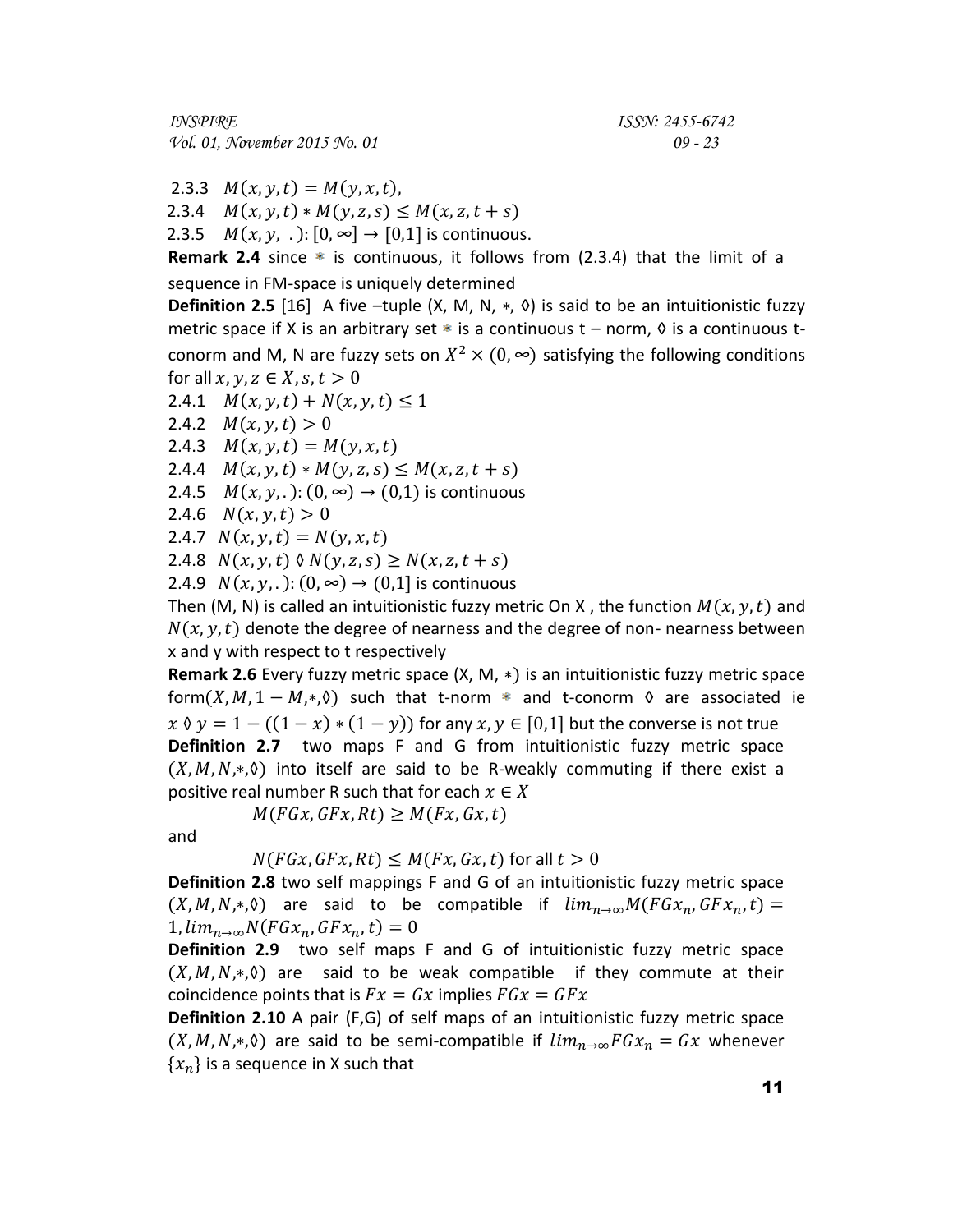$$
lim_{n\to\infty} Fx_n = lim_{n\to\infty} Gx_n = x
$$

It follows that (F,G) is semi-compatible and  $Fx = Gx$  then  $FGx = GFx$ **Remark 2.11** from the above definitions it is clear that in an intuitionistic fuzzy metric space a pair (F,G) of self maps is R-weakly commuting implies that the pair is compatible, which implies that the pair is weak-compatible. But the converse is not true

**Example 2.12** let  $(X, M, N, * , 0)$  be an intuitionistic fuzzy metric space where  $X = [0,2]$  t norm is defined  $a * b = min\{a, b\}$  and t co-norm is defined by  $a \mathrel{\lozenge} b = \max\{a,b\}$  for all  $a,b \in [0,2]$  and  $M(x,y,t) = [\exp(\frac{|x-y|}{t})]$  $\frac{-y_1}{t}$  $)^{-1}$ ] and  $N(x, y, t) = \left[\exp\left(\frac{|x-y|}{t}\right)\right]$  $\left[\frac{-y|}{t}\right] - 1\right]$  [exp $\left(\frac{|x-y|}{t}\right)$  $\left[\frac{-y|}{t}\right]^{-1}$ ] for all Define self maps F and G on X as follow

$$
Fx = \begin{cases} x^{2} + 1 & 0 \le x < 1 \\ 3 & 1 \le x \le 3 \end{cases}
$$
  

$$
Gx = \begin{cases} 1 - x & 0 \le x < 1 \\ 3 & 1 \le x \le 3 \end{cases}
$$
  
Table 
$$
\{x\} = \frac{1}{2}
$$
 then  $\lim_{x \to 0} x = 0$  and  $\lim_{x \to 0} x = 0$ 

Take { $x_n$ } =  $\frac{1}{2}$  $\frac{1}{2^n}$ , then  $lim_{n\to\infty}x_n=0$  and Now  $M(FGx_n,GFx_n,t) = [\exp(\frac{F}{t})]$  $\left[\frac{-GFx_n}{t}\right)^{-1}$ ]  $=$  [exp  $\left( \frac{1}{2} + \frac{1}{2} \right)$  $2^2$  $\overline{\mathbf{c}}$  $\frac{2}{2^n} - 3$ ]<sup>-1</sup>  $\neq$  1 and  $N(FGx_n, GFx_n, t) = [\exp(\frac{|FGx_n - GFx_n|}{t})]$  $\frac{-GFx_n|}{t}$ ) $-1$ ][ $\exp\left(\frac{F}{t}\right)$  $\left[\frac{-GFx_n}{t}\right)^{-1}$ ]  $\rightarrow$  [exp( $\frac{1}{4}$ )  $\left[\frac{1}{t}\right]$  - 1][exp $\left(\frac{1}{t}\right)$  $\left(\frac{1}{t}\right)$  $\left(1\right)$  = 1  $\neq$  0 as

Hence F and G are not compatible .The set of coincident points of F and G is {1,3} Now for any

 $x \in \{1,3\}, Fx = Gx = 3$  and  $F(x) = 3 = GFx = G(3)$ . Thus F and G are weak-compatible but not compatible.

**Lemma 2.13[24]** in intuitionistic fuzzy metric space X,  $M(x, y, .)$  is non decreasing and  $N(x, y, ...)$  is non increasing for all  $x, y \in X$ 

**Lemma** 2.14[24] let  $(X, M, N, *, \delta)$  be an intuitionistic fuzzy metric space if there exist  $k \in (0,1)$  such that  $M(x, y, kt) \geq M(x, y, t)$  and  $N(x, y, kt) \leq$  $N(x, y, t)$  for all  $x, y \in X$  Then  $x = y$ . Proof:  $V: M(x, y, kt) \geq M(x, y, t)$ 

and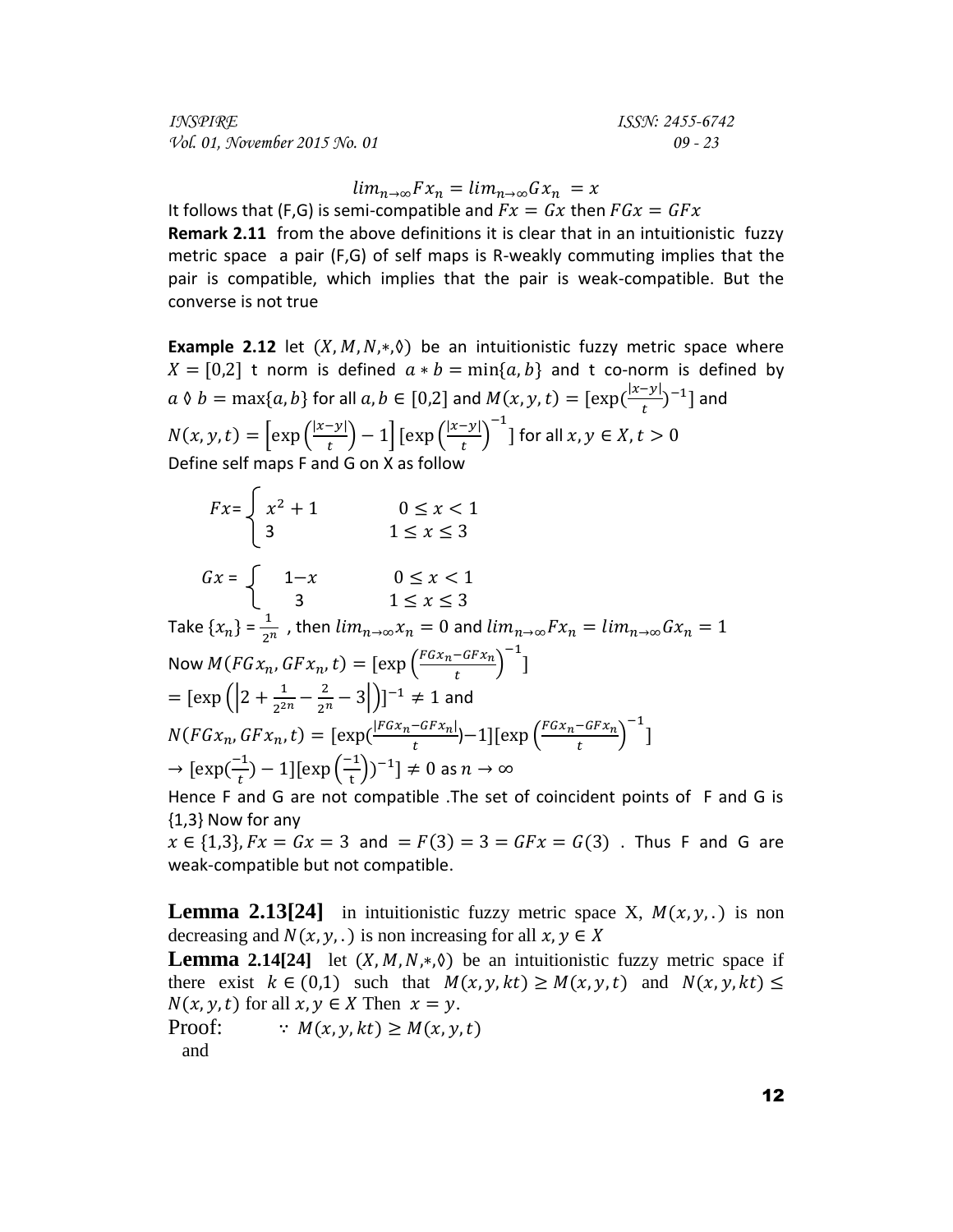$N(x, y, kt) \leq N(x, y, t)$ Then we have t  $\frac{k}{k}$ 

and

$$
N(x, y, t) \leq N(x, y, \frac{t}{k})
$$

By repeated application of above inequality as we have

 ( ) ( ) ( ) and

 $N(x, y, t) \leq N(x, y, \frac{t}{t})$  $\left(\frac{t}{k}\right) \leq N\left(x, y, \frac{t}{k^2}\right)$  $\left(\frac{t}{k^2}\right) \leq - - - - - - -N\left(x, y, \frac{t}{k^2}\right)$  $\frac{\iota}{k^n}\Big)\leq$ For  $n \in N$  which tends to 1 and 0 as  $n \to \infty$  respectively thus

$$
M(x, y, t) = 1
$$

and

$$
N(x, y, t) = 0
$$

For all  $t > 0$  and we get  $x = y$ 

**Lemma 2.15[16]**. Let  $\{y_n\}$  be a sequence in IFM space  $(X, M, N, *, \lozenge)$  with the condition  $\lim_{t\to\infty} M(x, y, t) = 1$  and  $\lim_{t\to\infty} N(x, y, t) = 0$ . If there exist a number  $k \in (0,1)$  such that  $M(y_{2n+2}, y_{n+1}, kt) \geq M(y_{2n+1}, y_n, t)$  and  $(y_{2n+2}, y_{n+1}, kt) \le N(y_{2n+1}, y_n, t)$ , for all  $t > 0$ , then  $\{y_n\}$  is a Cauchy sequence in X

Lemma 2.16. Let A and B be two self-maps on a complete IFM-space  $(X, M, N, * , 0)$  such that for some  $k \in (0,1)$ , for all  $x, y \in X$ , for all  $t > 0$  $M(Ax, Bx, t) \ge \min\{M(x, y, t), M(Ax, x, t)\}\$ 

and

 $N(Ax, Bx, t) \leq \max\{N(x, y, t), N(Ax, x, t)\}\$ 

Then A and B have a unique common fixed point in X.

**Proof** Let  $p \in X$  taking  $x_0 = p$ , define sequence  $\{x_n\}$  in X by  $Ax_{2n} = x_{2n+1}$  and  $x_{2n+1} = x_{2n+2}$ . By taking  $x = x_{2n}$ ,  $y = x_{2n+1}$  and  $x = x_{2n}$ ,  $y = x_{2n-1}$ , respectively, in the contractive condition , we obtain that

$$
M(x_{n+1}, x_n, kt) \ge M(x_n, x_{n-1}, t),
$$

and

 $N(x_{n+1}, x_n, kt) \le N(x_n, x_{n-1}, t)$  for all  $t > 0$ , for all n

Therefore by lemma 2.7,  $\{x_n\}$  is a Cauchy sequence in X, which is complete. Hence  $\{x_n\}$  converges to some u in X. Taking  $x = x_{2n}$  and  $y = u$  and letting  $n \to \infty$  in the contractive condition, we get = u. Similarly, by putting  $x = u$  and  $y = x_{2n+1}$ , we get  $Au = u$ . Therefore, u is the common fixed point of the maps A and B. The uniqueness of the common fixed point follows from the contractive condition.

**Proposition2.17** [13]. Let A and S be self maps on a IFM- space  $(X, M, N, *, \lozenge)$ . If S is continuous, then (A,S) is semi compatible if and only if (A,S) is compatible.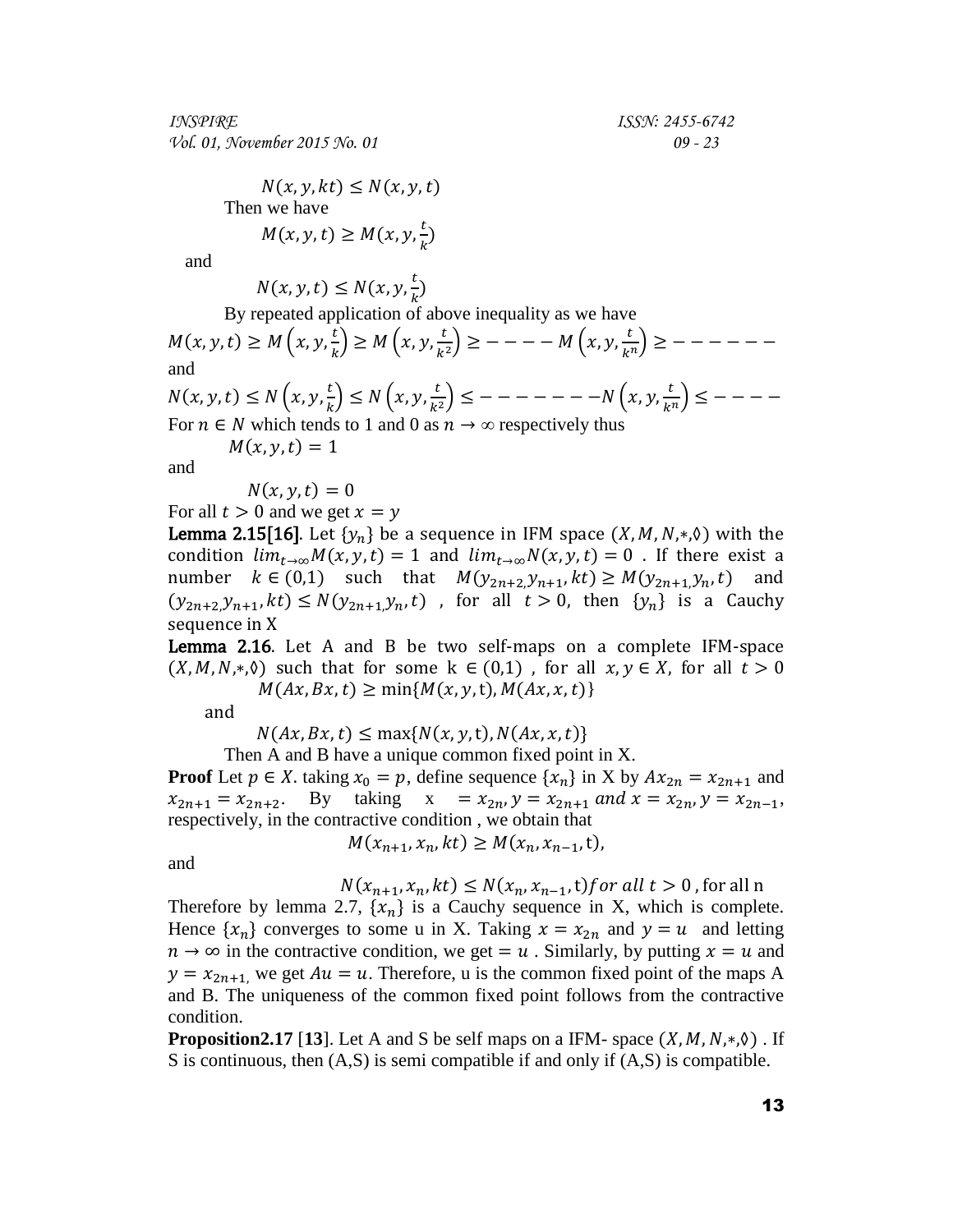| INSPIRE                       | ISSN: 2455-6742 |
|-------------------------------|-----------------|
| Vol. 01, November 2015 No. 01 | $09 - 23$       |

**2.18:** A class of implicit relation  $\Phi_4$  and  $\Psi_4$  be the set of all real continuous function,  $\Phi_4$ ,  $\Psi_4$ : ( $\mathbb{R}^4$ )  $\rightarrow \mathbb{R}$  decreasing and increasing in second, third and fourth argument respectively and satisfying the following conditions

(i) For every  $u, v \in (0,1)$  with  $\Phi(u^3, v^3, v^3, u^3) \ge 0$  or  $\Phi(u^3, v^3, v^3, v^3)$ or  $\Phi(u^3, u^3, u^3, v^3) \ge 0$  we have  $u^3 \ge v^3$  and for (ii) For every  $u, v \in (0,1)$  with  $\Psi(u^3, v^3, v^3, u^3) \geq 0$  or  $\Psi(u^3, v^3, v^3, v^3)$ or  $\Psi(u^3, u^3, u^3, v^3) \ge 0$  we have  $u^3 \ge v^3$ 

**Example:** Define  $\Phi(t_1^3, t_3^3, t_3^3, t_3^3) = t_1^3 - max\{t_2^3, t_3^3, t_3^3, t_3^3, t_3^3, t_3^3, t_3^3, t_3^3, t_3^3, t_3^3, t_3^3, t_3^3, t_3^3, t_3^3, t_3^3, t_3^3, t_3^3, t_3^3, t_3^3, t_3^3, t_3^3, t_3^3, t_3^3, t_3^3, t_3^3, t_3^3, t_3^3, t_3^$ and  $\overline{u}$ 

$$
P(t_1^3, t_3^3, t_3^3, t_3^3) = \min \{t_2^3, t_3^3, t_3^3\} - t_1^3
$$

# 3. Main Result

**Theorem 3.1.** Let A, B, S, and T be self -mappings of a complete IFMspace  $(X, M, N, * , \mathcal{O})$  satisfying that

 $(3.1)$   $A(X) \subseteq T(X), B(X) \subseteq S(X)$ 

(3.2) the pair  $(A, S)$  is semi compatible and  $(B, T)$  is weak compatible (3.3) one of A or S is continuous

For some  $\varphi \in \Phi_4$  and  $\Psi \in \Psi_4$ , there exist  $k \in (0,1)$  such that for all  $x, y \in X$  and  $t > 0$ ,

$$
(3.4) \varphi {M^3(Ax, By, kt), M^3(Sx, Ty, t), \n A^3(By, Ty, kt)} \ge 0
$$
\n
$$
(3.5) \varphi {M^3(Ax, By, kt), M^3(Sx, Ty, t), \n A^3(Ax, Sy, kt), M^3(Sx, Ty, t), \n B^3(By, Ty, t)} \ge 0
$$

and

$$
(3.6) \ \Psi \binom{N^3(Ax, By, kt), N^3(Sx, Ty, t),}{N^3(Ax, Sx, t), N^3(By, Ty, kt)} \ge 0
$$
  

$$
(3.7) \ \Psi \binom{N^3(Ax, By, kt), N^3(Sx, Ty, t),}{N^3(Ax, Sx, kt), N^3(By, Ty, t)} \ge 0
$$

Then A, B, S, and T have unique common fixed point in X.

**Proof.** Let  $x_0 \in X$  be any arbitrary point by (3.1) we can choose a sequence  $\{x_n\}$  and  $\{y_n\}$  in X such that  $y_{2n+1} = Ax_{2n} = Tx_{2n+1}$ , y  $Sx_{2n+2}$ , for  $n = 0,1,2,3...$  ... ... now using (3.4) and (3.6) with  $x = x_{2n}$ ,  $y =$  $x_{2n+1}$ , we get

$$
\varphi\left(\begin{matrix}M^{3}(Ax_{2n},Bx_{2n+1},kt),M^{3}(Sx_{2n},Tx_{2n+1},t),\\M^{3}(Ax_{2n},Sx_{2n},t),M^{3}(Bx_{2n+1},Tx_{2n+1},kt)\end{matrix}\right)\geq 0
$$

$$
\varphi\left(\begin{matrix}M^{3}(y_{2n+1},y_{2n+2},kt),M^{3}(y_{2n},y_{2n+1},t),\\M^{3}(y_{2n+1},y_{2n},t),M^{3}(y_{2n+2},y_{2n+1},kt)\end{matrix}\right)\geq 0
$$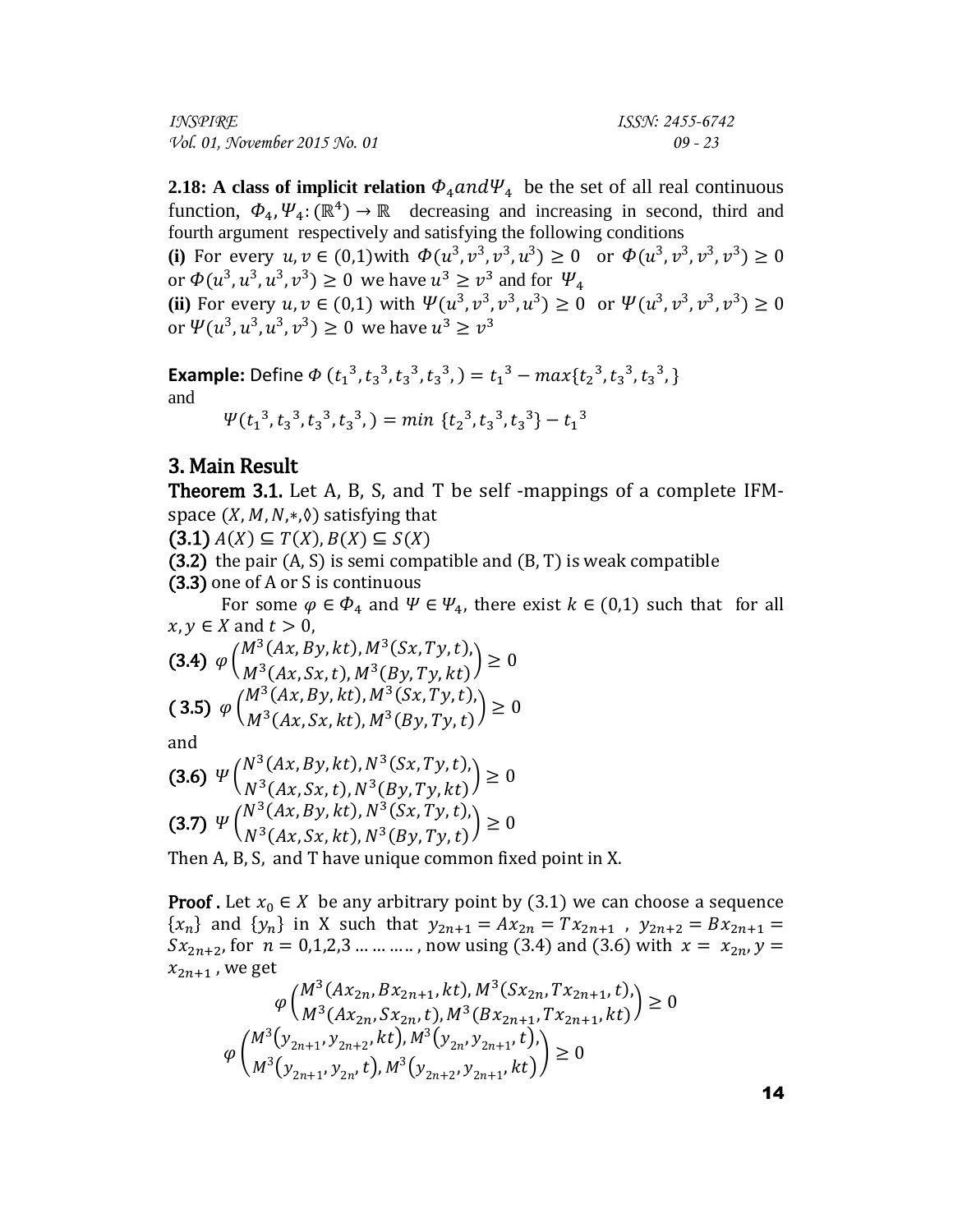and

$$
\Psi\begin{pmatrix}N^3(Ax_{2n}, Bx_{2n+1}, kt), N^3(Sx_{2n}, Tx_{2n+1}, t),\\ N^3(Ax_{2n}, Sx_{2n}, t), N^3(Bx_{2n+1}, Tx_{2n+1}, kt)\end{pmatrix} \ge 0
$$
  

$$
\Psi\begin{pmatrix}N^3(y_{2n+1}, y_{2n+2}, kt), N^3(y_{2n}, y_{2n+1}, t),\\ N^3(y_{2n+1}, y_{2n}, t), N^3(y_{2n+2}, y_{2n+1}, kt)\end{pmatrix} \ge 0
$$
  
Using (i) and (ii) of 2.18 we get  

$$
M^3(y_{2n+2}, y_{2n+1}, kt) \ge M^3(y_{2n+1}, y_{2n}, t)
$$
  
This implies  

$$
N(y_{2n+2}, y_{2n+1}, kt) \ge N(y_{2n+1}, y_{2n}, t)
$$
  
and  

$$
N^3(y_{2n+2}, y_{2n+1}, kt) \le N^3(y_{2n+1}, y_{2n}, t)
$$

This implies

$$
N(y_{2n+2}, y_{2n+1}, kt) \le N(y_{2n+1}, y_{2n}, t)
$$
  
\nSimilarly by putting  $x = x_{2n+2}, y = x_{2n+1}$  in (3.5) and (3.7) we have  
\n
$$
\varphi \begin{pmatrix} M^3(Ax_{2n+2}, Bx_{2n+1}, kt), M^3(Sx_{2n+2}, Tx_{2n+1}, t), \\ M^3(Ax_{2n+2}, Sx_{2n+2}, kt), M^3(Bx_{2n+1}, Tx_{2n+1}, t) \end{pmatrix} \ge 0
$$
  
\n
$$
\varphi \begin{pmatrix} M^3(y_{2n+3}, y_{2n+2}, kt), M^3(y_{2n+2}, y_{2n+1}, t) \\ M^3(y_{2n+3}, y_{2n+2}, kt), M^3(y_{2n+2}, y_{2n+1}, t) \end{pmatrix} \ge 0
$$

and

$$
\Psi\begin{pmatrix}N^3(Ax_{2n+2}, Bx_{2n+1}, kt), N^3(Sx_{2n+2}, Tx_{2n+1}, t),\\N^3(Ax_{2n+2}, Sx_{2n+2}, kt), N^3(Bx_{2n+1}, Tx_{2n+1}, t)\end{pmatrix} \ge 0
$$
  

$$
\Psi\begin{pmatrix}N^3(y_{2n+3}, y_{2n+2}, kt), N^3(y_{2n+2}, y_{2n+1}, t)\\N^3(y_{2n+3}, y_{2n+2}, kt), N^3(y_{2n+2}, y_{2n+1}, t)\end{pmatrix} \ge 0
$$

Using (i) and (iii) of 2.10 we get

 $M^3(y_{2n+3}, y_{2n+2}, kt) \geq M^3($ This implies that

$$
M(y_{2n+3}, y_{2n+2}, kt) \ge M(y_{2n+1}, y_{2n+2}, t)
$$

and

$$
N^{3}(y_{2n+3}, y_{2n+2}, kt) \leq N^{3}(y_{2n+1}, y_{2n+2}, t)
$$

This implies that

$$
N(y_{2n+3}, y_{2n+2}, kt) \le N(y_{2n+1}, y_{2n+2}, t)
$$

Thus for any n and t , we have

$$
M(y_n, y_{n+1}, kt) \ge M(y_{n-1}, y_n, t)
$$
  
and  

$$
N(y_n, y_{n+1}, kt) \le N(y_{n-1}, y_n, t)
$$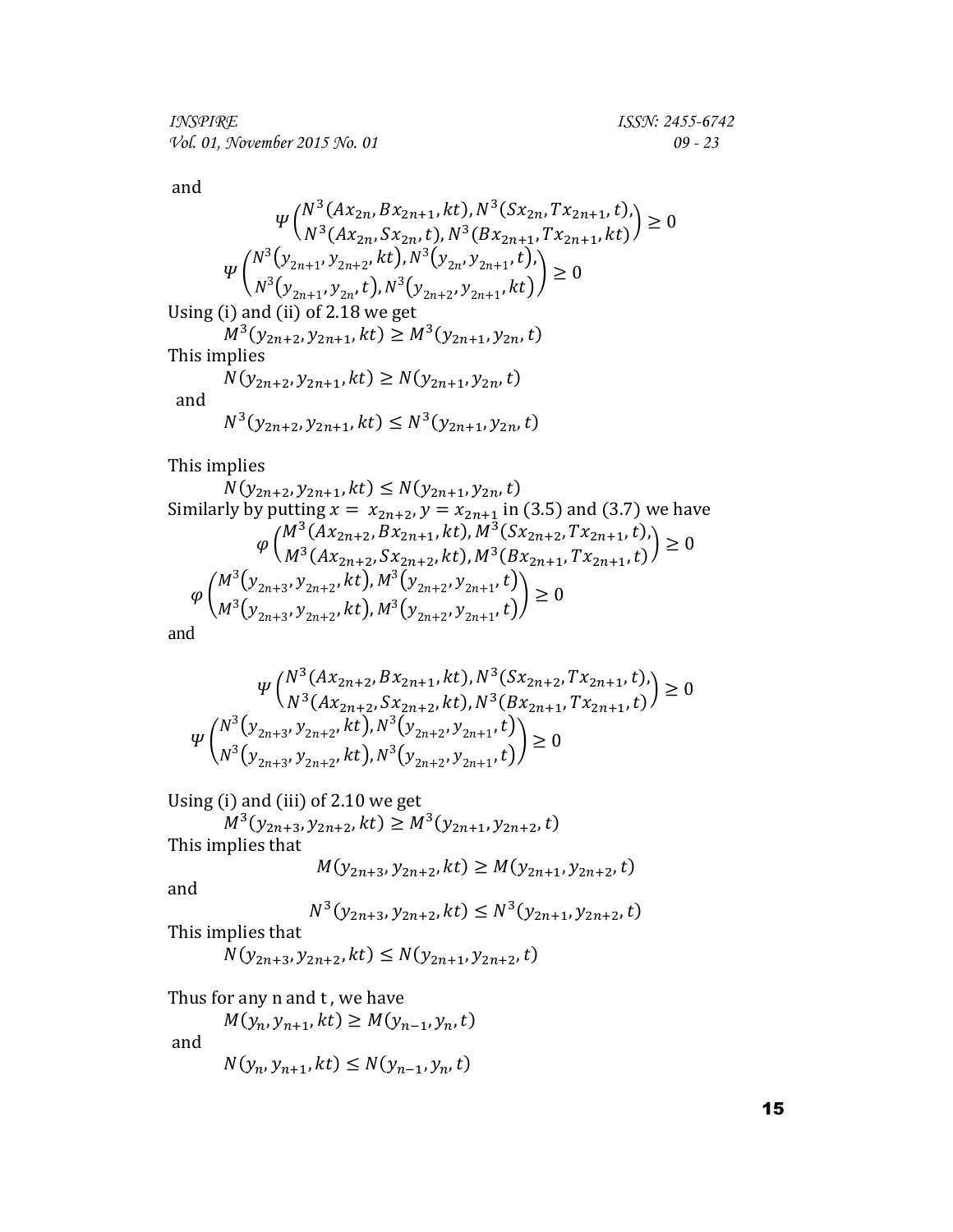Hence by lemma (2.7),  $\{y_n\}$  is a Cauchy sequence in X, which is complete. Therefore  $\{y_n\}$  converges to  $u \in X$ . Its sub -sequences  $\{Ax_{2n}\}, \{Bx_{2n+1}\}, \{Sx_{2n}\}, \{Tx_{2n+1}\}\$ , also converges to u, that is  $\{Ax_{2n}\}\$  $u, {Bx_{2n+1}} \rightarrow u, {Sx_{2n}} \rightarrow u, {Tx_{2n+1}} \rightarrow u.$ Case (I) (S is continuous), in this case we have  $S Ax_{2n} \rightarrow Su, S^2 x_{2n} \rightarrow Su$ The semi-compatibility of the pair (A, S) gives  $lim_{n\to\infty} ASx_{2n} = Su$ **Step I** by putting  $x = Sx_{2n}$ ,  $y = x_{2n+1}$  in (3.4) and (3.6) we obtain that  $\varphi\Big(\frac{M^3(ASx_{2n}, Bx_{2n+1}, kt)}{M^3(Sx_{2n}, Sx_{2n+1})}M^3(Sx_{2n})\Big)$  $M^3(ASx_{2n}, SSx_{2n}, t), M^3( Bx_{2n+1}, Tx_{2n+1}, kt) \geq M^3(ASx_{2n}, SSx_{2n}, t)$ and  $\psi \left( \frac{N^3 (ASx_{2n}, Bx_{2n+1}, kt)}{N^3 (ASx_{2n}, BSx_{2n+1})} \right)$  $N^3(Asx_{2n}, SSx_{2n}, t), N^3( Bx_{2n+1}, Tx_{2n+1}, kt) \ge N^3(Asx_{2n}, SSx_{2n}, t), N^3( Bx_{2n+1}, Tx_{2n+1}, kt)$ Letting  $n \to \infty$ , and by the continuity of t-norm  $\ast$ , and t-conorm  $\delta$ , we have  $\varphi\Big(\frac{M^3(Su,u,kt)}{M^3(Su,0)}\Big)$  $M^3(Su, Su, t), M^3(Su, u, kt) \ge$ <br> $M^3(Su, Su, t), M^3(Su, u, kt)$  $\varphi\binom{M^3(Su,u,kt),M^3(Su,u)}{1.1}$  $\binom{1,1}{1,1}$  (3*u*, *u*, *u*)  $\ge$ Since  $\varphi$  is decreasing in third and fourth argument therefore  $\varphi\binom{M^3(Su, u, kt), M^3(Su, u, k)}{M^3(Su, u, k)}$  $M^3(Su, u, t), M^3(Su, u, t)) \geq M^3(Su, u, t)$ and  $\psi\left(\frac{N^3(Su, u, kt)}{N^3(Su, 0, 0)}\right)^{3/3}$  $N^3(Su, Su, t), N^3(Su, u, kt) \ge N^3(Su, Su, t), N^3(Su, u, kt)$  $\psi\left(N^3(Su,u,kt),N^3(Su,u,kt)\right)$  $\begin{pmatrix} 0, & i \ 0, & i \end{pmatrix} \geq 0,$ 

Since  $\Psi$  is increasing in third and fourth argument therefore

$$
\Psi\binom{N^3(Su, u, kt), N^3(Su, u, t),}{N^3(Su, u, t), N^3(Su, u, t)} \ge 0
$$

Using  $(i)$  and  $(ii)$  of  $(2.18)$  we get  $M^3(Su, u, kt) \geq M^3(Su, u, t)$  and  $N^3(Su, u, kt) \leq N^3(Su, u, kt)$ This implies  $M(Su, u, kt) \geq M(Su, u, t)$  and  $N(Su, u, kt) \leq N(Su, u, t)$ For all  $t > 0$ , therefore by lemma2.14 we have  $C_{21} = 11$ 

Step II. By putting 
$$
x = u
$$
,  $y = x_{2n+1}$  in (3.4) and (3.6) we obtain that  
\n
$$
\varphi \begin{pmatrix} M^3(Au, Bx_{2n+1}, kt), M^3(Su, Tx_{2n+1}, t), \\ M^3(Au, Su, t), M^3(Bx_{2n+1}, Tx_{2n+1}, kt) \end{pmatrix} \ge 0
$$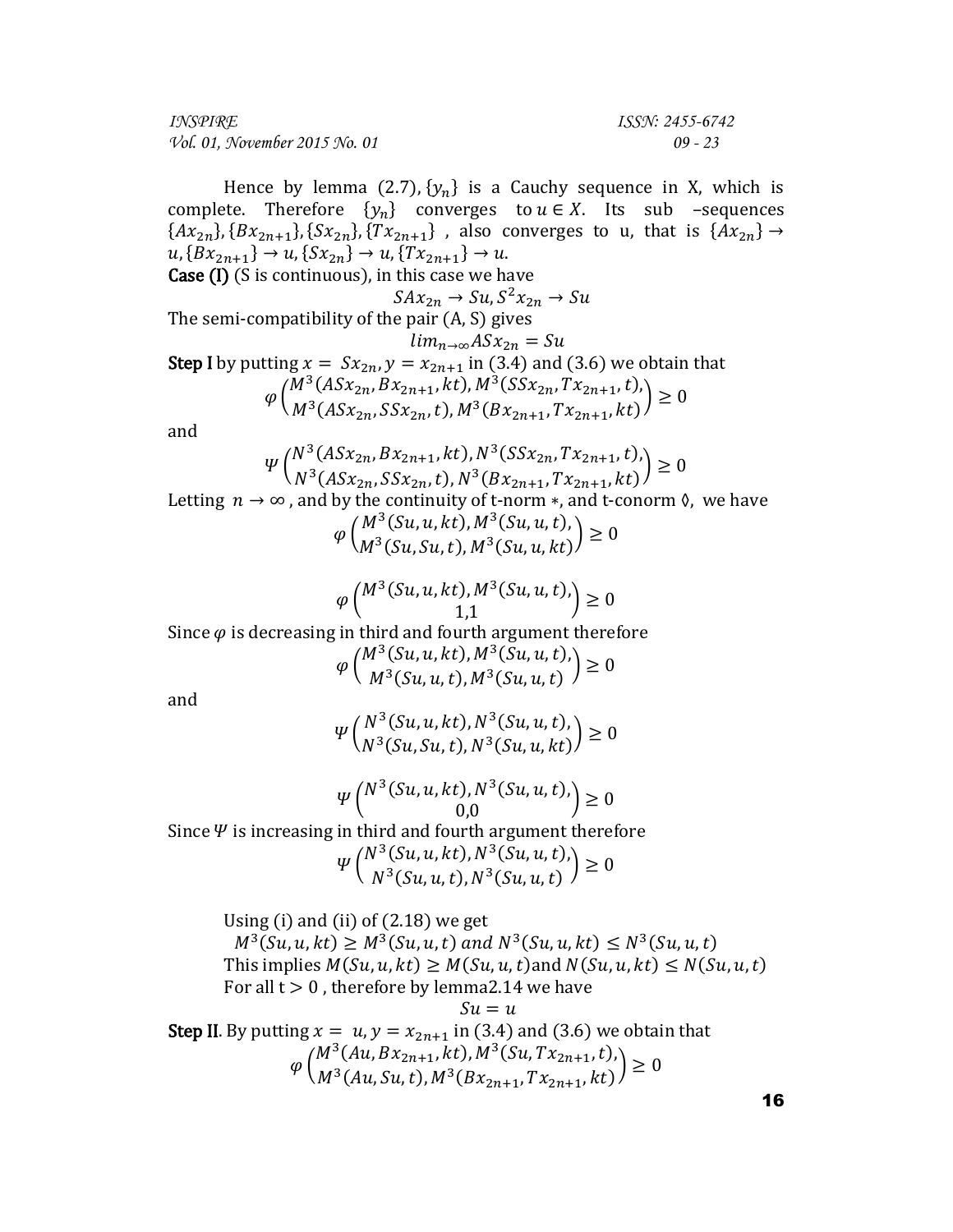Taking limit as  $n \to \infty$ , we get  $\varphi\Big(\frac{M^3(Au, u, kt)}{M^3(1-\mu)}\Big)^{3/3}$  $M^3(Au, u, t), M^3(u, u, kt)) \geq M^3(Au, u, t)$  $\varphi$  [M<sup>3</sup>(Au, u, kt), M<sup>3</sup>(Au, u, t)1,1,)]  $\ge$ Since  $\varphi$  is decreasing in second and fourth argument therefore  $\varphi$  [M<sup>3</sup>(Au, u, kt), M<sup>3</sup>(Au, u, t), M<sup>3</sup>(Au, u, t), M<sup>3</sup>(Au, u, t), )]  $\geq$ and  $\psi\left(\frac{N^3(Au,Bx_{2n+1},kt)}{N^3(A-a)x_{2n+1}}\right)$  $N^3(Au, Su, t), N^3(Bx_{2n+1}, Tx_{2n+1}, kt) \ge N^3(Au, Su, t), N^3(Bx_{2n+1}, Tx_{2n+1}, kt)$ Taking limit as  $n \to \infty$ , we get  $\psi\left(N^3(Au, u, kt), N^3(1)\right)$  $N^3(Au, u, t), N^3(u, u, kt)) \ge N^3(Au, u, t), N^3(u, u, kt)$  $\Psi [ N^3(Au, u, Kt), 0, N^3(Au, u, t), 0, ] \geq$ Since  $\Psi$  is increasing in second and fourth argument therefore  $\Psi [ N^3(Au, u, Kt), N^3(Au, u, t), N^3(Au, u, t), N^3(Au, u, t), \Delta \ge 0]$ Using (i) and (ii) of 2.17 we have  $M^3(Au, u, Kt) \ge M^3(Au, u, t)$  and  $N^3(Au, u, Kt) \le N^3(Au, u, t)$  for all this implies  $M(Au, u, Kt) \geq M(Au, u, t)$  and  $N(Au, u, Kt) \leq N(Au, u, t)$ therefore by lemma2.14 we have  $u = Au$ , i.e  $Au = Su = u$ **Step 3** As  $(X) \subset T(X)$ . There exist  $w \in X$  such that  $Au = Su = u = Tw$ . by putting  $x = x_{2n}$ ,  $y = w$  in (3.4) and (3.6), we obtain that  $\varphi\Big(\frac{M^3(Ax_{2n}, Bw, kt), M^3(Ay_{2n}, Bw_{2n}, k)}{M^3(Ay_{2n}, Bw_{2n}, k)}\Big)$  $M^3(Ax_{2n}, Sx_{2n}, t)$ ,  $M^3(Bw, Tw, kt)$   $\geq$ Taking limit as  $n \to \infty$ , we get  $\varphi$  [  $M^3(u, Bw, kt)$ , 1,1,  $M^3(u, Bw, kt)$ , ]  $\geq$ Since  $\varphi$  is decreasing in second and third argument therefore  $\varphi$  [  $M^3(u, Bw, kt)$ ,  $M^3(u, Bw, t)$ ,  $M^3(u, Bw, t)$ ,  $M^3(u, Bw, kt)$ , ]  $\geq$ and  $\psi \left( \frac{N^3 (Ax_{2n}, Bw, kt), N^3 (x_{2n}, Bw, kt)}{N^3 (x_{2n}, Bw, k^3)} \right)$  $N^3(Ax_{2n}, Sx_{2n}, t), N^3(Bw, Tw, kt)) \ge N^3(Ax_{2n}, Sx_{2n}, t), N^3(Bw, Tw, kt))$ Taking limit as  $n \to \infty$ , we get  $\Psi [ N^3(u, Bw, kt), 0,0, N^3(u, Bw, kt), ] \geq$ Since  $\Psi$  is increasing in second and third argument therefore  $\Psi [ N^3(u, Bw, kt), N^3(u, Bw, t), N^3(u, Bw, t), N^3(u, Bw, kt), ] \geq$ Using (i) and (ii) of 2.18 we have  $M^{3}(u, Bu, kt) \geq M^{3}(u, Bw, t)$  and  $N^{3}(u, Bu, kt) \leq N^{3}(u, Bw, t)$  for all this implies that  $M(u, Bu, kt) \geq M(u, Bw, t)$  and  $N(u, Bu, kt) \leq N(u, Bu, t)$ Therefore by lemma2.14  $u = Bw$ . Therefore  $Bw = Tw = u$ Since (B, T) is weak-compatible we get that  $T B w = B T w$  that is  $B u = T u$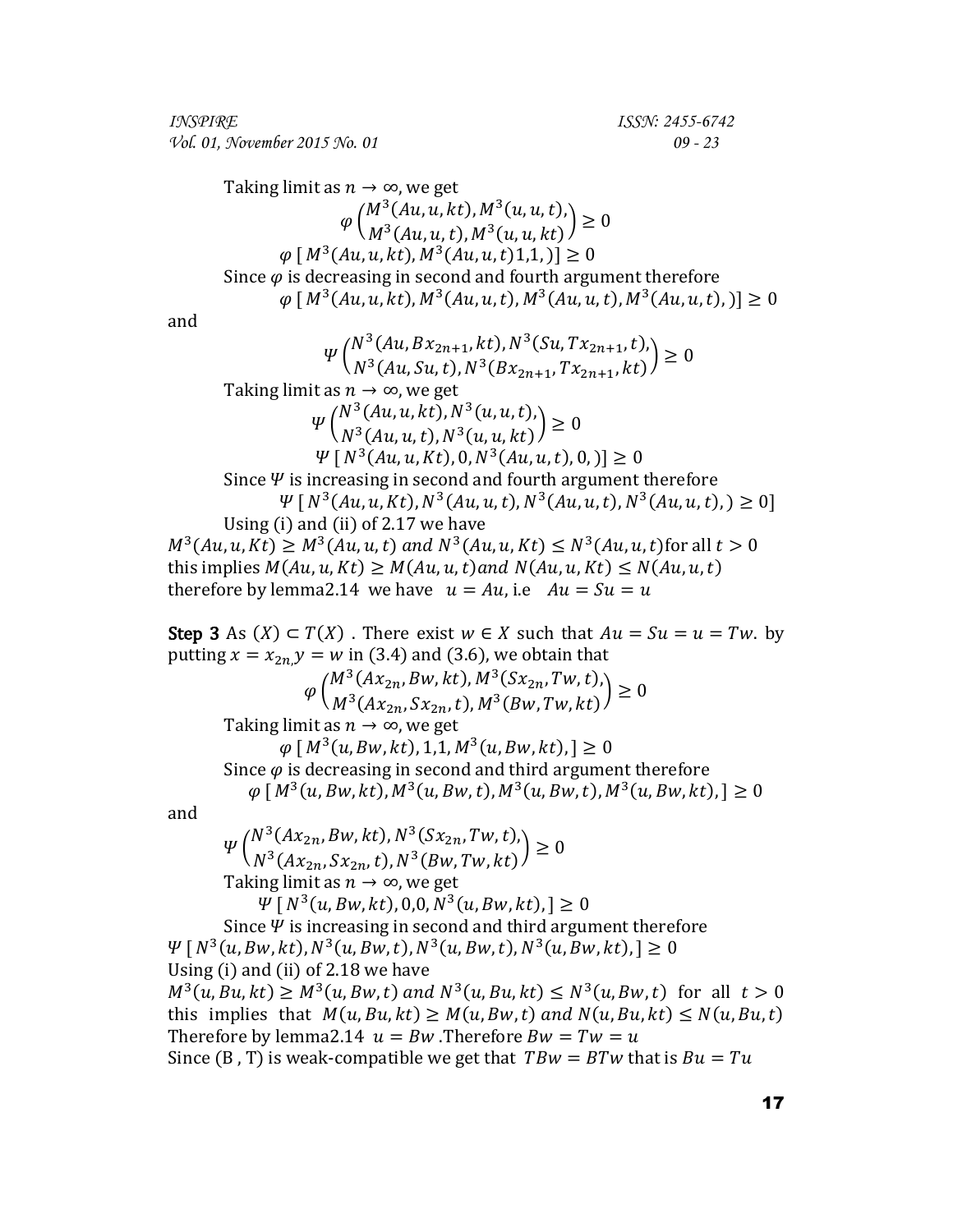**Step 4.** By putting  $x = u$ ,  $y = v$  in condition (3.4) and (3.6) we obtain that  $\varphi\Big(\frac{M^3(Au,Bv,kt)}{M^3(Au,Sv)}\Big)^{3/3}$  $M^3(Au, Su, t), M^3(Bv, Tv, kt)) \geq M^3(Au, Su, t), M^3(Bv, Tv, kt))$ That is  $\varphi$  [M<sup>3</sup>(Au, Bv, kt), M<sup>3</sup>(Au, Bv, t), 1,1]  $\geq$ Since  $\varphi$  is decreasing in third and fourth argument therefore  $\varphi$  [M<sup>3</sup>(Au, Bv, kt), M<sup>3</sup>(Au, Bv, t), M<sup>3</sup>(Au, Bv, t), 1]  $\geq$ and  $\psi \left( \frac{N^3 (Au, Bv, kt)}{N^3 (1 - 1)} \right) N^3$  $N^3(Au, Sv, t), N^3(Bv, Tv, kt)) \ge N^3(Au, Sv, t), N^3(Bv, Tv, kt))$  $\Psi [ N^3(Au,Bu,kt), N^3(Au,Bu,t),0,0,] \geq$ Since  $\Psi$  is increasing in third and fourth argument therefore  $\Psi [ N^3(Au,Bu,kt), N^3(Au,Bu,t), N^3(Au,Bu,t), N^3(Au,Bu,t), ] \geq$ Using (ii) and (iv) of 2.17 we have  $M^3(Au, Bu, kt) \geq M^3(Au, Bu, t)$  and  $N^3(Au, Bu, kt) \leq N^3(Au, Bu, t)$  for all  $> 0$  this implies that  $M(Au, Bu, kt) \geq M(Au, Bu, t)$  and  $N(Au, Bu, kt) \leq$  $N(Au, Bu, t)$ Therefore by lemma2.14 we have  $Bu = Au$ . Therefore  $u = Au = Su = Bu = Tu$  that is u is a common fixed point of A, B, S, and T. **Case II** (A is continuous) in this case we have  $ASx_{2n} \rightarrow Au$ The semi-compatibility of the pair (A, S) gives  $ASx_{2n} \rightarrow Su$ By uniqueness of limit in IFM-space, we obtain that  $Au = Su$ **Step 5** By putting  $x = u$ ,  $y = x_{2n+1}$  in condition (3.4) and (3.6) we obtain that  $\varphi\Big(\frac{M^3(Au,Bx_{2n+1},kt)}{M^3(Au,Bx_{2n+1})M^3(B)}\Big)$  $M^3(Au, Su, t), M^3(Bx_{2n+1}, Tx_{2n+1}, kt)) \geq$ Taking limit as  $n \to \infty$ , and we get  $\varphi$  [  $M^3(Au, u, kt)$ , 1,  $M^3(Au, u, t)$ , 1]  $\geq$ Since  $\varphi$  is decreasing in secondand fourth argument therefore  $\varphi$  [M<sup>3</sup>(Au, u, kt), M<sup>3</sup>(Au, u, t), M<sup>3</sup>(Au, u, t), M<sup>3</sup>(Au, u, t)]  $\geq$ and  $\psi\left(\frac{N^3(Au,Bx_{2n+1},kt)}{N^3(A-a)x_{2n+1}}\right)$  $N^3(Au, Su, t), N^3(Bx_{2n+1}, Tx_{2n+1}, kt) \ge N^3(Au, Su, t), N^3(Bx_{2n+1}, Tx_{2n+1}, kt)$ Taking limit as  $n \to \infty$ , and we get  $\Psi [ N^3(Au, u, kt), 0, N^3(Au, u, t), 0, ] \geq$ Since  $\Psi$  is increasing in second and fourth argument therefore  $\Psi \left[ N^3(Au, u, kt), N^3(Au, u, t), N^3(Au, u, t), N^3(Au, u, t), \right] \geq$ Using (i) and (iii) of 2.17 we have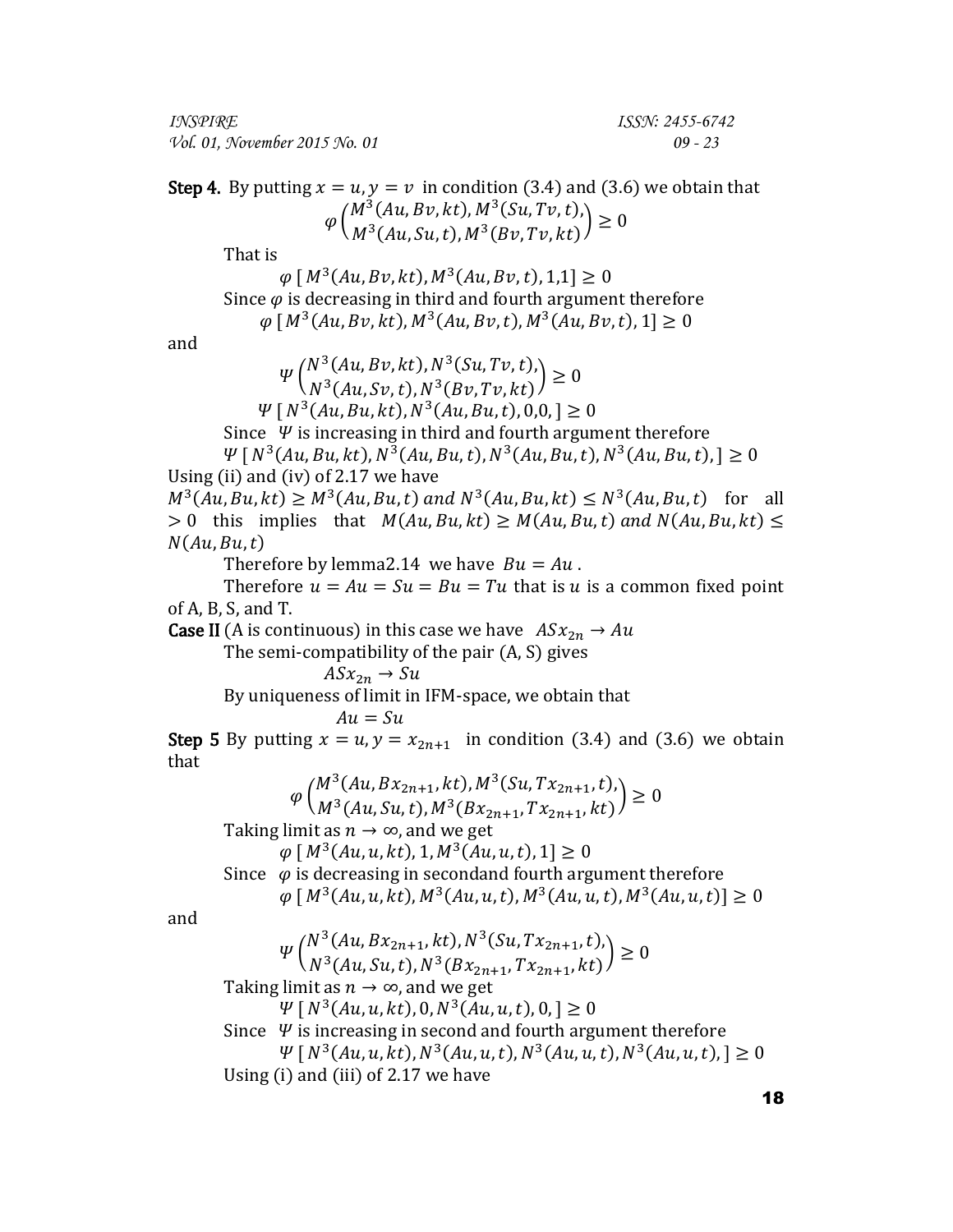$M^3(Au, u, kt) \ge M^3(Au, u, t)$  and  $N^3(Au, u, t) \le N^3(Au, u, t)$  For all  $t > 0$ , this implies that

 $M(Au, u, kt) \geq M(Au, u, t)$  and  $N(Au, u, t) \leq N(Au, u, t)$ Therefore from lemma2.14 we have  $u = Au$ , and the rest of the proof follows from step3, onwards of the previous case.

Uniqueness let z, be another common fixed point of A,B, S, and T then  $z = Az = Sz = Ez$ , putting  $x = u$  and  $y = z$  in (3.4) and (3.6), we get  $\varphi\Big(\frac{M^3(Au,Bz,kt)}{M^3(Au,Bz,kt)}\Big)^{3/3}$  $M^3(Au, Su, t), M^3(Bz, Tz, kt)) \geq M^3(Au, Su, t), M^3(Bz, Tz, kt))$ 

That is

 $\varphi$  [  $M^3(u, z, kt)$ ,  $M^3(u, z, t)$ , 1,1,]  $\geq$ Since  $\varphi$  is decreasing in third and fourth argument therefore  $\varphi$  [  $M^3(u, z, kt)$ ,  $M^3(u, z, t)$ ,  $M^3(u, z, t)$ ,  $M^3(u, z, t)$ ,  $] \geq$ 

and

$$
\Psi\begin{pmatrix}N^3(Au,Bz,kt),N^3(Su,Tz,t),\\N^3(Au,Su,t),N^3(Bz,Tz,kt)\end{pmatrix} \ge 0
$$

That is

 $\Psi [ N^3(u, z, kt), N^3(u, z, t), 0, 0, ] \geq$ 

Since  $\Psi$  is increasing in third and fourth argument therefore  $\Psi[N^3(u, z, kt), N^3(u, z, t), N^3(u, z, t), N^3(u, z, t),] \ge$ Using (i) and (ii) of 2.18 we have

 $M^3(u, z, kt) \ge M^3(u, z, t)$  and  $N^3(u, z, t) \le N^3(u, z, t)$  For all  $t > 0$  therefore by lemma 2.14 we have  $u = z$ .

Therefore u is the unique common fixed point of the self maps A, B, S and T.

Corollary3.2. Let A, B, S and T be self mappings of a complete IFM-space  $(X, M, N, * , 0)$  satisfying conditions  $(3.1), (3.4), (3.5), (3.6)$  and  $(3.7)$  and that the pairs (A,S) and (B,T) are semi-compatible.

One of A, B, S, or T is continuous

Then A, B, S, and T have a unique common fixed point in X

Proof. As semi-compatibility implies weak-compatibility the proof follows from theorem 3.1

On taking  $A = B$  in theorem 3.1 we have the following corollary Corollary3.3. Let A, B, S, and T is self-mappings of a complete IFM-space  $(X, M, N, * , 0)$  satisfying that

 $A(X) \subset T(X) \cap S(X)$ 

The pair (A, S) is semi-compatible and (A, T) is weak compatible. One of A or S is continuous.

For some  $\Phi \in \Phi_4$  and  $\Psi \in \Psi_4$  there exists  $k \in (0,1)$  such that for all,  $y \in X$ , and  $t > 0$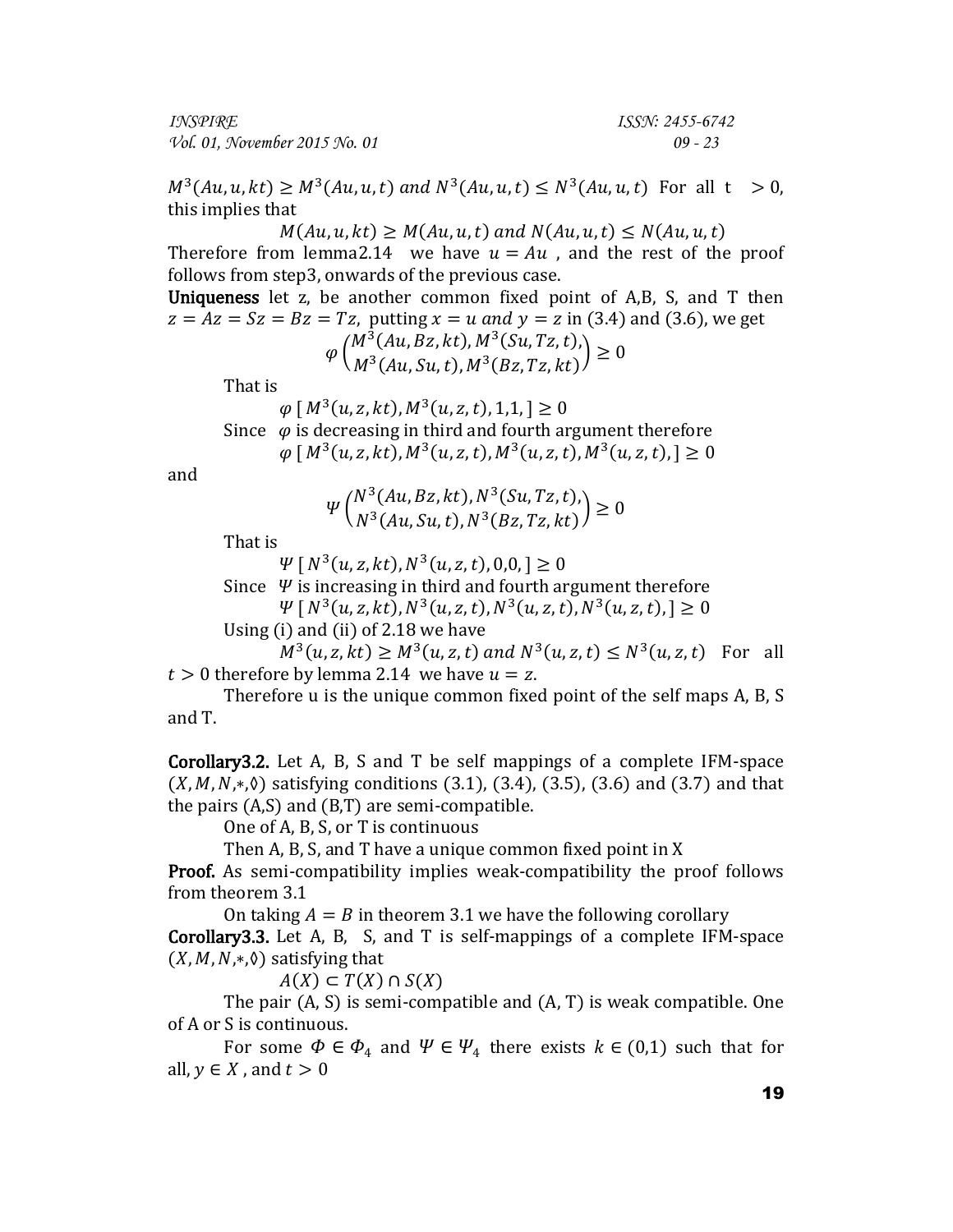$$
\varphi\left(\begin{matrix}M^3(Ax, By, kt), M^3(Sx, Ty, t),\\M^3(Ax, Sx, t), M^3(By, Ty, kt)\end{matrix}\right) \ge 0
$$
  

$$
\varphi\left(\begin{matrix}M^3(Ax, By, kt), M^3(Sx, Ty, t),\\M^3(Ax, Sx, kt), M^3(By, Ty, t)\end{matrix}\right) \ge 0
$$

and

$$
\Psi \begin{pmatrix} N^3(Ax, By, kt), N^3(Sx, Ty, t), \\ N^3(Ax, Sx, t), N^3(By, Ty, kt) \end{pmatrix} \ge 0
$$
  

$$
\Psi \begin{pmatrix} N^3(Ax, By, kt), N^3(Sx, Ty, t), \\ N^3(Ax, Sx, kt), N^3(By, Ty, t) \end{pmatrix} \ge 0
$$

Then A, S and T, have a unique common fixed point in X

**Proof** Taking  $S = I$  and  $T = I$  in theorem 3.1 the conditions (3.1), (3.2), and (3.3) are satisfied trivially and we get the following corollary.

Theorem3.4. Let A, B, S and T be self mappings of a complete IFM-space  $(X, M, N, * , \mathbf{\lozenge})$  satisfying conditions (3.1), (3.4), (3.5), (3.6) and (3.7) and that the pair (A, S) is compatible and (B, T) is weak compatible. Then A, B, S and T have a unique common fixed point in X

Proof. In view of proposition 2.13 and theorem 3.1 it suffices to prove the Result, when A is continuous as in the proof of theorem 3.1 the sequence  $\{y_n\} \rightarrow u \in X$ , As A is continuous, we have

 $ASx_{2n} \rightarrow Au, AAx_{2n} \rightarrow Au$ The compatibility of (A, S) gives

$$
\lim_{n \to \infty} ASx_{2n} = Su = \lim_{n \to \infty} SAx_{2n}
$$
  
Step I By putting  $x = Ax_{2n}$ , and  $y = x_{2n+1}$  in condition (3.4) we get that  

$$
M^3(AAx_{2n}, Bx_{2n+1}, kt), M^3(SAx_{2n}, Tx_{2n+1}, t),
$$

$$
\varphi\left(\stackrel{n_1}{M^3}(AAx_{2n},SAx_{2n},t),M^3(Bx_{2n+1},Tx_{2n+1},kt)\right) \ge 0
$$

and

$$
\psi \begin{pmatrix} N^3(AAx_{2n}, Bx_{2n+1}, kt), N^3(SAx_{2n}, Tx_{2n+1}, t), \\ N^3(AAx_{2n}, SAx_{2n}, t), N^3(Bx_{2n+1}, Tx_{2n+1}, kt) \end{pmatrix} \ge 0
$$
  
Taking limit as  $n \to \infty$ , and we get  

$$
\varphi \begin{pmatrix} M^3(Au, u, kt), M^3(Au, u, t), \\ M^3(Au, Au, t), M^3(u, u, kt) \end{pmatrix} \ge 0
$$

and

$$
\Psi\binom{N^3(Au, u, kt), N^3(Au, u, t),}{N^3(Au, Au, t), N^3(u, u, kt)} \ge 0
$$

That is

 $\varphi$  [  $M^3(Au, u, kt)$ ,  $M^3(Au, u, t)$ , 1,1, ]  $\geq$ Since  $\varphi$  is decreasing in third and fourth argument therefore  $\varphi$  [M<sup>3</sup>(Au, u, kt), M<sup>3</sup>(Au, u, t), M<sup>3</sup>(Au, u, t), M<sup>3</sup>(Au, u, t), ]  $\geq$ 

and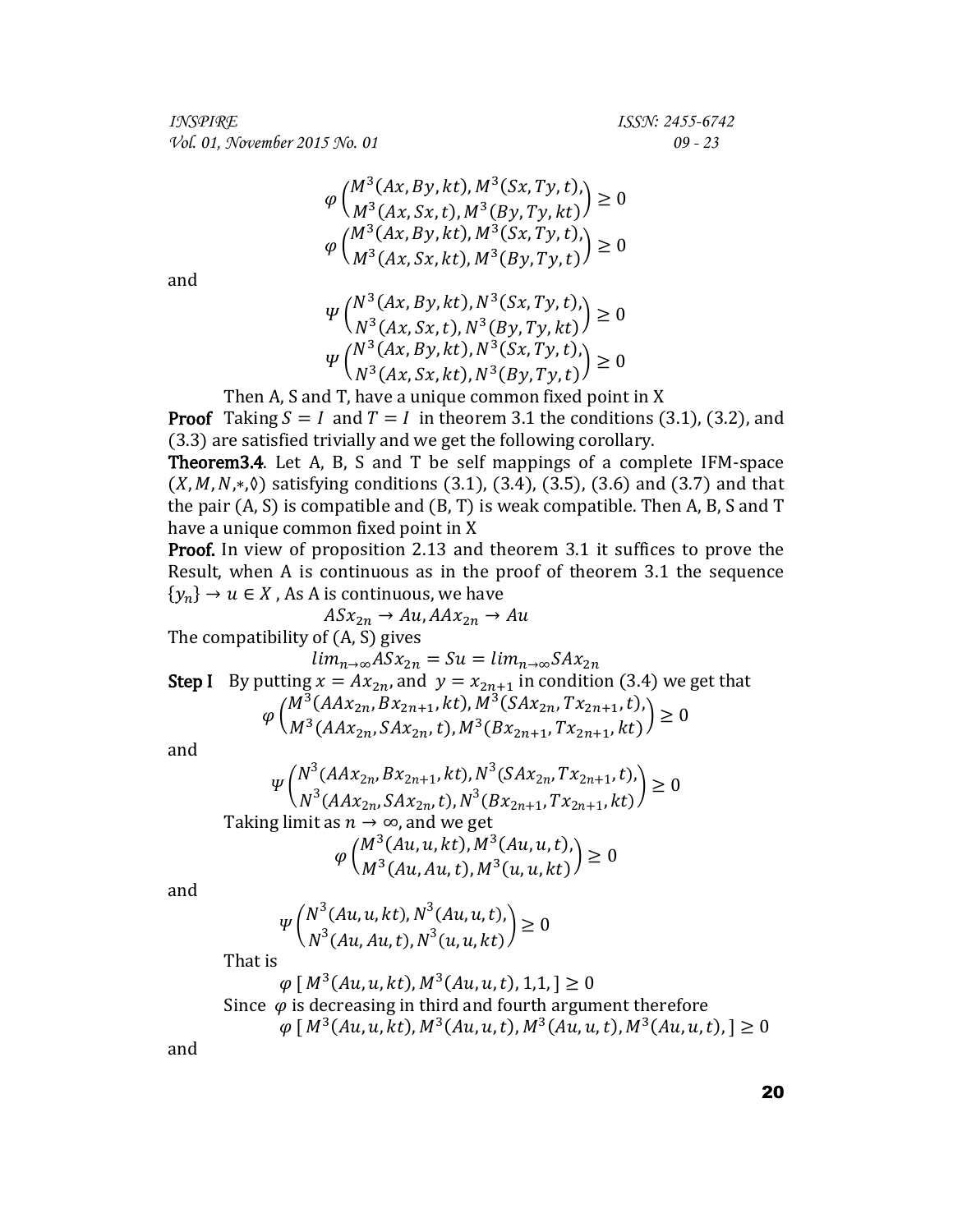$\Psi [ N^3(Au, u, kt), N^3(Au, u, t), 0, 0, ] \geq$ Since  $\Psi$  is increasing in third and fourth argument therefore  $\Psi \left[ N^3( Au, u, kt), N^3( Au, u, t), N^3( Au, u, t), N^3( Au, u, t), \right] \ge$ Using (ii) and (iv), we have  $M^3(Au, u, t) \ge M^3(Au, u, t)$  and  $N^3(Au, u, t) \le N^3(Au, u, t)$  For all This implies that  $M(Au, u, t) \geq M(Au, u, t)$  and  $N(Au, u, t) \leq N(Au, u, t)$ Therefore from lemma2.14  $u = Au$ **Step II** As  $A(X) \subset T(X)$  there exist  $w \in X$  such that  $Au = Su = u = Tw$  by putting  $x = x_{2n}$ ,  $y = w$  in (3.4) and (3.5) we obtain that  $\varphi\Big(\frac{M^3(Ax_{2n}, Bw, kt), M^3(Ay_{2n}, Bw_{2n}, k)}{M^3(Ay_{2n}, Bw_{2n}, k)}\Big)$  $M^3(Ax_{2n}, Sx_{2n}, t)$ ,  $M^3(Bw, Tw, kt)$   $\geq$ and  $\psi\left(N^3(Ax_{2n}, Bw, kt), N^3(t)\right)$  $N^3(Ax_{2n}, Sx_{2n}, t)$ ,  $N^3($  $\ge$ Taking limit as  $n \to \infty$ , and we get  $\varphi$  [  $M^3(u, Bw, kt)$ , 1,1,  $M^3(Bw, u, kt)$ , ]  $\geq$ Since  $\varphi$  is decreasing in second and third argument therefore  $\varphi$  [  $M^3(u, Bw, kt)$ ,  $M^3(Bw, u, kt)$ ,  $M^3(Bw, u, kt)$ ,  $M^3(Bw, u, kt)$ , ]  $\geq$ 

and

 $\Psi [ N^3(u, Bw, kt), 0, 0, N^3(Bw, u, kt), ] \geq$ Since  $\Psi$  is increasing in second and third argument therefore

 $\Psi \lceil N^3(u, Bw, kt), N^3(Bw, u, t), N^3(Bw, u, t), N^3(Bw, u, kt), \rceil \geq$ Using (i) and (iii) of 2.17 we have

 $M^{3}(u, Bw, kt) \geq M^{3}(u, Bw, t)$  and  $N^{3}(u, Bw, kt) \leq N^{3}(Bw, u, t)$  for all this implies that  $M(u, Bw, kt) \geq M(u, Bw, t)$  and  $N(u, Bw, kt) \leq N(Bw, u, t)$ Therefore from lemma2.1u = Bw therefore  $Bw = Tw = u$  as (B.T) is weak compatible we have  $T B w = B T w$  that is  $B u = T u$ 

**Step III** again as  $u = Bw$  and  $(X) \subset S(X)$ , there exist  $v \in X$  such that  $Bw = Sv = u$  by putting  $x = v, y = w$  in (3.4) and (3.6) we have

$$
\varphi\left(\begin{matrix}M^3(Av,Bw,kt),M^3(Sv,Tw,t),\\M^3(Av,Sv,t),M^3(Bw,Tw,kt)\end{matrix}\right)\geq 0
$$

and

$$
\Psi\left(\begin{matrix}N^3(Av,Bw,kt),N^3(Sv,Tw,t),\\N^3(Av,Sv,t),N^3(Bw,Tw,kt)\end{matrix}\right)\geq 0
$$

That is

 $\varphi$  [M<sup>3</sup>(Av, Sv, kt), 1, M<sup>3</sup>(Av, Sv, t), 1]  $\geq$ Since  $\varphi$  is decreasing in second and fourth argument therefore  $\varphi$  [M<sup>3</sup>(Av, Sv, kt), M<sup>3</sup>(Av, Sv, t), M<sup>3</sup>(Av, Sv, t), M<sup>3</sup>(Av, Sv, t)]  $\geq$ 

and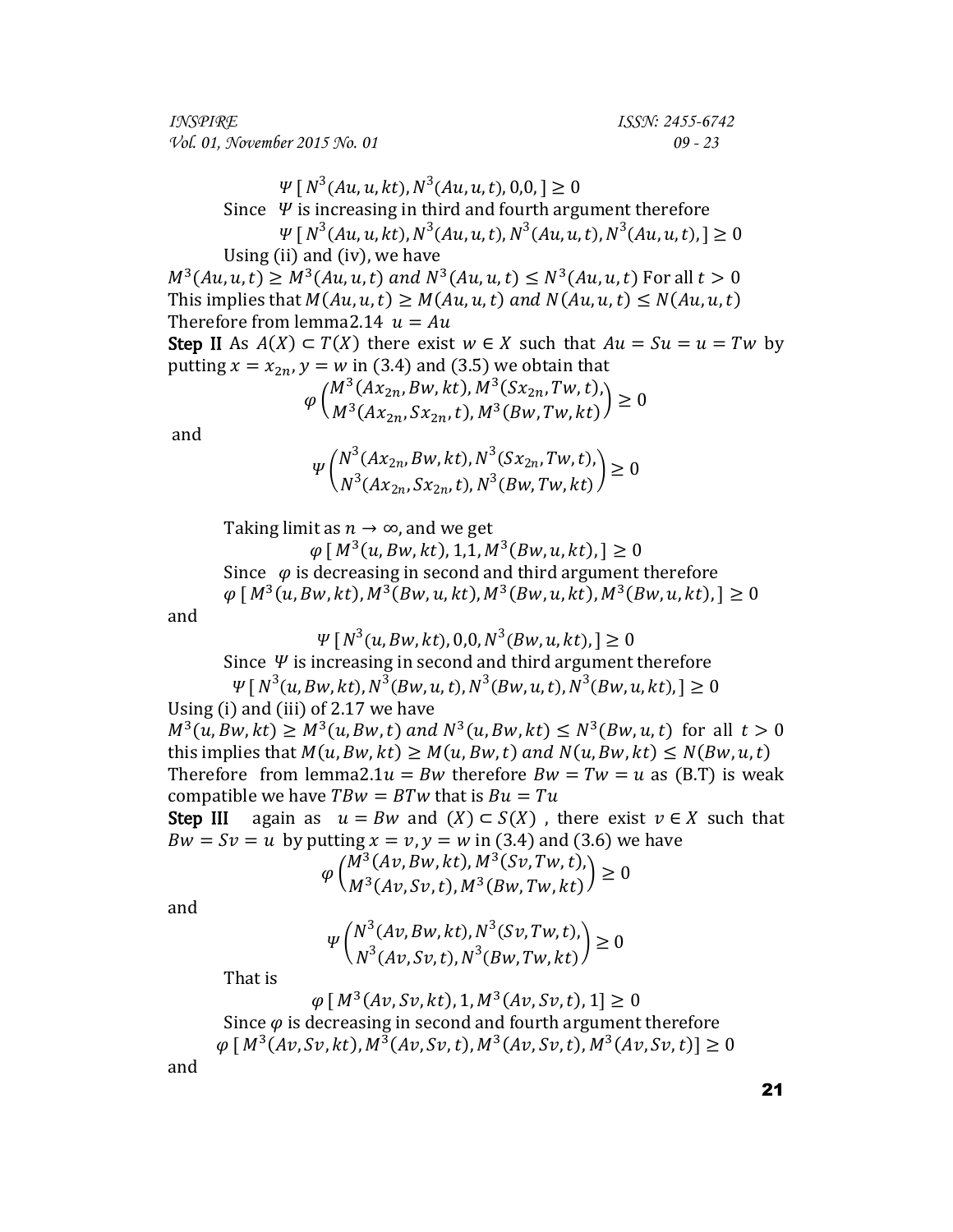$\Psi [N^3(Av, Sv, kt), 0, N^3(Av, Sv, t), 0] \ge$ 

Since  $\Psi$  is increasing in second and fourth argument therefore  $\Psi [ N^3 (Av, Sv, kt), N^3 (Av, Sv, t), N^3 (Av, Sv, t), N^3 (Av, Sv, t) ] \ge$ 

Using (i) and (iii) of 2.17 we have

 $M^3(Av, Sv, kt) \geq M^3(Av, Sv, kt)$  and  $N^3(Av, Sv, kt) \leq N^3(Av, Sv, t)$  For all  $t > 0$  this implies that  $M(Av, Sv, kt) \geq M(Av, Sv, kt)$  and  $N(Av, Sv, kt) \leq$  $N(Av, Sv, t)$  Therefore from lemma2.1  $Av = Sv$ , as  $(A, S)$  is compatible we have  $ASv = SAv$  or  $Au = Su = u$  also  $Au = Bu$  follows from step 4 in the proof of theorem 3.1 and it follows that u is a common fixed point of the four maps A, B, S, and T, the uniqueness follows as in the proof of theorem 3.1.

#### **References**

**[1]** Zadeh. L. A, fuzzy sets, inform, and control 8, 338-353 (1965)

**[2]** Kaleva. O. , Seikkala, S, on fuzzy metric spaces. Fuzzy sets and system

**[3]** Deng. Z.K. , fuzzy pseudo- metric spaces, J. Math. Anal , Appl. 86, 74-95 (1982)

**[4]** George. A. , Veeramani, P. , on some results in fuzzy metric spaces, fuzzy sets and systems 64, 395-399(1994)

**[5]** Kramosil. I. Michalek. , J. fuzzy metric and statistical metric spaces kyberntika Appl. 50, 142-150

**[6]** Grabiec, M. fixed points in fuzzy metric spaces, fuzzy sets and systems, 27 , 385-389 (1988)

**[7]** Scweizer, B. Sklar, A. , statistical metric spaces pacific J Math. 10, 313-334, (1960)

**[8]** Rosenholtz , local expansion derivatives and fixed points, Fund. Math 91, (1976)

**[9]** Rhodes, B.E. , A comparision of various definitions of contractive mappings, trans, Amer. Math, Soc. 257,(1976)

**[10]** Banach, S. , theoric les operations linearires manograie, Mathmatyezne ( Warsaw, Poland , 1932)

**[11]** Wang, S.Z. , Li, B.Y., Gao, Z.M. Iseki , K. , some fixed point theorems on expansion mappings Math. Japanica, 29, 631-636 (1984)

**[12]** Cho, Y. J. , Pathak, H. K. , Kang, S.M. Jang , J.S. , common fixed points of compatible maps of type (b) of fuzzy metric spaces, fuzzy sets and systems 93, 99-111,(1998)

[13] Fang, J.X., on fixed point theorems in fuzzy metric spaces fuzzy sets and systems 46, 107-113 (1992)

**[14]** Edelstein , M. , on fixed and periodic points under contraction mappings , J. London Math . soc. 37, 74-79, (1962)

**[15]** Mishra, S.N. Sharma, N. , singh, S.I. , common fixed point of maps on fuzzy metric spaces , Inter. J. math. Sci. 17, 253-258 (1994)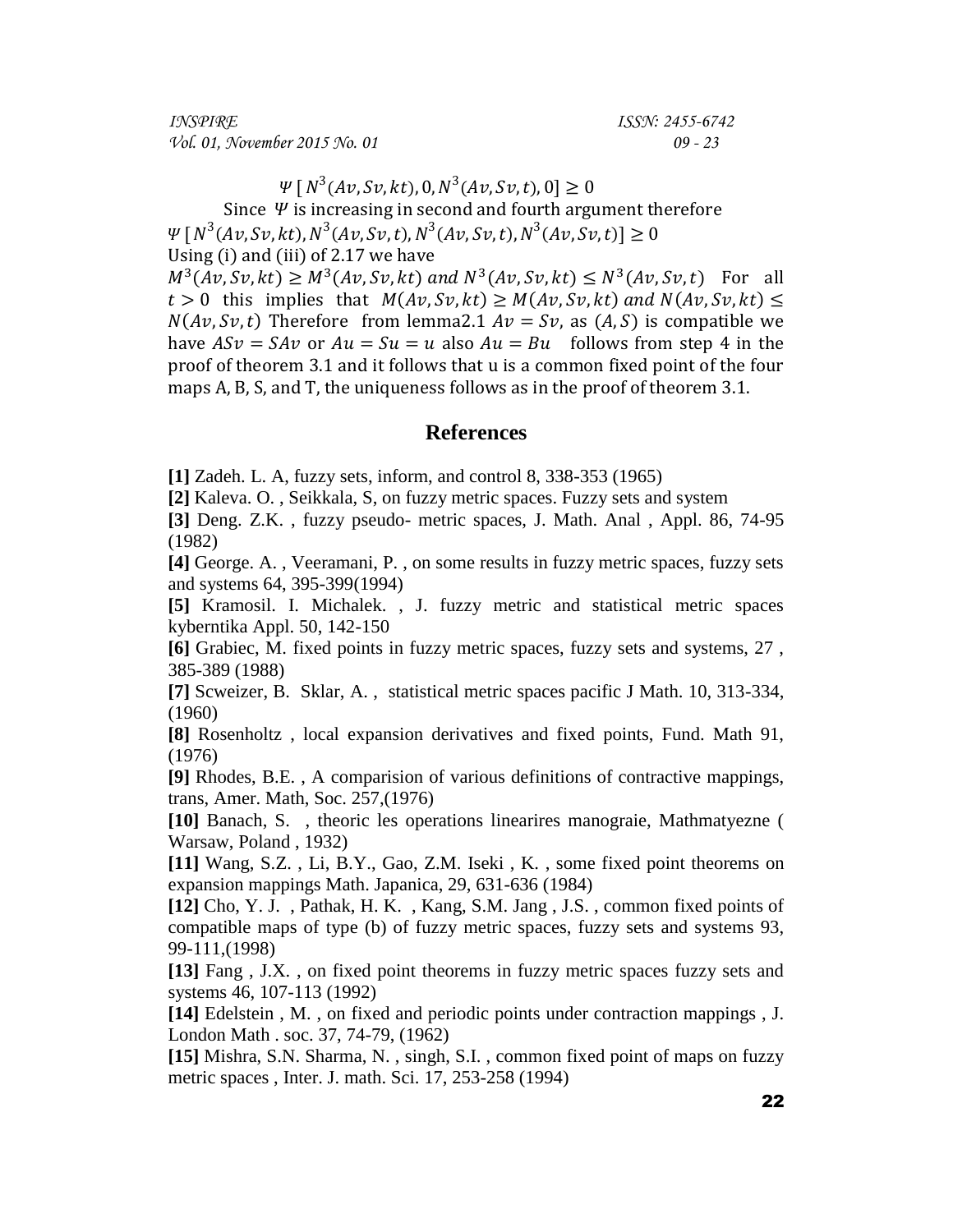**[16]** Ishak, Altun, And Duran Turkoglu. Common fixed point theorem for a sequence of self maps in IFM-space ,commun.Korean maths. Soc 21, (2006) No. 4, pp. 679-687,

**[17]** J.H. park , Y.C kwun, and J. H. Park, A fixed point theorem in the intuitionistic fuzzy metric spaces , far east J. Math. Sci. 16 (2005) , 137-149

**[18]** R. Saadati and j.h. park, on the intuitionistic fuzzy topological spaces, chaos, solitons and fractals 27 (2006) ,331-344

**[19]** D. Turkoglu, C. Alaca, Y.J. Cho, and C. yildiz, common fixed point theorems in intuitionistic fuzzy metric spaces J. Appl, Math, and computing 22(2006) , 411-424

**[20]** D. Turkoglu , I, Altun , and Y.J, cho. Common fixed points of compatible mappings of type  $(I)$  and type  $(II)$  in fuzzy metric spaces, J. fuzzy math. 15 (2007), 435-448

**[21]** K. Atarassov, intuitionistic fuzzy set and system 20 (1986), 87-96

**[22]** B.S choudhary, A unique common fixed point theorem for sequence of self maps in menger spaces Bull. Korean math, soc. 37 (2000). No. 3

**[23]** G. Jungck, commuting mappings and fixed points , Amer, Math. Monthly, 83 (1976), 261-283

**[24]** C.Alaca, D. Turkoglu And C. Yildiz**,** Fixed points in IFM-space, Chaos solitons and Fractals 29 (2006) , 1073-1078

**[25]** Cihangir, Alaca, Ishak Altun, and Duran Turkoglu, On compatible mappings of Type (I) and (II) in IFM spaces . Commun Korean maths, soc, 23 (2008), No3, pp, 427-446

**[26]** Bijendra singh and Shishir jain.Semi-compatibility and fixed point theorems in fuzzy metric space using implicit relation . international Journal of mathematics and mathematical sciences (2005) 2617-2629, DOI: 10.1155/IJMMS. 2005.2617

**[27]** K.P.R.Rao, G. Ravi Babu and B.Fisher, Common fixed point theorems in fuzzy metric spaces under implicit relations , Hacettepe Journal of mathematics and statistics , Volume 37(2) (2008), 97-106

**[28]** V.popa , fixed points for non-surjective expansion mappings satisfying an implicit relation, Bul. Stiint.Univ. Baia Mare Ser. B Fasc. Mat- inform. 18(2002), no.1,105-108

**[29]** L.M. Saliga, Fixed point theorems for non-self maps in d-complete topological spaces,Int.J. Math. Sci.19 (1996) ,no. 1,103-110

**[30]** B.K. Sharma, D.R. Sahu, M.Bounias, and A.Bonaly , Fixed points for nonsurjective expansion mappings, Int.J. Math.Sci.21 (1998), no. 2,277-288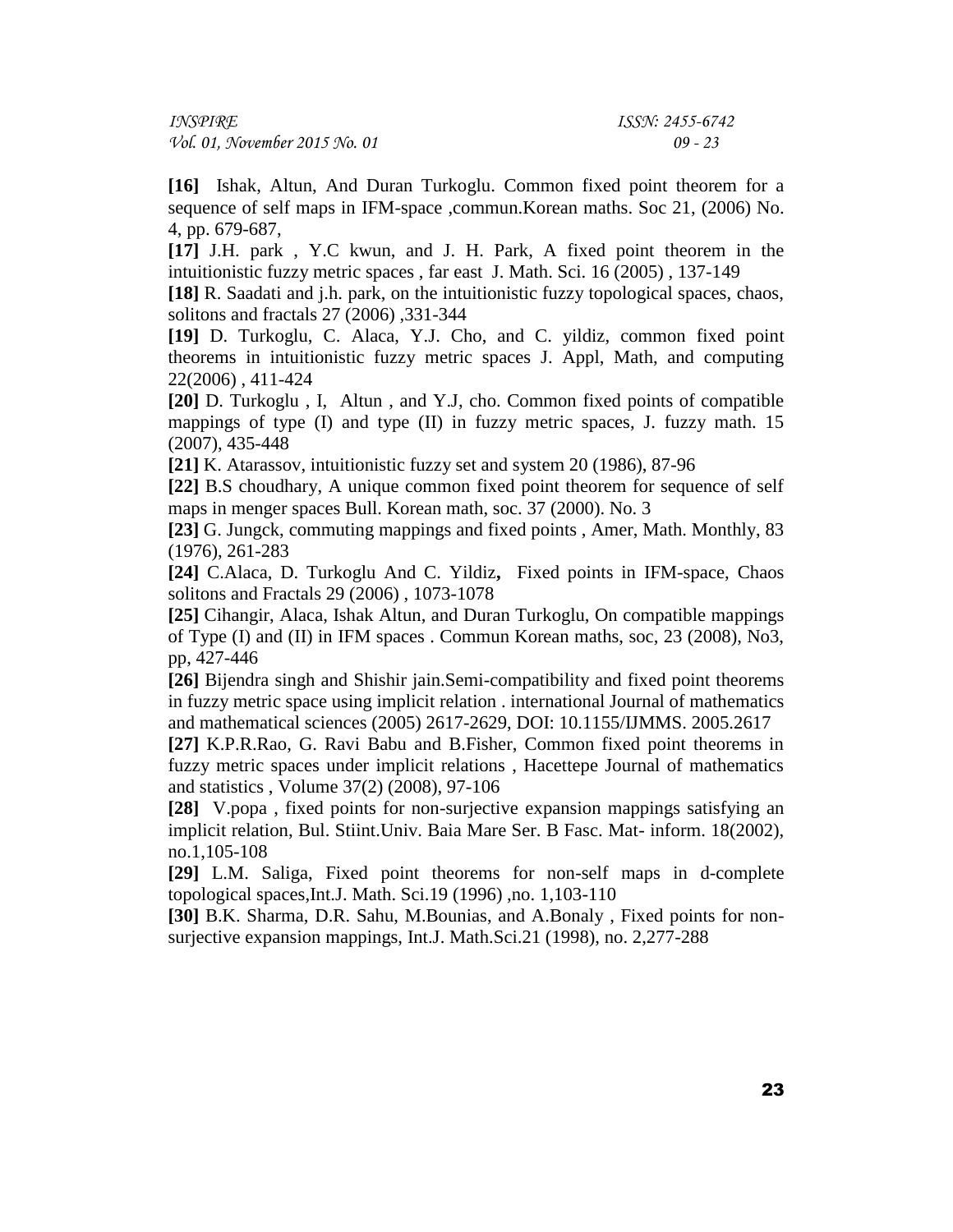# ANGULAR DISPLACEMENT IN A SHAFT INVOLVING H–FUNCTION

By

#### **Mahphooj Beg**

Department of Mathematics A. K. S. University, Satna (M.P.) & **Dr. S. S. Srivastava** Department of Mathematics

IEHE, Bhopal (M. P.)

### **Abstract**

The object of this section is to employ Fox's H-function in obtaining a solution of the partial differential equation

$$
\frac{\partial^2 \theta}{\partial t^2} = b^2 \frac{\partial^2 \theta}{\partial x^2}
$$

m

of angular displacement in a shaft. The result yields a number of particular cases on specializing the parameters and may prove to be useful in several interesting situations.

### **1. Introduction:**

The H-function of one variable [1, p.10] is defined as:

$$
H_{p, q}^{m, n}[x] \begin{cases} (a_{j}, \alpha_{j})_{1, p} \\ (b_{j}, \beta_{j})_{1, q} \end{cases} = (1/2\pi i) \int_{L} \theta(s) x^{s} ds
$$
 (1)

where i =  $\sqrt{(-1)}$ ,

$$
\theta(s) = \frac{\prod\limits_{j=1}^{n} \Gamma(b_j - \beta_j s) - \prod\limits_{j=1}^{n} \Gamma(1 - a_j + \alpha_j s)}{\prod\limits_{j=m+1}^{n} \Gamma(1 - b_j + \beta_j s) - \prod\limits_{j=n+1}^{n} \Gamma(a_j - \alpha_j s)}
$$

n

where

$$
\sum_{j=1}^{n} \alpha_j - \sum_{j=n+1}^{p} \alpha_j + \sum_{j=1}^{m} \beta_j - \sum_{j=m+1}^{q} \beta_j \equiv M > 0,
$$
\n(2)

and  $\left|\arg x\right| < \frac{1}{2}$  M $\pi$ .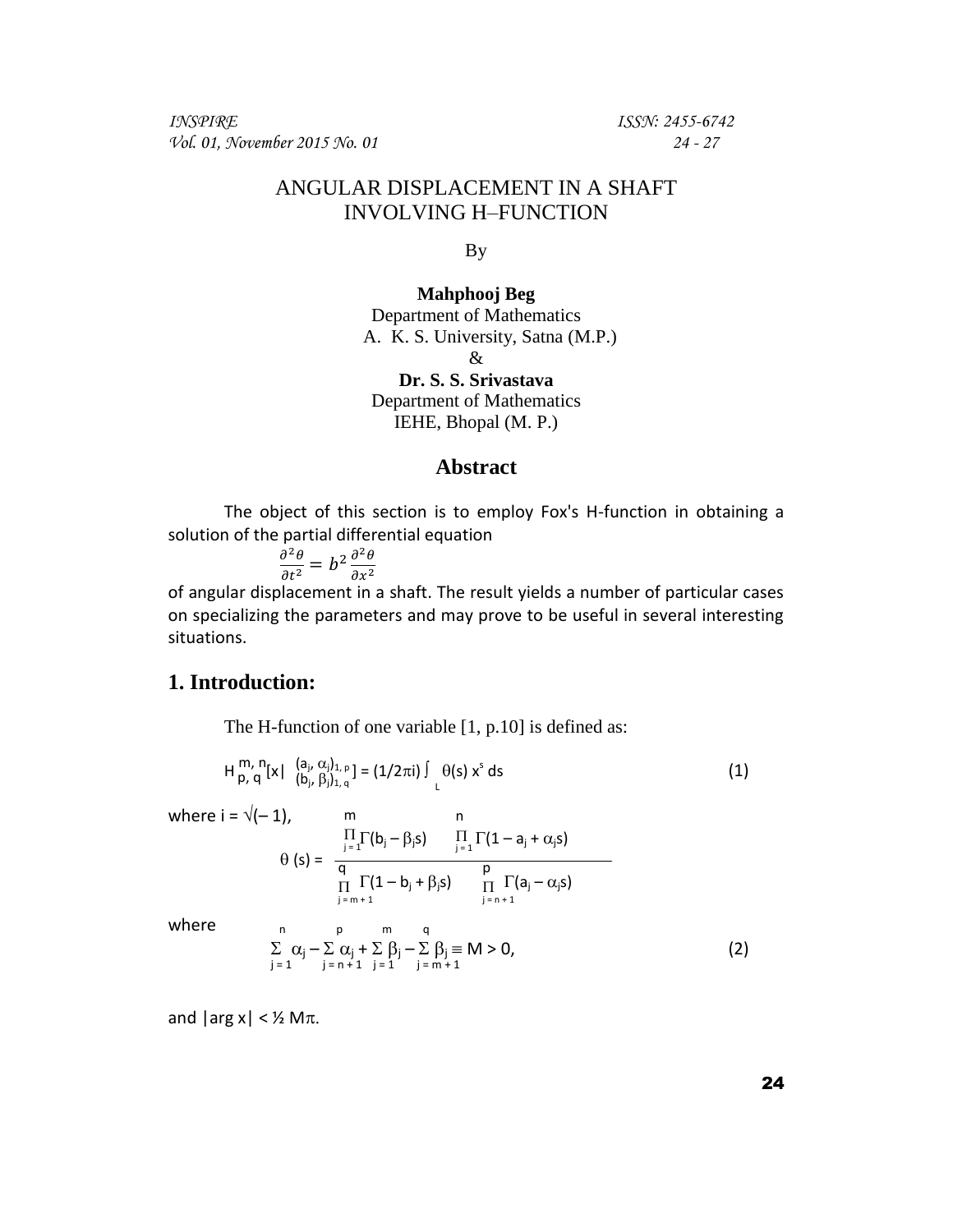#### **2. Integral:**

The integral to be evaluated here is

$$
\int_{0}^{\mu} \cos(\frac{\pi \epsilon x}{\mu}) \left( \sin \frac{\pi x}{2\mu} \right)^{2\epsilon - \sigma - 1} (\cos \frac{\pi x}{2\mu})^{\sigma - 1} H_{p,q}^{m,n} \left[ z (\tan \frac{\pi x}{2\mu})^{2h} \Big|_{(b_{j}, \beta_{j})_{1,q}}^{(a_{j}, \alpha_{j})_{1,p}} \right] dx
$$
  
= 
$$
\frac{\mu^{22\epsilon - \sigma}}{\sqrt{\pi \Gamma(2\epsilon)}} H_{p+2,q+1}^{m+1,n+1} \left[ z/4^{h} \Big|_{(\sigma, 2h), (b_{j}, \beta_{j})_{1,q}}^{(1-\epsilon + \frac{\sigma}{2}, h), (a_{j}, \alpha_{j})_{1,p}/(\frac{1}{2}-\epsilon + \frac{\sigma}{2}, h)} \right]
$$
(3)

provided that  $2\epsilon > Re\left(\sigma - 2h \frac{\nu_I}{\beta_I}\right) > 0$ , |arg z| < ½ M $\pi$ , where M is given in (2).

**Proof:** To establish (3), express the H-function as given in (1) into the Mellin-Barnes type contour integrals, then interchange the order of summation and integration, which is justified due to the absolute convergence of the integral involved in the process and then evaluate the inner integral with the help of following result

$$
\int_0^{\mu} \cos(\frac{\pi \epsilon x}{\mu}) \left( \sin \frac{\pi x}{2\mu} \right)^{2\epsilon - \sigma - 1} (\cos \frac{\pi x}{2\mu})^{\sigma - 1} dx
$$

$$
= \frac{\mu 2^{2\epsilon - \sigma} \Gamma(\frac{2\epsilon - \sigma}{2}) \Gamma(\sigma)}{\sqrt{\pi} \Gamma(\frac{1 - 2\epsilon + \sigma}{2}) \Gamma(2\epsilon)}, 2\epsilon > Re(\sigma) > 0
$$
(4)

which can be obtained with a little simplification from the result [2, p.375, 3.634 {eqns(2)}].

Finally, interpreting by virtue of (1), we arrive at the desired result.

# **3. Formulation of the Problem:**

As an example of the application of the H-function in applied mathematics we shall consider the problem of determining the angular displacement or twist  $\theta(x, t)$  in a shaft of circular section with its axis along the x-axis. If the ends  $x = 0$  and  $x = \mu$  of the shaft are free, the displacement  $\theta(x, t)$ due to initial twist must satisfy the boundary value problem

$$
\frac{\partial^2 \theta}{\partial t^2} = b^2 \frac{\partial^2 \theta}{\partial x^2} \tag{5}
$$

$$
\frac{\partial}{\partial x}\theta(0,t) = 0, \frac{\partial}{\partial x}\theta(\mu,t) = 0, \frac{\partial}{\partial t}\theta(x,0)
$$
 (6)

$$
\theta(x,0) = f(x) \tag{7}
$$

where b is a constant.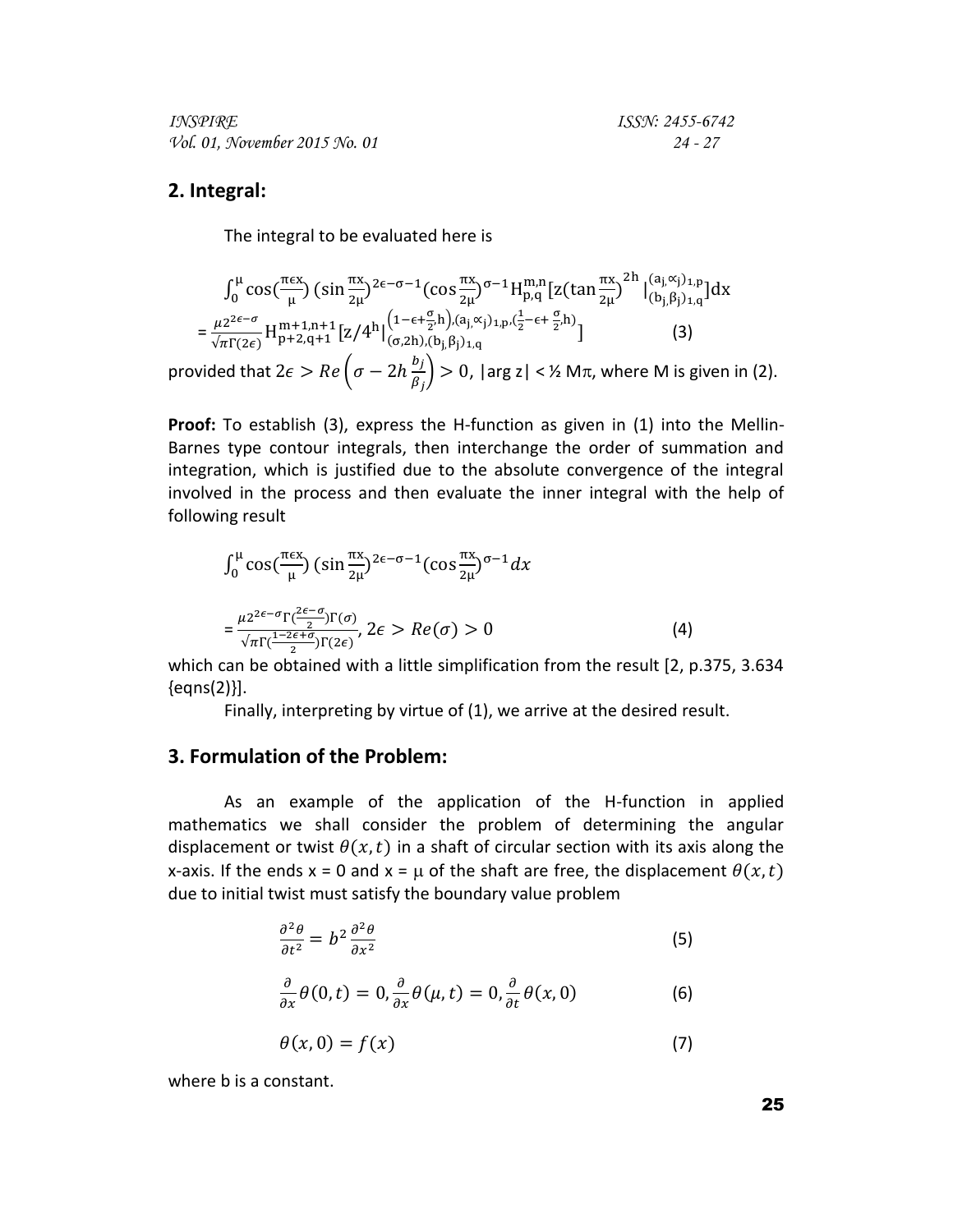The solution of the problem can be written as Churchill [3, p.125(4)]:

$$
\theta(x,t) = \frac{1}{2}a_0 + \sum_{l=1}^{\infty} a_l \cos \frac{\pi lx}{\mu} \cos \frac{l\pi bt}{\mu}
$$
 (8)

where  $a_l$  ( $l = 0,1,2,...$  ) are the coefficient in the Fourier cosine series for f(x) in the interval  $(0,\mu)$ .

### **4. Solution of the Problem:**

Here we shall consider

$$
f(x) = (\sin \frac{\pi x}{2\mu})^{2\epsilon - \sigma - 1} (\cos \frac{\pi x}{2\mu})^{\sigma - 1} H_{p,q}^{m,n} [z(\tan \frac{\pi x}{2\mu})^{2h} |_{(b_j, \beta_j)_{1,q}}^{(a_j, \alpha_j)_{1,p}}]
$$
(9)

If  $t = 0$ , then by virtue of (9), we have

$$
(\sin \frac{\pi x}{2\mu})^{2\epsilon - \sigma - 1} (\cos \frac{\pi x}{2\mu})^{\sigma - 1} H_{p,q}^{m,n} [z (\tan \frac{\pi x}{2\mu})^{2h} |_{(b_j, \beta_j)_{1,q}}^{(a_j, \alpha_j)_{1,p}}]
$$
  
=  $\frac{1}{2} a_0 + \sum_{l=1}^{\infty} a_l \cos \frac{\pi l x}{\mu}$ . (10)

Now multiplying both side of (10) by  $cos(\frac{\pi}{2})$  $\frac{1}{\mu}$ ) and integrating with respect to x from 0 to  $\mu$ , we get

$$
\int_0^{\mu} \cos(\frac{\pi \epsilon x}{\mu}) \left( \sin \frac{\pi x}{2\mu} \right)^{2\epsilon - \sigma - 1} \left( \cos \frac{\pi x}{2\mu} \right)^{\sigma - 1} H_{p,q}^{m,n} \left[ z (\tan \frac{\pi x}{2\mu})^{2h} \Big|_{(b_j, \beta_j)_{1,q}}^{(a_j, \alpha_j)_{1,p}} \right] dx
$$
  
=  $\frac{1}{2} a_0 \int_0^{\mu} \cos(\frac{\pi \epsilon x}{\mu}) dx + \sum_{l=1}^{\infty} a_l \int_0^{\mu} \cos(\frac{\pi \epsilon x}{\mu}) \cos \frac{\pi l x}{\mu} dx.$  (11)

Now using (3) and the orthogonality property of the cosine function, we have

$$
a_{l} = \frac{2^{2l - \sigma + 1}}{\sqrt{\pi \Gamma(2l)}} H_{p+2,q+1}^{m+1,n+1} \left[ z/4^{h} \right]_{(\sigma,2h), (b_{j}, \beta_{j})_{1,q}}^{(1-l + \frac{\sigma}{2}, h), (a_{j}, \alpha_{j})_{1,p}(\frac{1}{2}-l + \frac{\sigma}{2}, h)} \tag{12}
$$

With the help of (8) and (12), we obtained the following solution of the problem:

$$
\theta(x,t) = \frac{1}{2^{\sigma}\sqrt{\pi}} \sum_{l=1}^{\infty} \frac{2^{2l+1}}{\Gamma(2l)} \cos \frac{\pi lx}{\mu} \cos \frac{l\pi bt}{\mu}
$$
  
 
$$
\times H_{p+2,q+1}^{m+1,n+1} [Z/4^h]_{(\sigma,2h),(b_j,\beta_j)_{1,q}}^{(1-\epsilon+\frac{\sigma}{2},h),(a_j,\alpha_j)_{1,p}(\frac{1}{2}-\epsilon+\frac{\sigma}{2},h)}]
$$
(13)  
provided that  $Re(\sigma) > 0$  large  $z \le M\pi$  where M is given in (2)

provided that  $Re(\sigma) > 0$ , |arg z| < ½ M $\pi$ , where M is given in (2).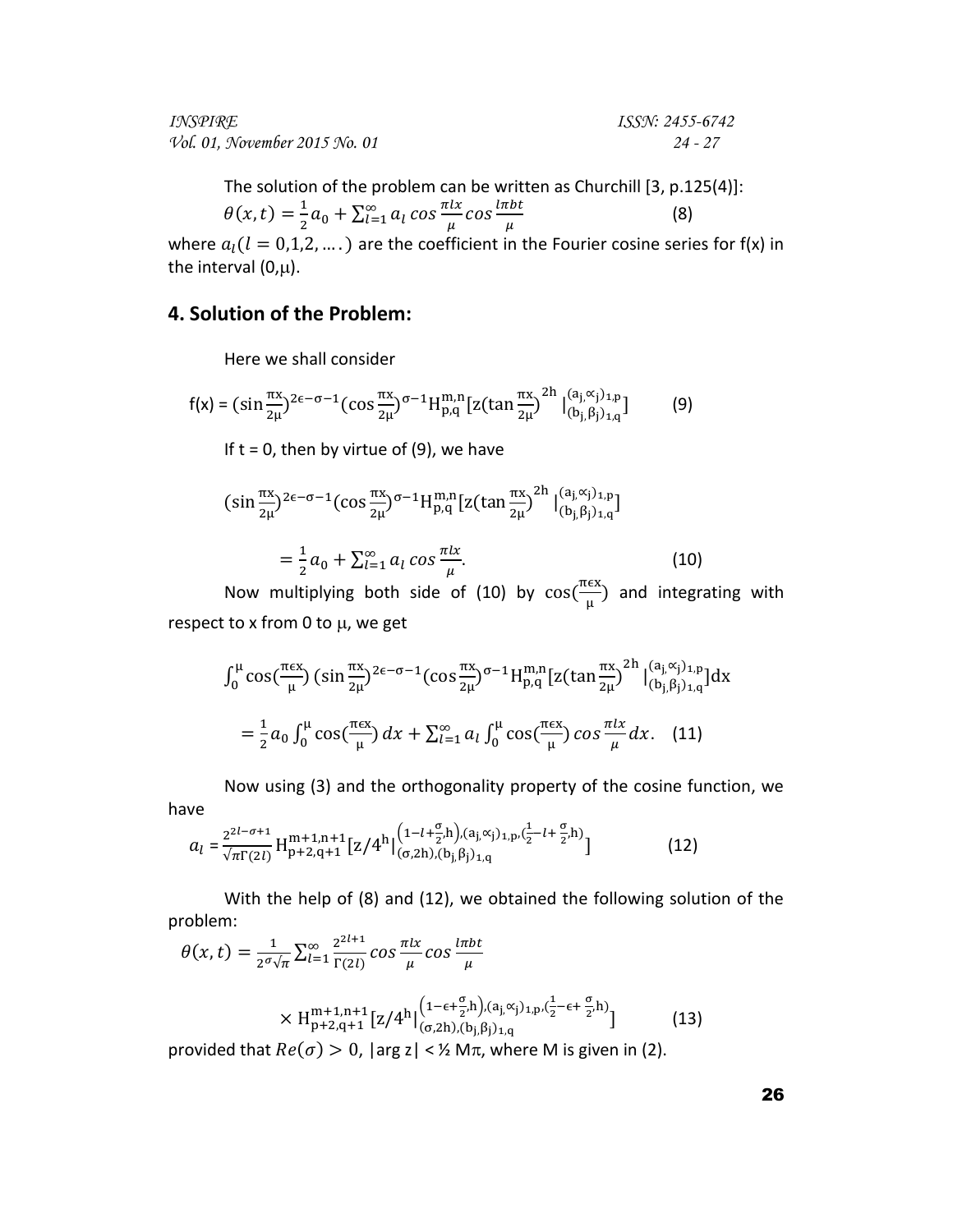# **References**

- 1. Srivastava, H. M., Gupta, K. C. and Goyal, S. P.: The H-function of one and two variables with applications, South Assian Publishers, New Delhi, 1982.
- 2. Gradshteyn, I. S. and Ryzhik, I. M.: Tables of Integrals, Series and Products, Academic Press, Inc. New York, 1980.
- 3. Churchill, R.V.: Fourier series and Boundary Value Problems, McGraw–Hill, New York (1988).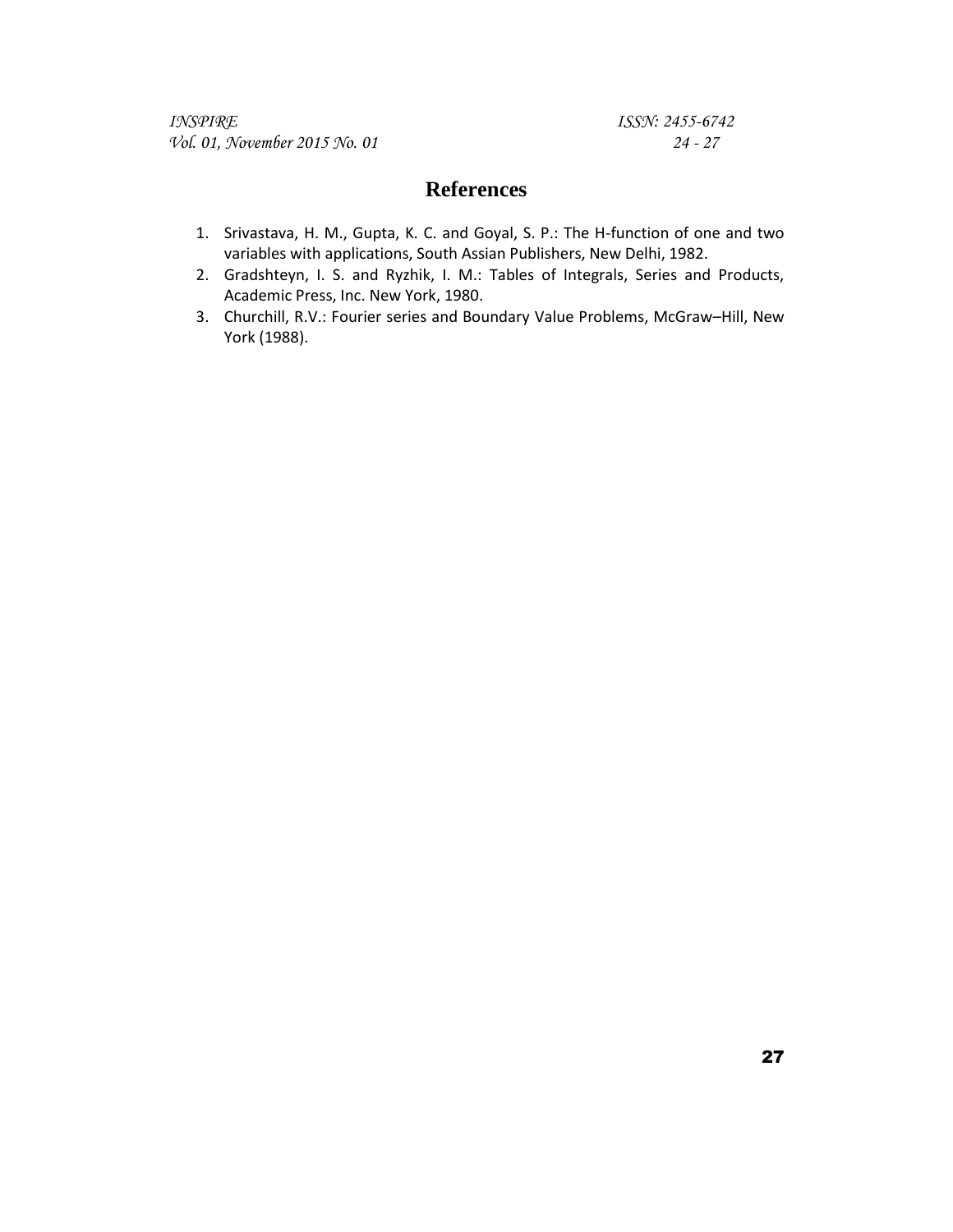# **PROBLEM RELATED TO COOLING OF A SPHERE INVOLVING I-FUNCTION**

By

**Shanti Swaroop Dubey**  Department of Mathematics MATS University, Raipur (CG) & **Dr. S. S. Srivastava** Department of Mathematics IEHE, Bhopal (M. P.)

# **Abstract**

In this paper first we evaluate an integral involving I-function of one variable and then we make its application to solve a boundary value problem related to problem related to cooling of a sphere.

## **1. Introduction:**

The I-function of one variable is defined by Saxena [1, p.366-375] and we will represent here in the following manner:

$$
\begin{array}{cc} I \begin{array}{c} m, n \\ p_i, q_i \colon r \end{array} \begin{bmatrix} [a_j, \alpha_j]_{1, n}], [ (a_{ji}, \alpha_{ji})_{n+1}, p_i] \\ [ (b_j, \beta_j]_{1, m}], [ (b_{ji}, \beta_{ji})_{m+1}, q_i] \end{bmatrix} = (1/2\pi i) \begin{bmatrix} \theta(s) \, x^s \, ds & (1) \end{bmatrix} \end{array}
$$

where  $i = \sqrt{(-1)}$ ,

$$
\theta(s) = \frac{\prod\limits_{j=1}^{m} \Gamma(b_j - \beta_j s) - \prod\limits_{j=1}^{n} \Gamma(1 - a_j + \alpha_j s)}{\sum\limits_{i=1}^{r} \left(\prod\limits_{\Pi}^{q_i} \Gamma(1 - b_{ji} + \beta_{ji} s) - \prod\limits_{j=n+1}^{p_i} (a_{ji} - \alpha_{ji} s)\right)^{r}}
$$

integral is convergent, when (B>0,  $A \le 0$ ), where

$$
B = \sum_{j=1}^{n} \alpha_j - \sum_{j=n+1}^{pi} \alpha_{ji} + \sum_{j=1}^{n} \beta_j - \sum_{j=m+1}^{qi} \beta_{ji},
$$
\n(2)

$$
A = \sum_{j=1}^{pi} \alpha_{ji} - \sum_{j=1}^{qi} \beta_{ji} , \qquad (3)
$$

 $|\arg x| < \frac{1}{2}$  B $\pi, \forall i \in (1, 2, ..., r).$  (4)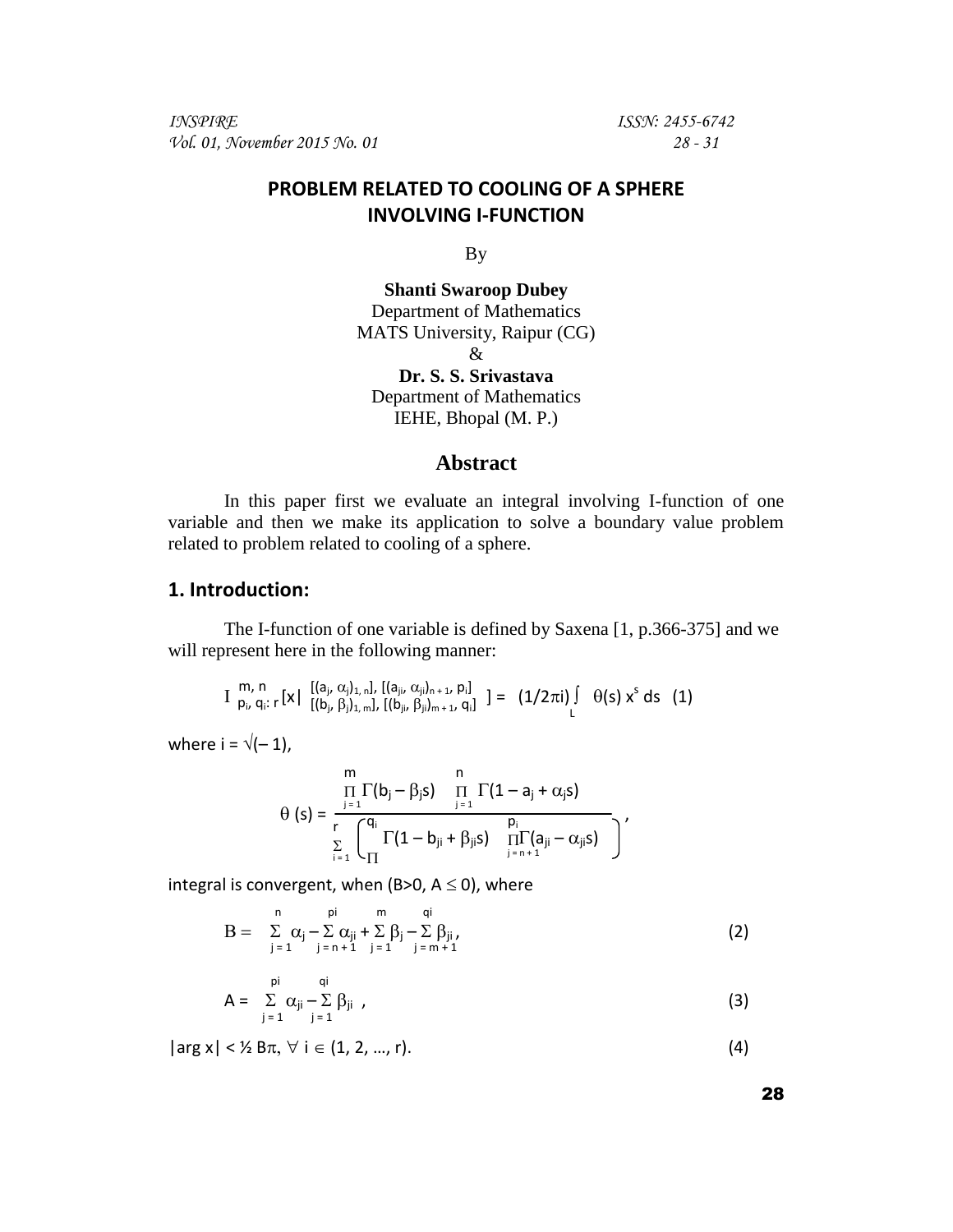| INSPIRE                       | ISSN: 2455-6742 |
|-------------------------------|-----------------|
| Vol. 01, November 2015 No. 01 | $28 - 31$       |

We have observed that the separation of variables method can be applied to several types of problems on bounded spatial domains. The problem must be linear and have homogeneous boundary conditions. In this section we present the solution to a classical problem in three dimensions, the cooling of a sphere. The assumed symmetries in the problem will permit us to reduce the dimension of the problem to one spatial dimension and time.

Given a sphere whose initial temperature depends only on the distance from the center (e.g., a constant initial temperature) and whose boundary is kept at a constant temperature, predict the temperature at any point inside the sphere at a later time. This is the problem, for example, of determining the temperature of the center of a potato that has been put in a hot oven. The reader might also conjecture that this problem is important for medical examiners who want to determine the time of an individual's death. Early researchers, notably Kelvin, used this problem to determine the age of the earth based on assumptions about its initial temperature and its temperature today.

This cooling problem may remind the reader of Newton's law of cooling, which is encountered in ordinary differential equations texts. Recall that this law states that the rate at which a body cools is proportional to the difference of its temperature and the temperature of the environment. Quantitatively, if  $T = T(t)$  is the temperature of a body and  $T_e$  is the temperature of its environment, then T '(t)  $= K(T_e - T)$ , where K is the constant of proportionality. But the reader should note that this law applies only in the case that the body has a uniform, homogeneous temperature. In the PDE problem we are considering, the temperature may vary rapidly throughout the body.

# **2. Result Required:**

In the present investigation we require the following results:

From Gradshteyn [2]:  
\n
$$
\int_0^{\pi} (\sin x)^{s-1} \sin nx \, dx = \frac{\pi \sin \frac{n\pi}{2} \Gamma(s)}{2^{s-1} \Gamma(\frac{s+n+1}{2})},
$$
\n(5)

where, Re  $(s) > 0$ .

### **3. Integral:**

The integral, which we need as follows:

$$
\int_{0}^{\pi} (\sin x)^{\omega_{-1}} \sin nx \, I_{p_{i}, q_{i}: r}^{m, l} [z (\sin x)^{-\lambda}] \, dx
$$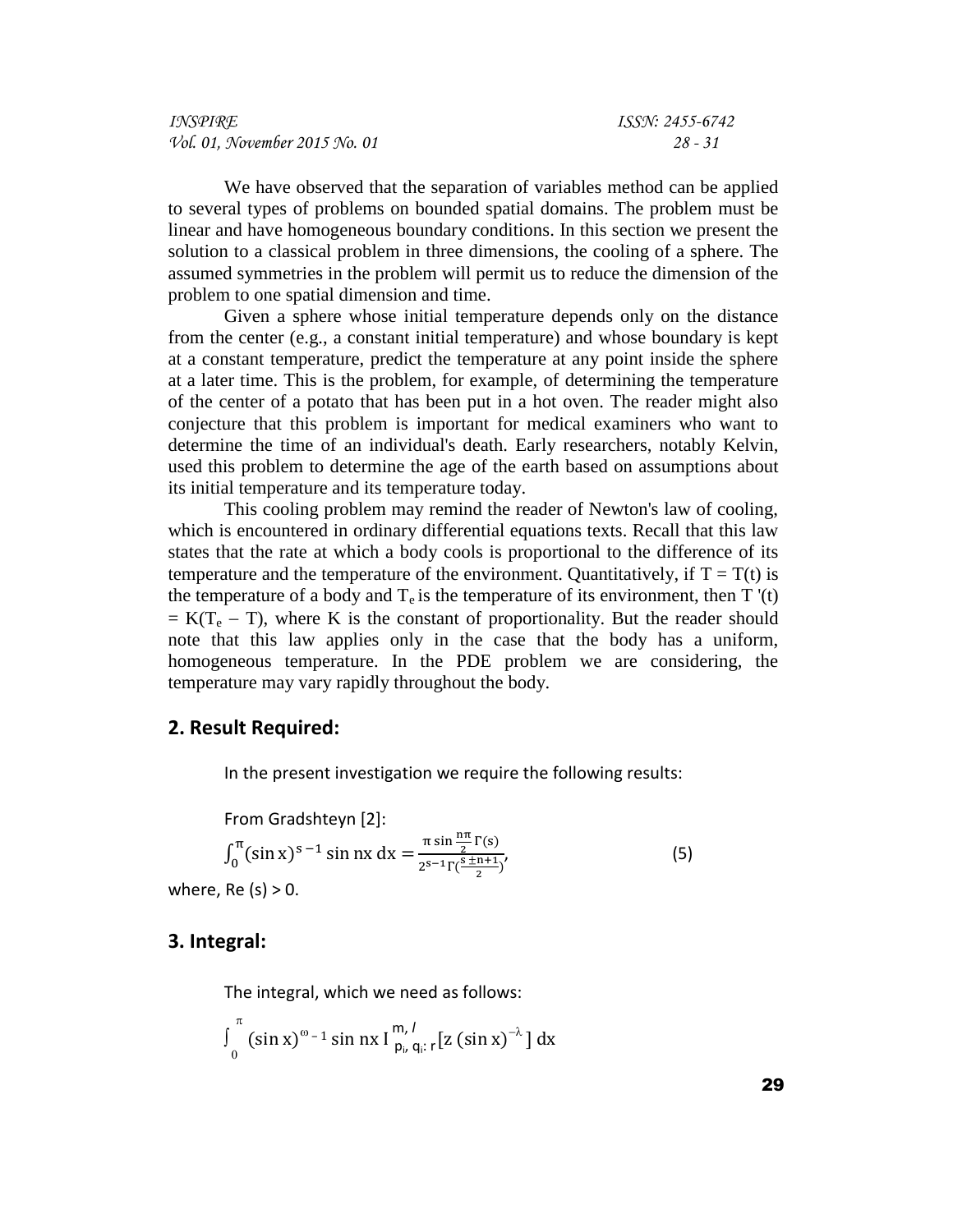$$
=2^{1-\omega}\,\pi\sin\frac{n\pi}{2}\,\left[\,\frac{m+1,1}{p_i+2,\,q_i+1;\,r}[2\,2^{\lambda}\mid\frac{....,(1/2+\omega/2\pm n/2\,,\,\lambda/2)}{(\omega,\,\lambda),\,....}\,\right],\qquad \qquad (6)
$$

provided that  $\lambda > 0$ ,  $\omega > 0$  and  $|\arg z| < \frac{1}{2}$  B $\pi$ , where B is given in (2).

To prove (6), replace the I-function by its equivalent contour integral as given in (1), change the order of integration which is valid under the given condition, evaluate the inner integral with the help of (5) and finally interpret it with  $(1)$ , to get  $(6)$ .

#### **Formulate the Problem:**

For simplicity, let us consider a sphere of radius  $\rho = \pi$  whose initial temperature is  $T_0$  = constant. We will assume that the boundary is held at zero degrees for all time  $t > 0$ . If u is the temperature, then in general u will depend on three spatial coordinates and time. But a little reflection shows that the temperature will depend only on the distance from the center of the sphere and on time. Evidently, the temperature u must satisfy the heat equation

 $u_t = k\Delta u$ ,

where k is the diffusivity and  $\Delta$  is the Laplacian. It should be clear that a spherical coordinate system  $\rho$ ,  $\phi$ ,  $\theta$  is more appropriate than a rectangular system, and u =  $u(\rho, t)$ . Because u does not depend on the angles  $\phi$  and  $\theta$ , the Laplacian takes on a particularly simple form:

$$
\Delta = \frac{\partial^2}{\partial \rho^2} + \frac{2}{\rho} \frac{\partial}{\partial \rho}
$$

Therefore, we may formulate the model as

$$
u_t = k(u_{\rho\rho} + \frac{2}{\rho}u\rho), \quad 0 \le \rho < \pi, \quad t > 0. \tag{7}
$$

$$
u(\pi, t) = 0, t > 0,
$$
 (8)

$$
u(\rho, 0) = T_0, 0 \leq \rho < \pi. \tag{9}
$$

Observe that there is an implied boundary condition at  $\rho = 0$ , namely that the temperature should remain bounded.

To solve problem (7) – (9) we assume  $u(\rho, t) = y(\rho)g(t)$ . Substituting into the PDE and separating variables gives, following solution, which is given by Logan  $[3, p. 144 - 146]$ :

$$
u(\rho, t) = \sum_{n=1}^{\infty} c_n e^{-n^2kt} \frac{\sin n\rho}{\rho}
$$
 (10)

where

$$
c_n = \frac{2}{\pi} \int_0^{\pi} T_0 \rho \sin n\rho \, d\rho \tag{11}
$$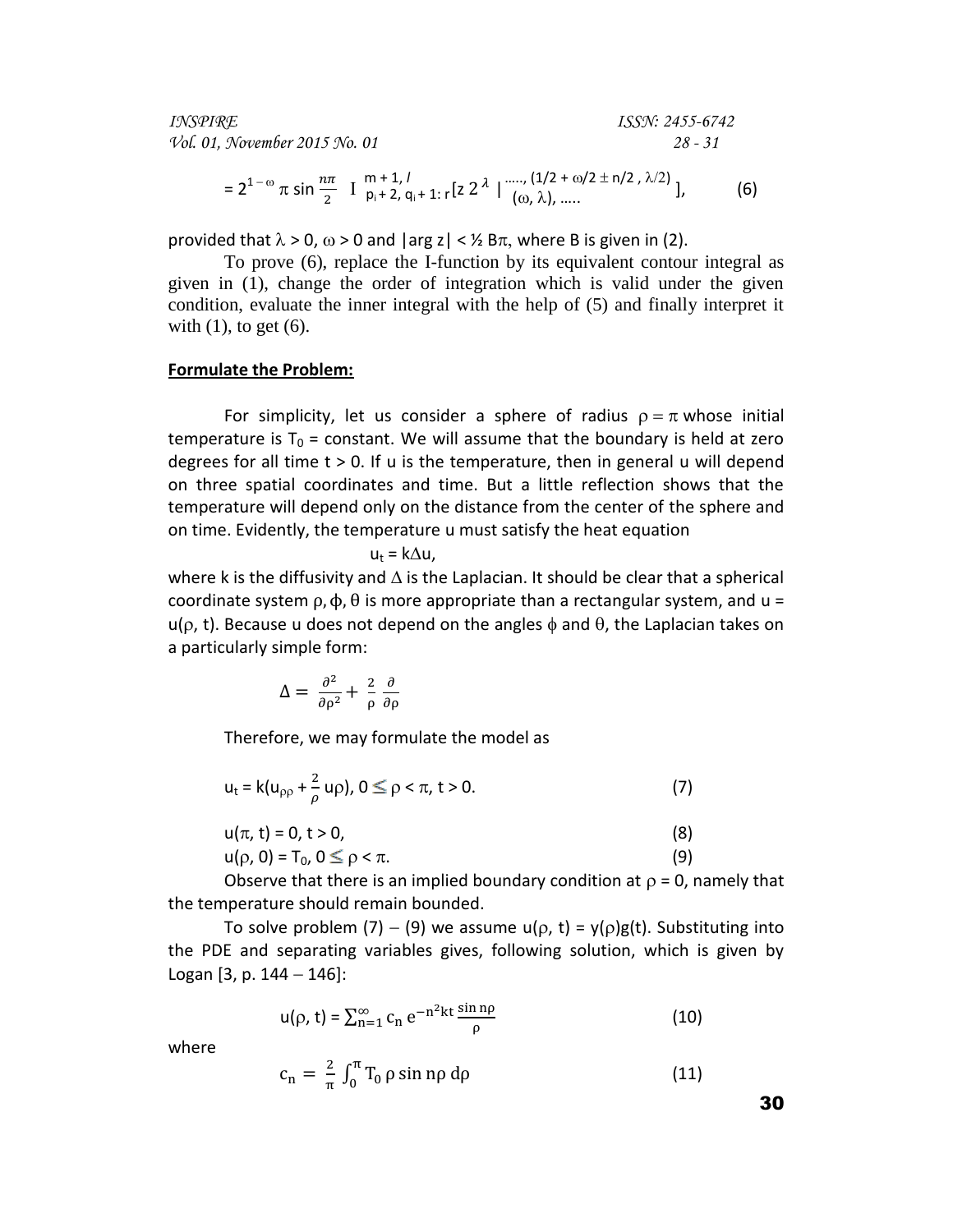| INSPIRE                       | ISSN: 2455-6742 |
|-------------------------------|-----------------|
| Vol. 01, November 2015 No. 01 | $28 - 31$       |

#### **Solution of the Problem:**

The solution of the problem to be obtained is

$$
u(\rho, t) = \sum_{n=1}^{\infty} e^{-n^2 kt} \frac{\sin n\rho}{\rho}
$$
  
.  $2^{2-\omega} \sin \frac{n\pi}{2} \left[ \frac{m+1}{p_1+2}, \frac{1}{q_1+1} \right]$   $[z \ 2^{\lambda}]$   $\Big| \frac{1}{2} \left( \frac{1}{2} + \frac{\omega}{2} \right) \frac{1}{2} + \frac{1}{2} \left( \frac{1}{2} \right) \frac{1}{2} \Big|$   $\Big| \frac{1}{2} \Big| \frac{1}{2} \Big| \frac{1}{2} \Big| \frac{1}{2} \Big| \frac{1}{2} \Big| \frac{1}{2} \Big| \frac{1}{2} \Big| \frac{1}{2} \Big| \frac{1}{2} \Big| \frac{1}{2} \Big| \frac{1}{2} \Big| \frac{1}{2} \Big| \frac{1}{2} \Big| \frac{1}{2} \Big| \frac{1}{2} \Big| \frac{1}{2} \Big| \frac{1}{2} \Big| \frac{1}{2} \Big| \frac{1}{2} \Big| \frac{1}{2} \Big| \frac{1}{2} \Big| \frac{1}{2} \Big| \frac{1}{2} \Big| \frac{1}{2} \Big| \frac{1}{2} \Big| \frac{1}{2} \Big| \frac{1}{2} \Big| \frac{1}{2} \Big| \frac{1}{2} \Big| \frac{1}{2} \Big| \frac{1}{2} \Big| \frac{1}{2} \Big| \frac{1}{2} \Big| \frac{1}{2} \Big| \frac{1}{2} \Big| \frac{1}{2} \Big| \frac{1}{2} \Big| \frac{1}{2} \Big| \frac{1}{2} \Big| \frac{1}{2} \Big| \frac{1}{2} \Big| \frac{1}{2} \Big| \frac{1}{2} \Big| \frac{1}{2} \Big| \frac{1}{2} \Big| \frac{1}{2} \Big| \frac{1}{2} \Big| \frac{1}{2} \Big| \frac{1}{2} \Big| \frac{1}{2} \Big| \frac{1}{2} \Big| \frac{1}{2} \Big| \frac{1}{2} \Big| \frac{1}{2} \Big| \frac{1}{2} \Big| \frac{1}{2} \Big| \frac{1}{2} \Big| \$ 

where all conditions of convergence are same as in (6).

#### **Proof:**

Choose

$$
f(\rho) = u(\rho, 0) = T_0 = \rho^{-1} (\sin \rho)^{\omega - 1} I_{\rho_i, q_i; r}^{m, l} [z (\sin \rho)^{-\lambda}].
$$
 (13)

Now combining (13) and (11) and making the use of the integral (6), we derive

$$
c_n = 2^{2-\omega} \sin \frac{n\pi}{2} I_{p_i+1, q_i+2: r} [z 2^{\lambda} |_{(0, \lambda), \dots}^{m \dots (1/2 + \omega/2 \pm n/2, \lambda/2)}], \quad (14)
$$

Putting the value of  $C_n$  from (14) in (10), we get the required result (12).

#### **Special Cases:**

We notice that the I-function involved in our result (12) is quite general character; indeed by suitable specializing the parameters of this function, we can easily obtain solution of the problem in terms of a large number of elementary functions of one or more variables (or product of several such functions).

On specializing the parameters, I-function may be reduced to H-function, G-function, Lauricella's functions Legendre functions, Bessel functions, hypergeometric functions, Appell's functions, Kampe de Feriet's functions and several other higher transcendental functions. Therefore the result (12) is of general nature and may reduced to be in different forms, which will be useful in the literature on applied Mathematics and other branches.

#### **References**

- 1. Saxena, V. P.: Formal solution of certain new pair of dual integral equation involving H–function, proc. Nat Acad . Sci . India, 52 A (1982), p. 366 – 375.
- 2. Gradshteyn, I. S. and Ryzhik, I. M.: Tables of Integrals, Series and Products, Academic Press, Inc. New York, 1980.
- 3. Logan, J. David: Partial Differential Equations: Springer, 2004.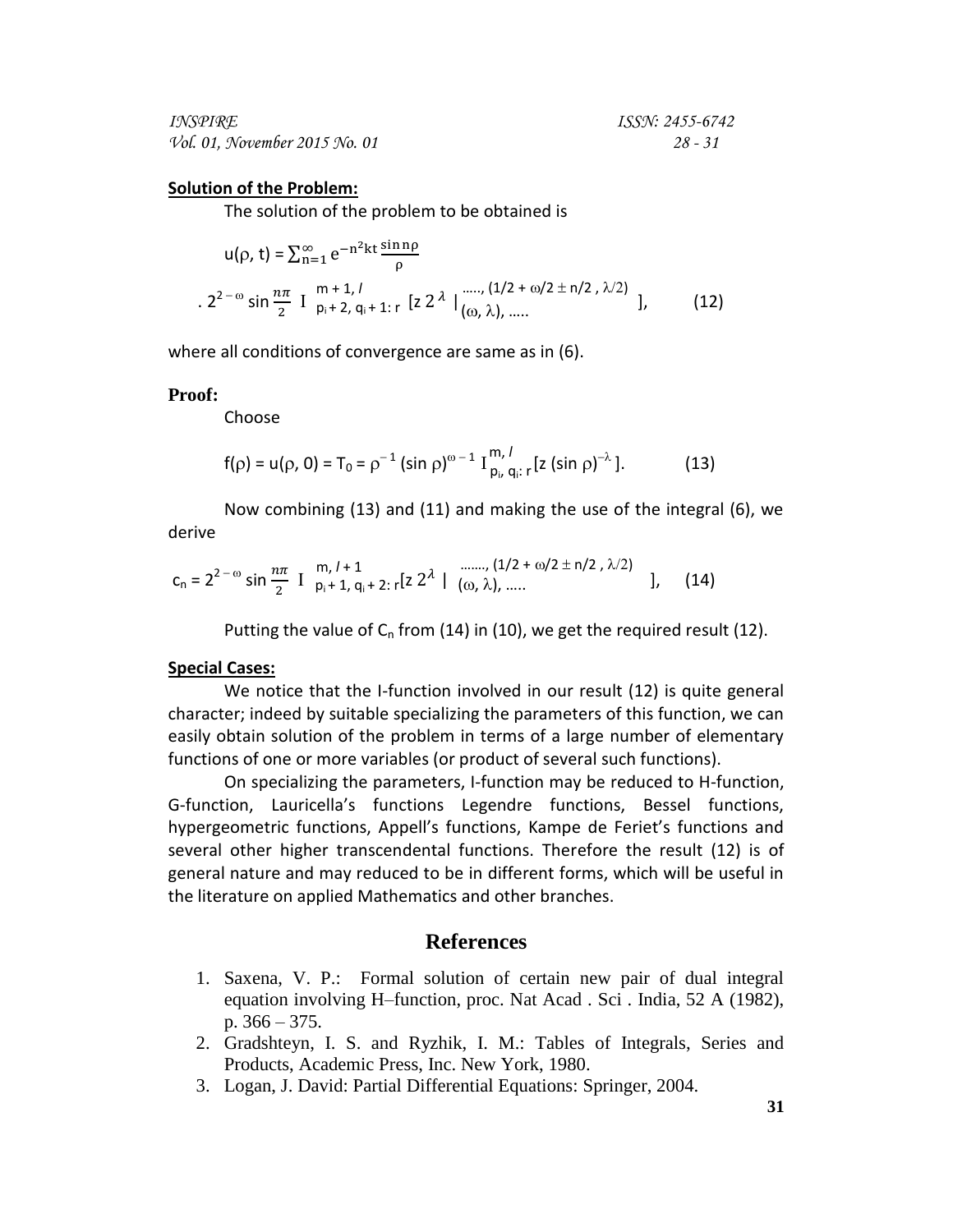# **APPLICATION OF G-FUNCTION IN THE STUDY OF TIME-DOMAIN SYNTHESIS PROBLEM**

By

**Ku. Smita Nigam** Department of Mathematics Govt. P. G. College, Satna (M.P.) & **Dr. S. S. Srivastava** Department of Mathematics IEHE, Bhopal (M. P.)

#### **Abstract**

The object of this paper is to evaluate an integral involving Bessel polynomial and G-function and employ it to obtain a particular solution of the general solution derived in this chapter of the classical problem known as the, "time-domain synthesis problem", occurring in electrical network theory. On specializing the parameters, G-function may be reduced to almost all elementary functions and special function appearing in applied mathematics [1, pp. 215- 222]. Therefore the special solution given in the paper is of a general character and hence may encompass several cases of interest.

#### **1. Introduction:**

Most of the practical problems, where elementary functions are used, are capable of being generalized with the help of generalized hypergeometric functions such as the generalized hypergeometeric series; MacRobert's Efunction, Meijer's G- function. These generalizations may appear only mathematically interesting, and not appear to give meaningful physical interpretations at present. Nonetheless, it is expected that extensive study of the generalized hypergeometric functions together with the development of computers in future will open new frontiers of their applications which are hitherto unknown. However, some particular cases of our special solution may lead to meaningful physical interpretations.

The Meijer's [5] G-function of one variable was defined in terms of Mellin-Barnes type integrals as follows:

$$
G_{p,q}^{m,n}\left[x\Big|_{(b_j,1)_{1,q}}^{(a_j,1)}\right] = \frac{1}{2\pi i} \int_L \theta(s) x^s ds \tag{1}
$$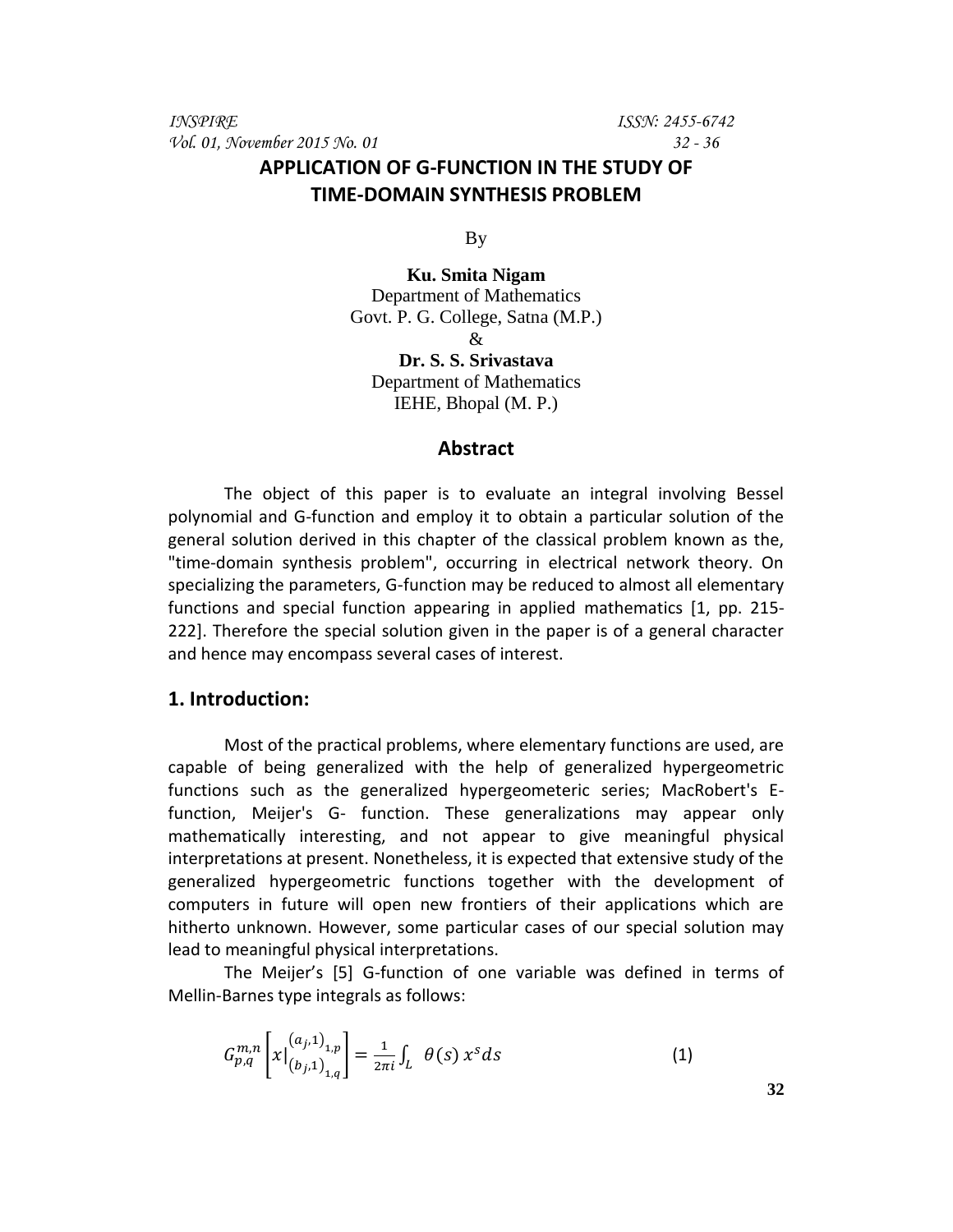where  $i = \sqrt{(-1)}$ ,

 $\theta(s) = \frac{\prod_{j=1}^{m} \Gamma(b_j - s) \prod_{j=1}^{n} \Gamma(b_j - s)}{\Gamma(a, b, s) \Gamma^p}$  $\prod_{i=m+1}^{q} \Gamma$  $\prod_{j=m+1}^{q} \Gamma(1-b_j+s) \prod_{j=n+1}^{p} \Gamma$ j

and an empty product is interpreted as 1,  $0 \le m \le q$ ,  $0 \le n \le p$ , and the parameters are such that no poles of  $\Gamma(b_i - s)$  (j = 1, ..., m) coincides with any pole of  $\Gamma(1 - a_i + s)$  (j = 1, ..., n).

There are three different paths L of integration:

- (i) L runs from  $-i \infty$  to  $+i \infty$  so that all poles of  $\Gamma(b_i s)$  (j = 1, …, m) are to the right and all the poles of  $\Gamma(1 - a_i + s)$  (j = 1, ..., n) to the left of L. The integral converges if  $p + q < 2$  (m + n) and  $|arg x| < (m + n - \frac{1}{2}p \frac{1}{2}$  q) $\pi$ .
- (ii) L is a loop starting and ending at  $+\infty$  and encircling all poles of  $\Gamma(b_i$ s)  $(j = 1, ..., m)$  once in the negative direction, but none of the poles of  $\Gamma(1 - a_i + s)$  (j = 1, ..., n). The integral converges if q  $\geq 1$  and either p < q or  $p = q$  and  $|x| < 1$ .
- (iii) L is a loop starting and ending at  $-\infty$  and encircling all poles of  $\Gamma(1$  $a<sub>i</sub> + s$ ) (j = 1, ..., n) once in the positive direction, but none of the poles of  $\Gamma(b_i - s)$  (j = 1, ..., m). The integral converges if  $p \ge 1$  and either p > q or  $p = q$  and  $|x| < 1$ .

The following formulae are required in the proofs: Bessel polynomial [4, p. 213, (2)]:

$$
y_n(x;a,b) = \sum_{r=0}^n \frac{(-n)_r(a+n-1)_r}{r!} (-\frac{x}{b})^r = {}_2F_0[-\frac{n}{b},a+n-1; -x/b] \quad (2)
$$

Orthogonality property of Bessel polynomials [4, p. 215, (14)]:

$$
\int_0^\infty x^{a-2} e^{-\frac{1}{x}} y_m(x; a, 1) dx = \frac{(-1)^n n! (n+a-1)\pi}{\Gamma(a+n)\Gamma(2n+a-1)\sin \pi a} \delta_{m,n},
$$
 (3)

where Re a< $l$ – m–n.

The Integral

$$
\int_0^\infty x^{\sigma-1} e^{-\frac{1}{x}} y_n(x; a, 1) dx = \frac{\Gamma(-\sigma-n)\Gamma(a-\sigma-1+n)}{\Gamma(a-\sigma-1)}
$$
(4)

where Re  $\sigma$ < 0, Re  $(a - \sigma)$  < 2,  $\sigma \neq -1, -2, -3, ...$ 

The integral (4) can easily established by expressing the Bessel Polynomial in the integrand as its series representation (2), interchainging the order of integration and summation, evaluating the resulting integral with the help of [2, p. 313(16)], using Gauss's theorem [1, p.104, (46)] and [1, p.3(3)]: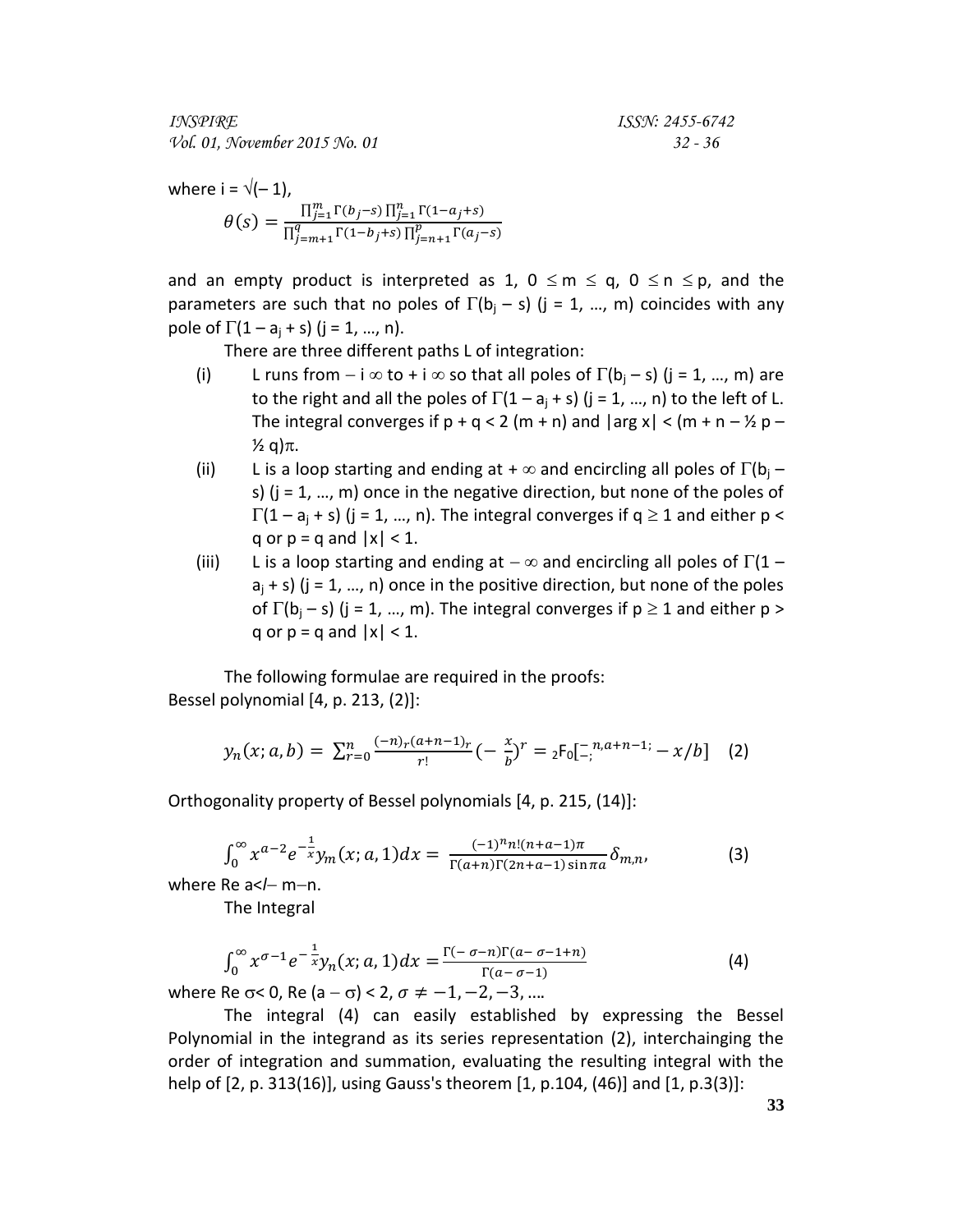### **2. Integral:**

The integral to be evaluated is

$$
\int_0^\infty x^{\sigma-1} e^{-\frac{1}{x}} y_n(x; a, 1) G_{p,q}^{u,v} [zx]_{(b_j, 1)_{1,q}}^{(a_j, 1)_{1,p}}] dx
$$
  
=  $G_{p+1,q+2}^{u+2,v} [z]_{(-\sigma-n, 1), (a-\sigma-1+n, 1), (b_j, \beta_j)_{1,q}}^{(a_j, 1)_{1,p}}].$  (5)

#### **Proof:**

To establish (5), expressing the G-function in the integrand as a Mellin-Barnes type integral (1) and interchainging the order of integrations which is justified due to the absolute convergence of the integrals involved in the process, evaluating the inner-integral with the help of (4) and using the definition of G-function, we arrive at (5).

### **3. Solution of the Time-Domain Synthesis Problem of Signals:**

The classical time-domain synthesis problem occurring in electrical network theory is stated as follows [3, p.139]:

Given an electrical signal described by a real valued conventional function f(t) on  $0 < t < \infty$ , construct an electrical network consisting of finite number of components R, C and I which are all fixed, linear and positive, such that the output of  $f_N(t)$ , resulting from a delta-function  $\delta(t)$  approximates f(t) on  $0 < t$  $\infty$  in some sense.

In order to obtain a solution of this problem, we expand the function f(t) into a convergent series:

$$
f(t) = \sum_{n=0}^{\infty} \psi_n(t)
$$
 (6)

of real-valued function  $\psi_n(t)$ . Let every partial sum

$$
f_N(t) = \sum_{n=0}^{N} \psi_n(t), \ N = 0, 1, 2, ... \tag{7}
$$

possess the two properties:

(i)  $f_N(t) = 0$ , for  $-\infty < t < 0$ .

(ii) The laplace transform  $F_N(s)$  of  $f_N(t)$  is a rational function having a zero at s =  $\infty$  and all its poles in the left-half s-plane, except possibly for a simple pole at the origin.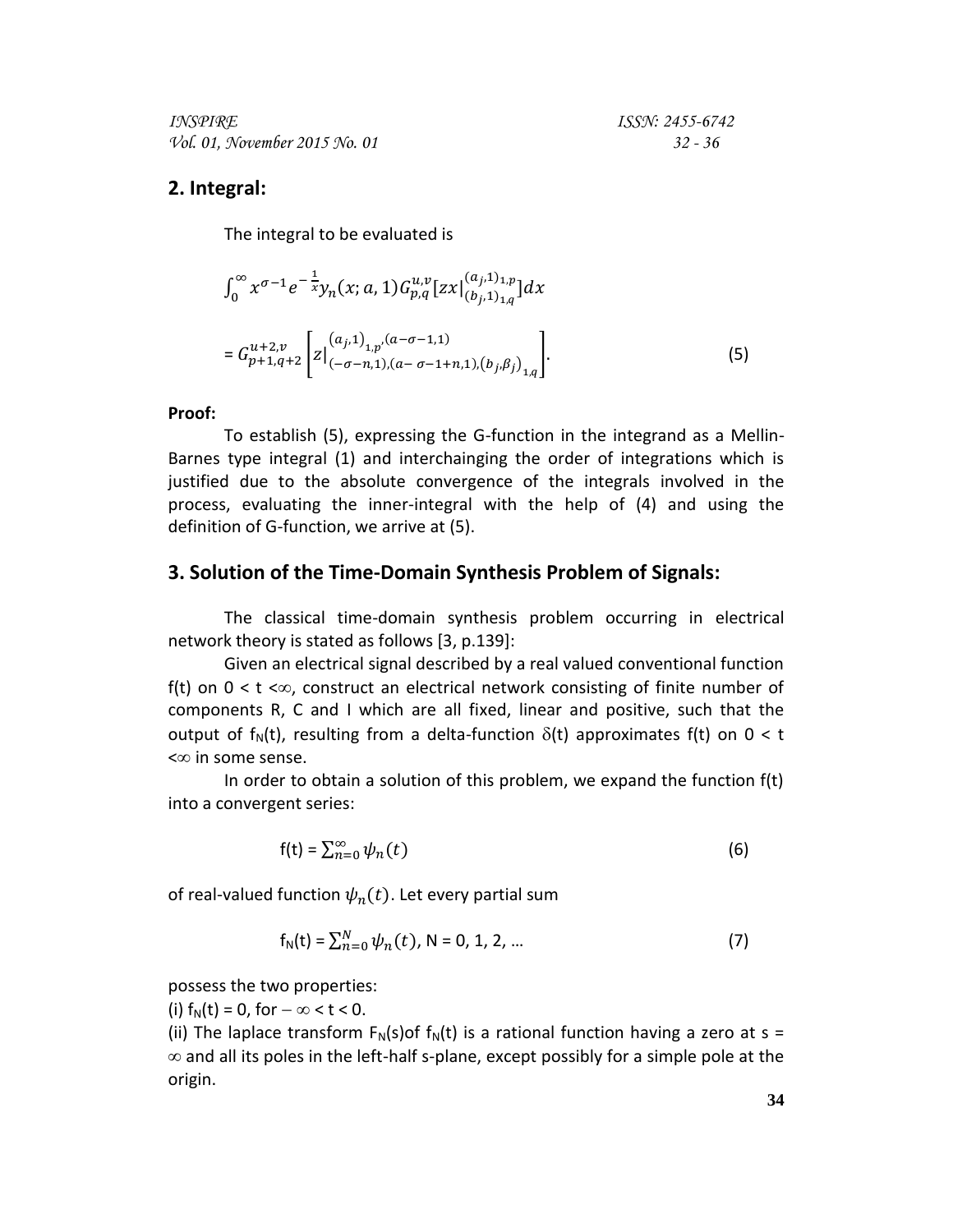| INSPIRE                       | ISSN: 2455-6742 |
|-------------------------------|-----------------|
| Vol. 01, November 2015 No. 01 | $32 - 36$       |

After choosing n in (7) sufficiently large to satisfy whatever approximation criterion is being used, an orthonormal series expansion may be employed. The Bessel polynomial transformation and (3) yields an immediate solution in the following form:

$$
f(t) = \sum_{n=0}^{\infty} c_n t^{(a-2)/2} e^{-1/2t} y_n(t; a, 1)
$$
  
where  

$$
c_n = (-1)^n \frac{\Gamma(a+n)\Gamma(2n+a-1)\sin \pi a}{n!(n+a-1)\pi} \int_0^{\infty} f(t) t^{(a-2)} e^{-1/2t} y_n(t; a, 1) dt
$$
(8)

where Re  $a < 1 - 2n$ .

This case is an example of the use of hypergeometric integral in an orthonormal series expansion.

## **4. Particular Solution of the Problem:**

The particular solution of the problem is

$$
f(t) = \frac{\sin \pi a}{\pi} \sum_{n=0}^{\infty} (-1)^n \frac{\Gamma(a+n)\Gamma(2n+a-1)}{n!(n+a-1)} t^{(a-2)/2} e^{-1/2t} y_n(t; a, 1)
$$

$$
\times G_{p+1,q+2}^{u+2,v} \left[ z \Big|_{(-\sigma-n,1),(a-\sigma-1+n,1),(b_j,\beta_j)}^{(a_j,1)} \right].
$$
(9)

**Proof:** 

Let us consider

$$
f(t) = t^{\sigma - a/2} e^{-1/2t} G_{p,q}^{u,v} [zx|_{(b_j,1)_{1,q}}^{(a_j,1)_{1,p}}]
$$
  
= 
$$
\sum_{n=0}^{\infty} c_n t^{(a-2)/2} e^{-1/2t} y_n(t; a, 1)
$$
 (10)

Equation (10) is valid, since f(t) is continuous and of bounded variation in the open interval (0,  $\infty$ ).

Multiplying both sides of (10) by  $t^{(a-2)/2}e^{-1/2t}y_m(t; a, 1)$  and integrating with respect to t from 0 to  $\infty$ , we get

$$
\int_0^\infty t^{\sigma-1} e^{-1/t} y_n(t; a, 1) G_{p,q}^{u,v} [zt]_{(b_j, 1)_{1,q}}^{(a_j, 1), p}] dt
$$
  
= 
$$
\sum_{n=0}^\infty c_n \int_0^\infty t^{(a-2)} e^{-1/t} y_m(t; a, 1) dt
$$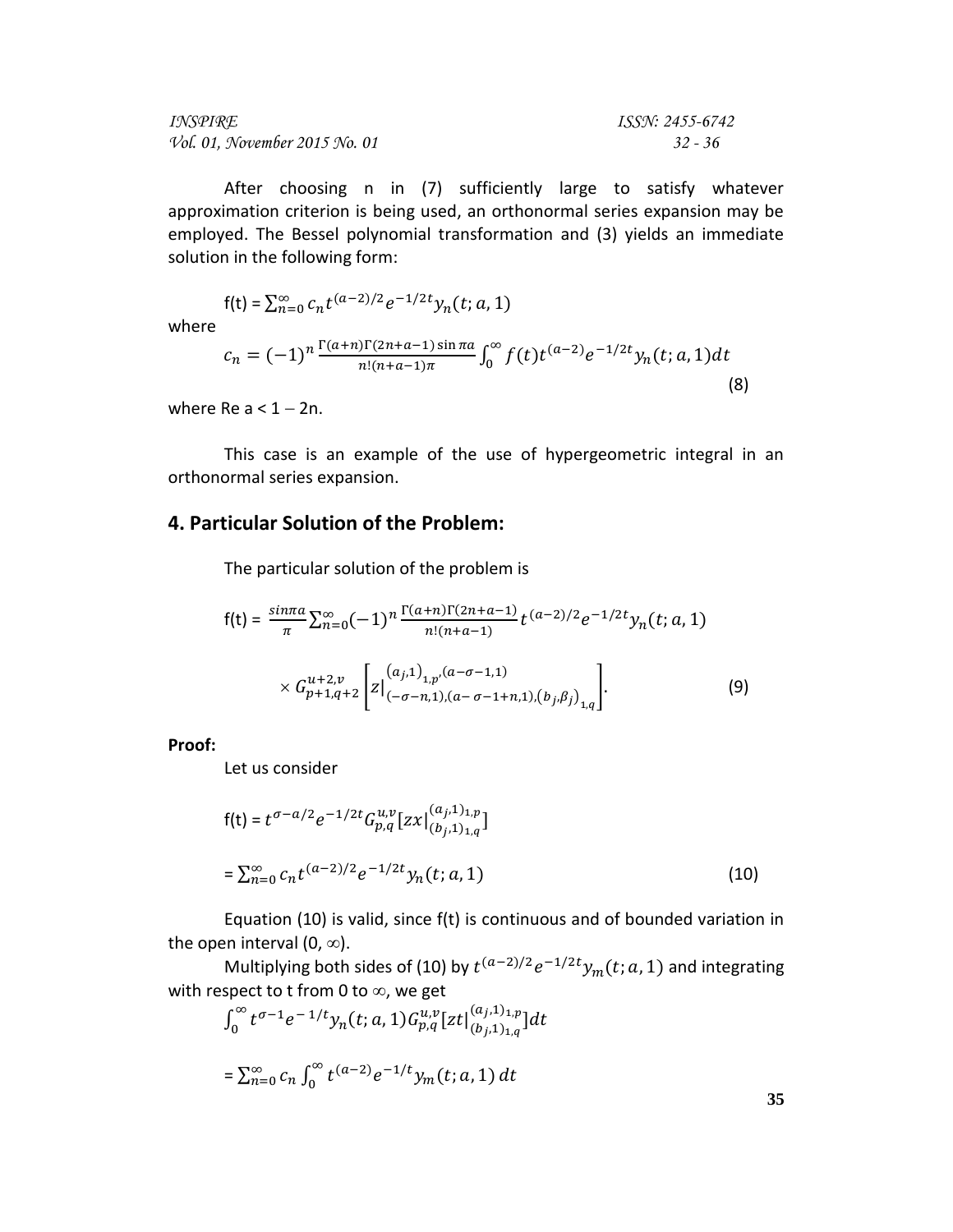$$
ISSN: 2455-6742\n\n32 - 36
$$

Now using (5) and (3), we get

$$
c_m = \frac{(-1)^m \Gamma(a+m)(2m+a-1)\sin \pi a}{m!(m+a-1)\pi} G_{p+1,q+2}^{u+2,v} \left[ z \Big|_{(-\sigma-n,1),(a-\sigma-1+n,1),(b_j,\beta_j)}^{(a_j,1)}(z - a_j,1)} \Big|_{(a_j,1)} \right]
$$
\n(11)

From (10) and (11), the solution (9) follows immediately.

### **REFERENCES**

- 1. Erdelyi, A. et. al. Higher Transcendental Functions, Vol. 1 McGraw-Hill, New York, 1953.
- 2. Erdelyi, A. et. al. Tables of Integral Transform, Vol. 1 McGraw-Hill, New York, 1954.
- 3. Exton, H. Handbook of Hypergeometric Integrals, Ellis Horwood Ltd., Chichester, 1978.
- 4. Exton, H. On Orthogonal of Bessel Polynomials. Rev. Mat. Univ. parma (4) 12 (1986), 213-215.
- 5. Meijer, C. S.: Ibidem 49 (1946), p. 344-456.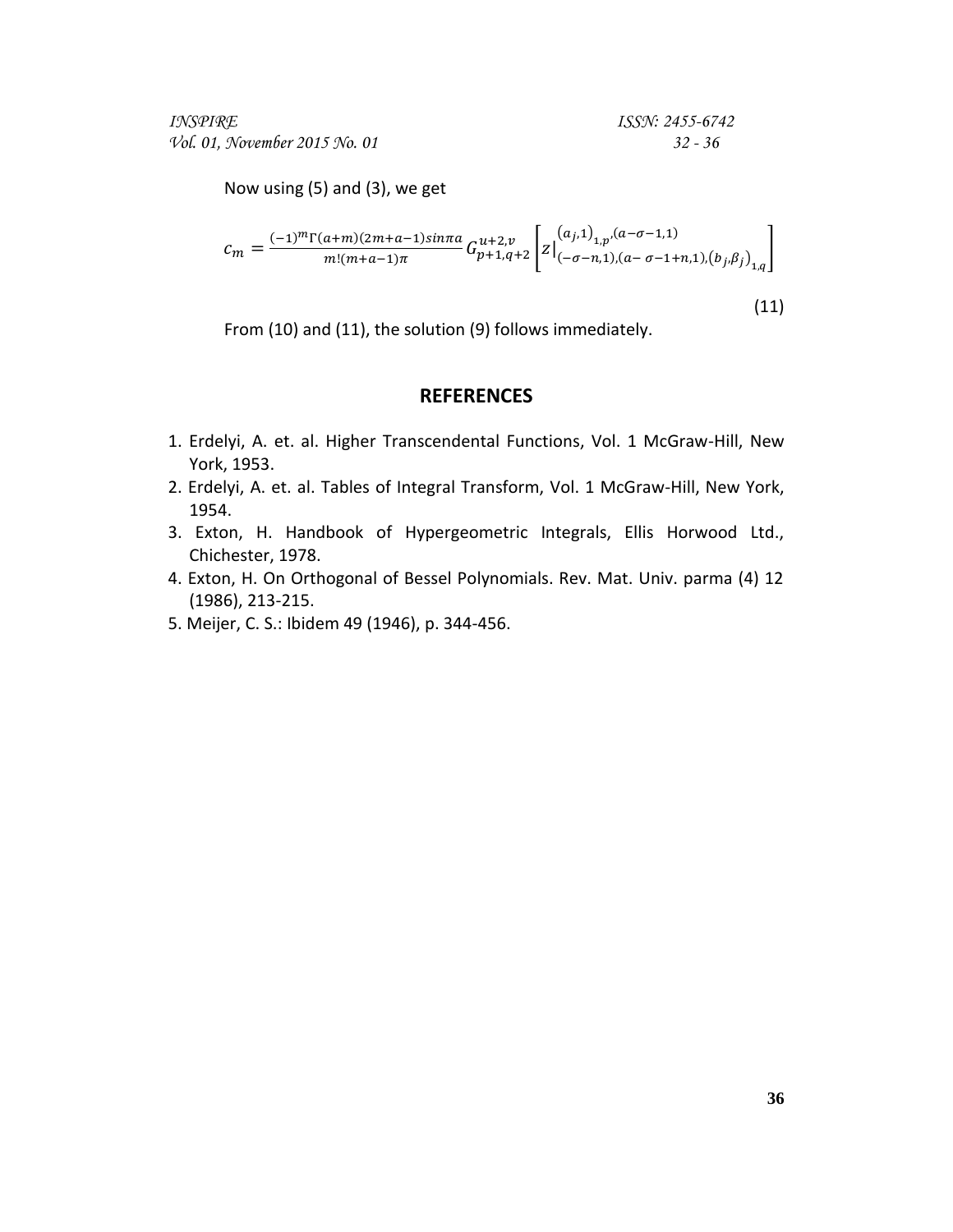#### **INSTRUCTIONS TO AUTHORS**

- 1. **INSPIRE** is published Six monthly in the months of November and May every year.
- 2. **Articles** submitted to the Journal are accepted after the recommendation of the editorial board and on the understanding that they have not been and will not be published elsewhere.
- 3. **The authors are solicited to conform to the following points:**
	- a. **Manuscripts** (including tables, figures and photographs ) typed in double space and single column in A4 size in two files (i) **MSWord doc file** and (ii) a **Pdf file** in**Times New Roman** font point size **12**, should be send by email. (email: iehebpl@bsnl.in). **Or** should be send a printed copy of the manuscript with a CD (properly copied and checked).
	- b. **Text** should ordinarily not exceed 6 to 20 typewritten pages with relevant figures/tables.
	- c. **Abstract** of the paper in not more than 10 typed lines, should accompany the article.
	- d. **Tables** should be self-explanatory and provided with a title.
	- e. **Graphs** should be clear and dark.
	- f. **Figures**, illustrations should be brief and self-explanatory.
	- g. **Photographs** of machine/equipment's should be supplied as positive prints.
	- h. **Heading:** While submitting the manuscript the authors are requested to indicate the heading under which they wish to place their communication should be concise and limited to about 15 words.
	- i. **References** should be written in chronological order in the text giving only the number of reference. The reference should be given in an alphabetical order of author's name(s) and must be numbered serially.
	- j. **Corresponding** author's name should be indicated with an asterisk sign (\*) with complete POSTAL ADDRESS, PINCODE and PHONE/MOBILE number.
- 4. **Subscription Charges:**

For students & Research Scholars @ Rs. 100/- per Vol., For Faculty @Rs. 200/- per Vol., For Institution @ Rs. 300/- per Vol.

5. **Remittances** should be sent by Bank Draft drawn in favor of "Directior, IEHE, Bhopal (M.P.)" payable at Bhopal.

#### 6. **Correspondence should be addressed to:** Head, Department of Mathematics, IEHE, Bhopal (M. P.). **Phone:** 0755-2492433, 0755-2492460**, Mob**: +91 9425301730 **E-mail** : iehebpl@bsnl.in, info@iehe.ac.in, drdevendra1959@gmail.com